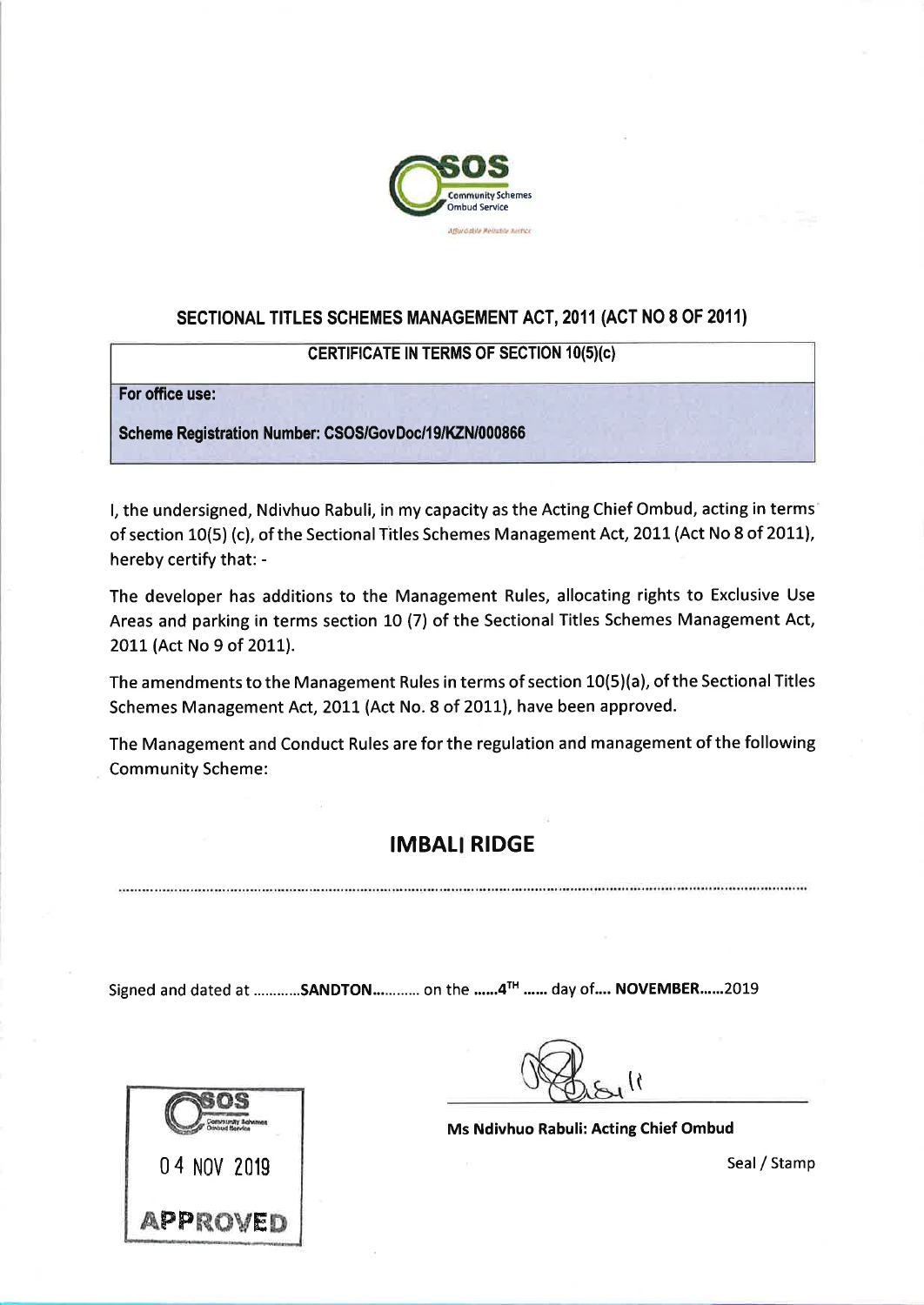# **ANNEXURE 1 PRESCRIBED MANAGEMENT RULES**

# **PART 1 INTRODUCTORY**

# **Heading**

**1.** Management rules prescribed in terms of section 10(2)(a) of the Sectional Titles Schemes Management Act, 2011 (Act No. 8 of 2011).

# **Interpretation**

- *2.* (1) In the interpretation of these rules, unless the context indicates otherwise *—*
- *(a)* **"adjudicator"** means an adjudicator acting in terms of the Community Schemes Ombud Service Act, 2011 (Act No. 9 of 2011);
- *(b)* **"administrator"** means an administrator appointed in terms of section 16 of the Act;
- *(c)* **"auditor"** means a person accredited to perform an audit in terms of the Auditing Professions Act, 2005 (Act No. 26 of 2005);
- *(d)* **"Community Schemes Ombud Service"** means the service established in terms of the Community Scheme Ombud Service Act, 2011 (Act No. 9 of 2011);
- *(e)* **"estimated cost"**, for the purposes of rule 22, means the estimated cost to maintain, repair or replace a major capital item;
- *(f)* **"expected life",** for the purposes of rule 22, means the estimated number of years before it is expected that the cost of maintenance, repair or replacement of a major capital item will be incurred;
- *(g)* **"executive managing agent"** means a managing agent appointed to carry out all the functions and powers of the trustees in terms of rule 28;
- *(h)* **"future development right"** means a right to extend the scheme in terms of section 25 of the Sectional Titles Act;
- *(i)* **"major capital item",** for the purposes of rule 22, means wiring, lighting and electrical systems, plumbing, drainage and storm-water systems, heating and cooling systems, any lifts, any carpeting and furnishings, roofing, interior and exterior painting and waterproofing, communication and service supply systems, parking facilities, roadways and paved areas, security systems and facilities and any other community and recreational facilities;
- *(j)* **"managing agent"** means any person who provides scheme management services to a body corporate for reward, whether monetary or otherwise, including any person who is employed to render such services;
- *(l)* **"member"** means a member of the body corporate;
- *(m)* **"past contribution",** for the purposes of rule 22, means the funds in the reserve fund of the body corporate in respect of the estimated cost;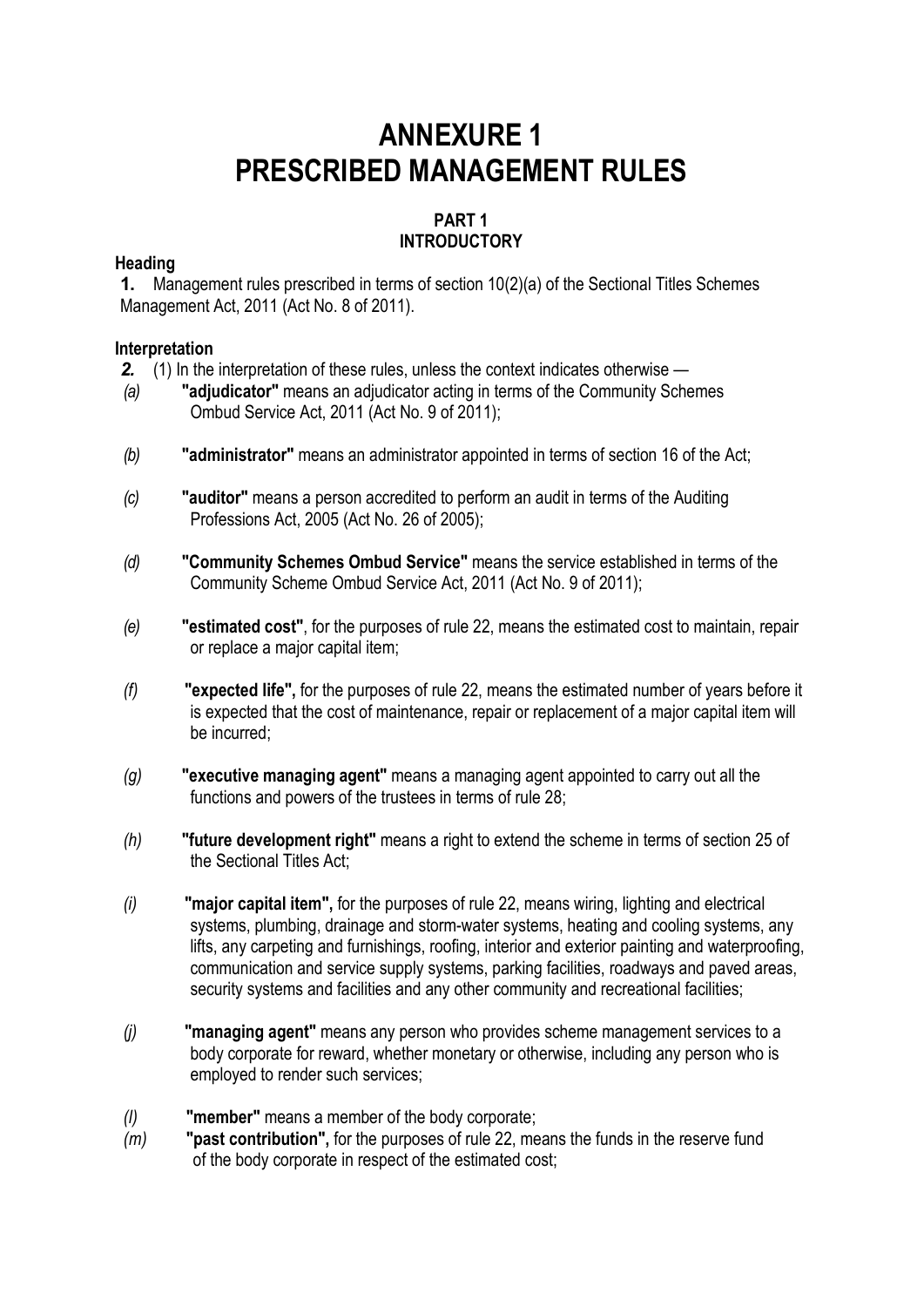- *(n)* **"primary section"** means a section designed to be used for human occupation as a residence, office, shop, factory or for any other type of use allowed in terms of local municipal by-laws, not being a utility section;
- *(o)* **"registered auditor"** means a person as defined in terms of the Auditing Professions Act, 2005 (Act No. 26 of 2005);
- *(p)* **"registered bondholder"** means the holder of a mortgage bond of whom the body corporate has been notified in terms of section 13(1)(f) of the Act;
- *(p)* **"reserve funds"** means an amount set aside by the body corporate to meet the unexpected costs that may arise in future, including future cost of maintenance
- *(q)* **"Sectional Titles Act"** means the Sectional Titles Act, 1986, (Act No. 95 of 1986), as amended;
- *(r)* **"service address"** means the service address of a member or the body corporate in terms of rule 4; and
- *(s)* **"the Act"** means the Sectional Titles Schemes Management Act, 2011 (Act No. 8 of 2011);
- *(t)* **"utility section"** means a section which, in terms of local municipality bylaws, is designed to be used as an accessory to a primary section, such as a bathroom, toilet, storeroom, workshop, shed, servant's quarters, parking garage, parking bay or other utility area, not being a primary section.
- (2) In the interpretation of these rules —
- (*a*) words and expressions to which a meaning has been assigned in the Act or its regulations, bear those meanings;
- *(b)* words importing-
	- (i) the singular must be interpreted to include the plural, and the plural to include the singular; and
	- (ii) any one gender must be interpreted to include all other genders; and
- *(c)* the headings of rules must not be taken into account.

# **Amendment and binding nature**

3. (1) The body corporate may substitute, amend, repeal, or add to the management rules subject to and in accordance with the provisions of section 10 of the Act.

(2) A member must take all reasonable steps to ensure compliance with the conduct rules in force in terms of section 10(2)(b) of the Act by any tenant or other occupant of any section or exclusive use area, including the member's employees, guests, visitors and family members.

# **Service addresses**

4. (1) The body corporate must, from time to time, determine the address that is its *domicilium citandi et executandi* in terms of section 3(1)(o) of the Act; provided that such service address must be—

- *(a)*the physical address of a section in the scheme;
- *(b)*the physical address of a duly appointed managing agent or administrator; or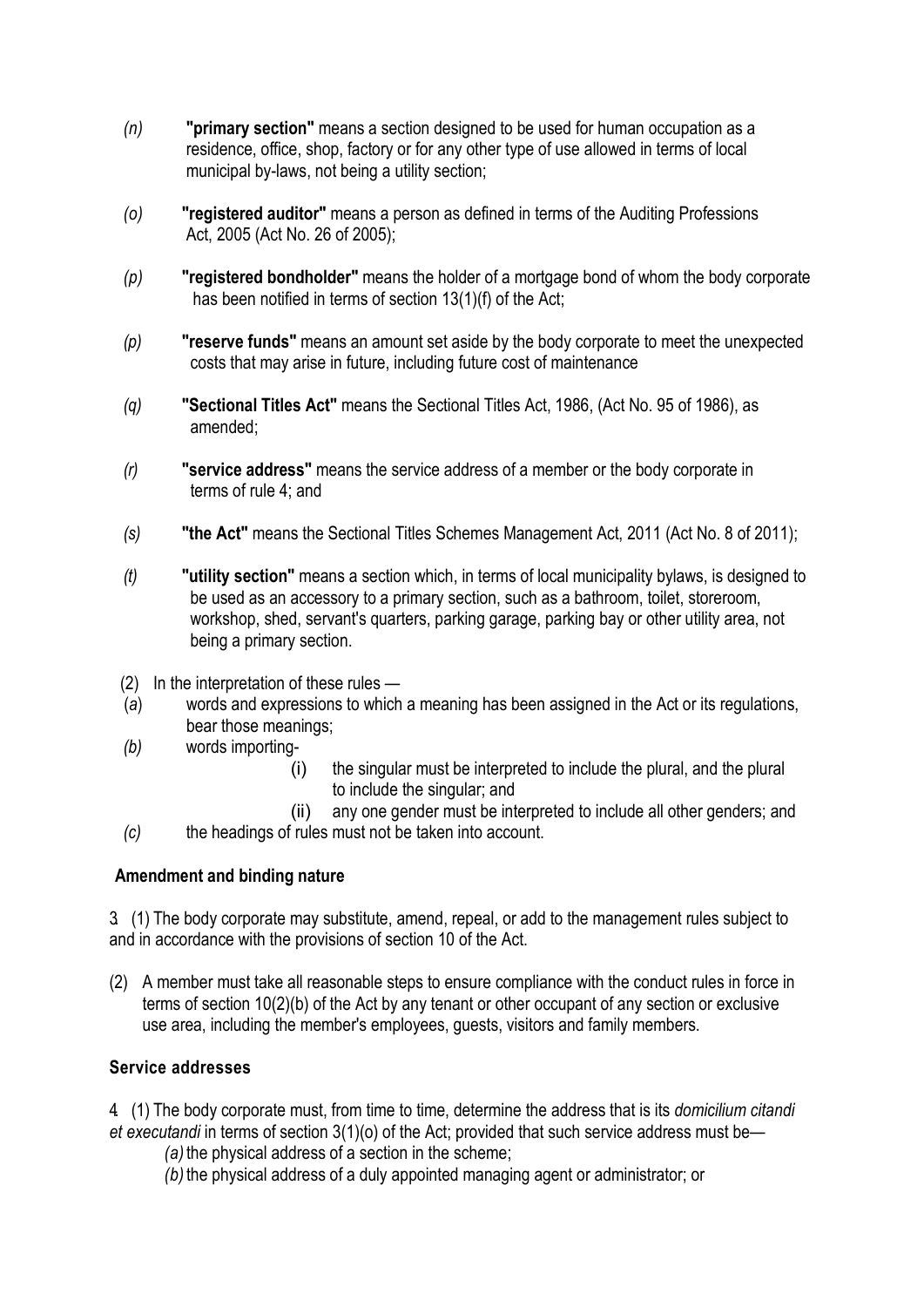*(c)* another physical address within the magisterial district in which the scheme is located.

(2) The trustees may designate a fax, email or other address as an alternate body corporate service address.

(3) A change of a body corporate service address is effective when written notice of that address is lodged with the Community Schemes Ombud Service in the prescribed form.

(4) The trustees must, when they give the Community Schemes Ombud Service notice of a change of the body corporate service address in terms of section 3(1)(o) of the Act, simultaneously give such written notice to all members and other occupiers of sections and to all registered bondholders.

(5) The service address for any legal process or delivery of any other document to a member is the address of the primary section registered in that member's name; provided that a member is entitled by written notice to the body corporate to change that address for purposes as contemplated in subsections 6(3)(c) and 6(4) of the Act to another physical address, postal address or fax in the Republic of South Africa or to an email address, and that the change in the service address of the member is effective when the body corporate receives notice of such a change.

(6) The service address for any legal process or delivery of any other document to an occupier of a section, who is not a member, is the physical address of that section.

# **PART 2 TRUSTEES**

- 5. (1) All the members are trustees from the establishment of the body corporate until the end of the first general meeting.
- (2) Subject to rules 6(4) and 28(1), if a body corporate consists of less than 4 members who are owners of primary sections, each member or his or her representative recognised by law is considered to be a trustee without election to office.
- (3) If a body corporate consists of more than 4 members who are owners of primary sections, they must from time to time determine the number of trustees to be elected in terms of these rules.

# **Requirements for office and disqualification**

6. (1) A Trustee need not be a member or the legally recognized representative of a member who is a juristic person.

(2) A person who is the managing agent or an employee of the managing agent or the body corporate may not be a trustee unless that person is a member.

(3) A trustee who has any direct or indirect personal interest in any matter to be considered by the trustees must not be present at or play any part in the consideration or decision of the matter concerned.

- (4) A trustee ceases to hold office if that trustee—
	- *(a)* by written notice to the body corporate, resigns from office;
	- *(b)* is declared by a court to be of unsound mind;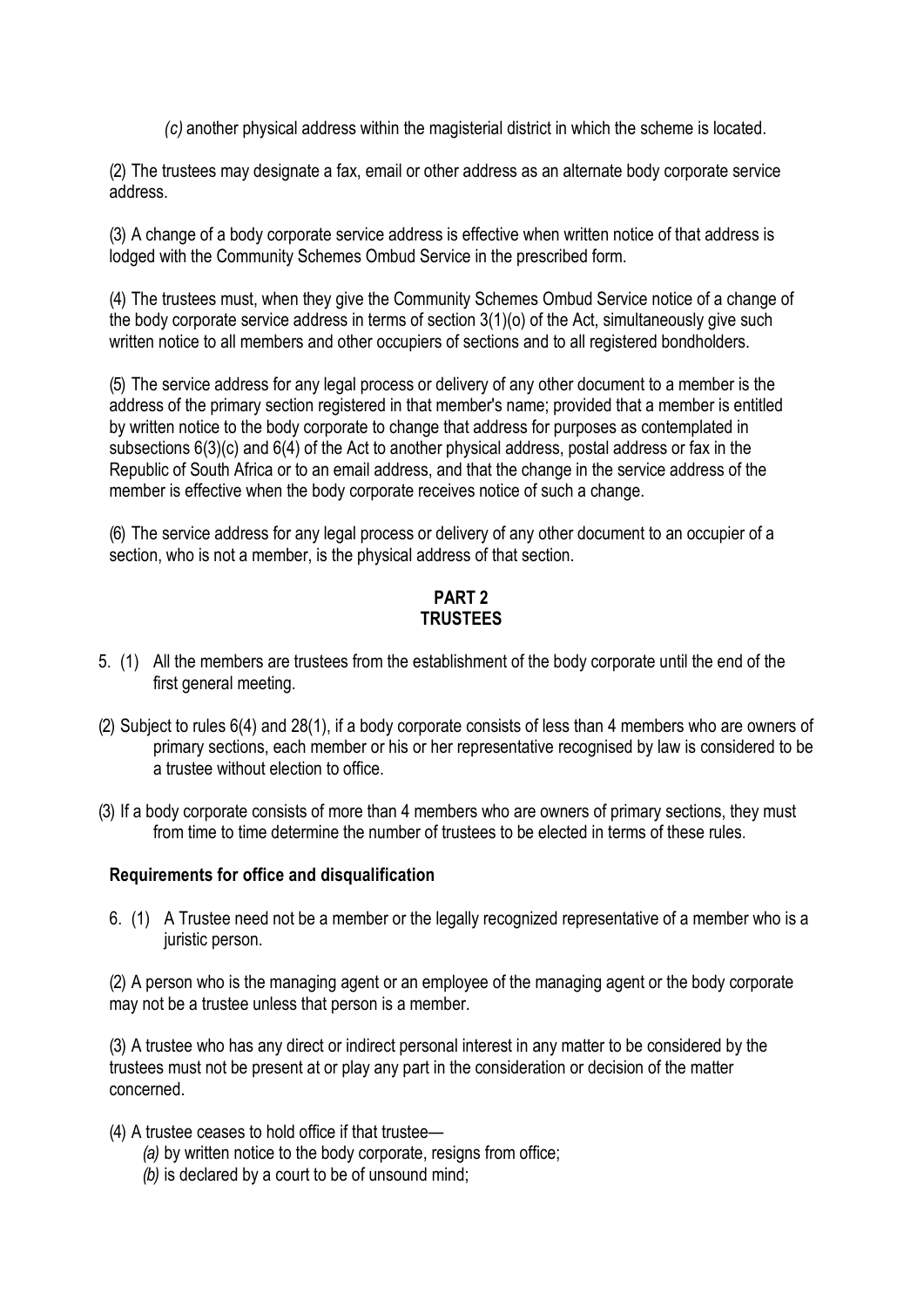- *(c)* is or becomes insolvent and the insolvency results in the sequestration of that trustee's estate;
- *(d)* is convicted, or has been convicted in the Republic or elsewhere, of theft, fraud, forgery, perjury or any other offence involving dishonesty;
- *(e)* is sentenced to imprisonment without the option of a fine;
- *(f)* is removed from an office of trust on account of misconduct in respect of fraud or the misappropriation of money;
- *(g)* is removed from office by ordinary resolution of a general meeting; provided the intention to vote on the proposed removal was specified in the notice convening the meeting;
- *(h)* is or becomes disqualified to hold office as a director of a company in terms of the Companies Act, 2008 (Act No. 71 of 2008); or
- *(i)* fails or refuses to pay the body corporate any amount due by that trustee after a court or adjudicator has given a judgment or order for payment of that amount.

# **Nomination, election and replacement**

- **7.** (1) A member may nominate any person for the office of trustee.
- (2) The nomination of a trustee must be in writing, accompanied by the written consent of the person nominated and delivered to the body corporate service address at least 48 hours before the annual general meeting is due to start.
- (3) If an insufficient number of nominations are received in terms of sub-rule (2), further nominations may be called for at the annual general meeting with the consent of the persons nominated.
- (4) Save for the provisions of rules 5(1) and (2), trustees must be elected at the first general meeting of the body corporate and then at each subsequent annual general meeting.
- (5) If a trustee ceases to hold office
	- *(a)* the remaining trustees; or
	- *(b)* the members in general meeting,

may appoint a replacement trustee.

- (6) An elected or replacement trustee holds office until the end of the next annual general meeting and is eligible for re-election, if properly nominated.
- (7) The trustees may appoint, for a specified period, a person qualified to serve as a trustee as a replacement for any trustee who is absent or otherwise unable to perform the duties of that office.

#### **Payment and indemnity**

- 8. (1) The body corporate must reimburse trustees for all disbursements and expenses actually and reasonably incurred by them in carrying out their duties and exercising their powers.
- (2) Unless so determined by special resolution, trustees who are members are not entitled to any reward, whether monetary or otherwise, for their services as such.
- (3) Trustees who are not members may be rewarded for their services as such; provided that any reward, whether monetary or otherwise, must be approved by a resolution of the body corporate as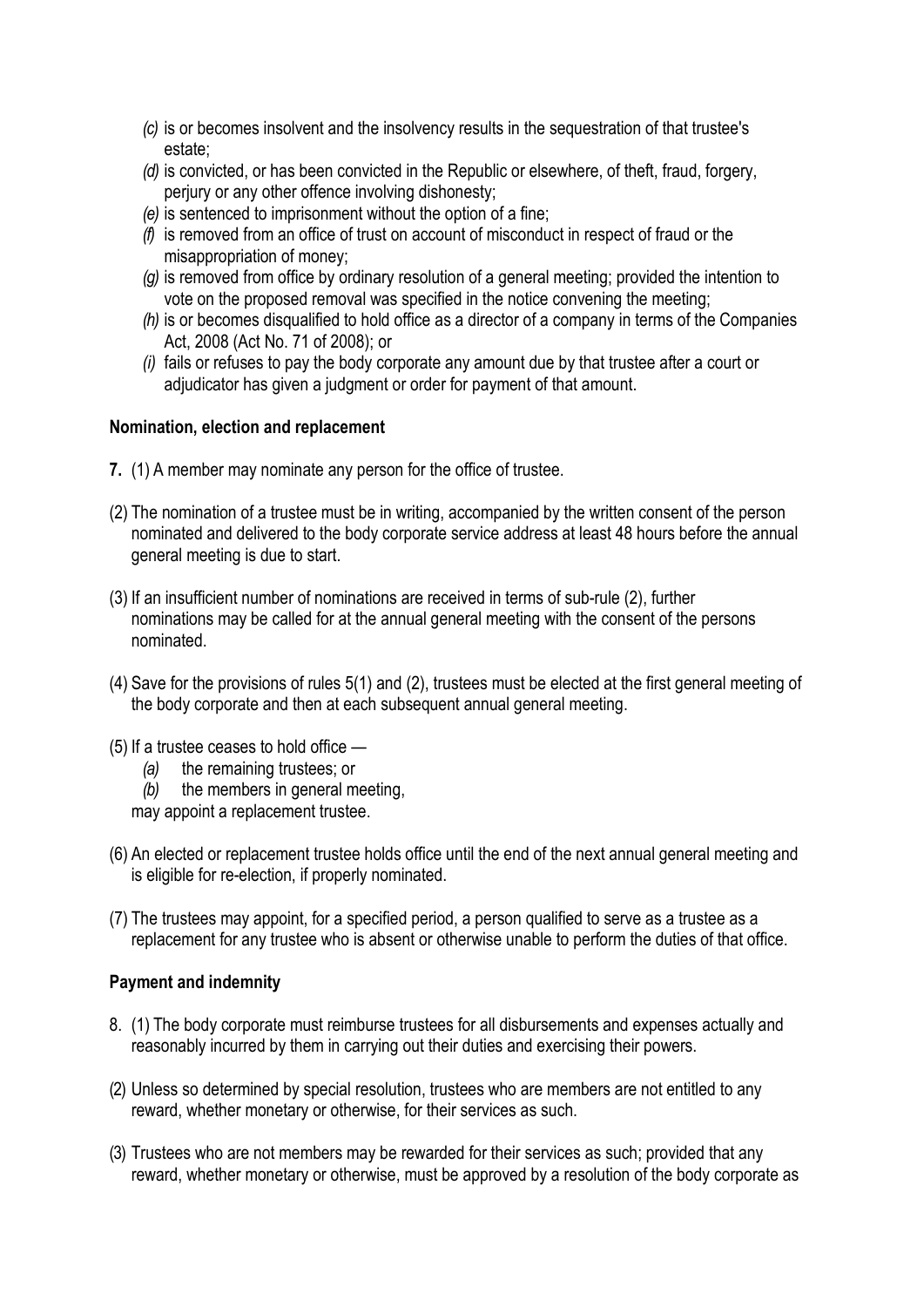part of the budget for the scheme's administrative fund.

(4) The body corporate must indemnify a trustee who is not a managing agent against all costs, losses and expenses arising as a result of any official act that is not in breach of the trustee's fiduciary obligations to the body corporate.

# **PART 3 TRUSTEE MEETINGS AND DECISIONS**

# **General powers and duties**

- 9. The trustees must—
	- *(a)* meet to carry out the body corporate's business, adjourn and otherwise regulate their meetings as they think fit, subject to the provisions of the Act, these rules and the common law of meetings;
	- *(b)* exercise the body corporate's powers and functions assigned and delegated to them in terms of section 7(1) of the Act in accordance with resolutions taken at general meetings and at meetings of trustees;
	- *(c)* apply the body corporate's funds in accordance with budgets approved by members in general meeting;
	- *(d)* appoint any agent or employee in terms of section 4(a) of the Act in terms of a duly signed written contract; and
	- *(e)* compile minutes of each trustee and general meeting in accordance with rule 27(2)(a) and distribute these to the persons entitled to notice of the meeting concerned as soon as reasonably possible, but not later than 7 days after the date of the meeting.

# **Validity of actions**

- 10.(1) No document signed on behalf of the body corporate is valid and binding unless it is signed on the authority of a trustee resolution by *—*
	- *(a)* two trustees or the managing agent, in the case of a clearance certificate issued by the body corporate in terms of section 1 *5B(3)(0(aa)* of the Sectional Titles Act; and
	- *(b)* two trustees or one trustee and the managing agent, in the case of any other document.
- (2) A resolution adopted or other act performed by the trustees remains valid and effective notwithstanding the later discovery of some defect in the appointment of a trustee or the disqualification of a trustee.

# **Calling and attendance at meetings**

- 11. (1) A trustee may at any time call a meeting of trustees by giving all other trustees not less than seven days written notice of the time and place of the meeting and by setting out an agenda for the meeting: Provided that *—*
	- *(a)* in cases of urgency a trustee may give such shorter notice as is reasonable in the circumstances; and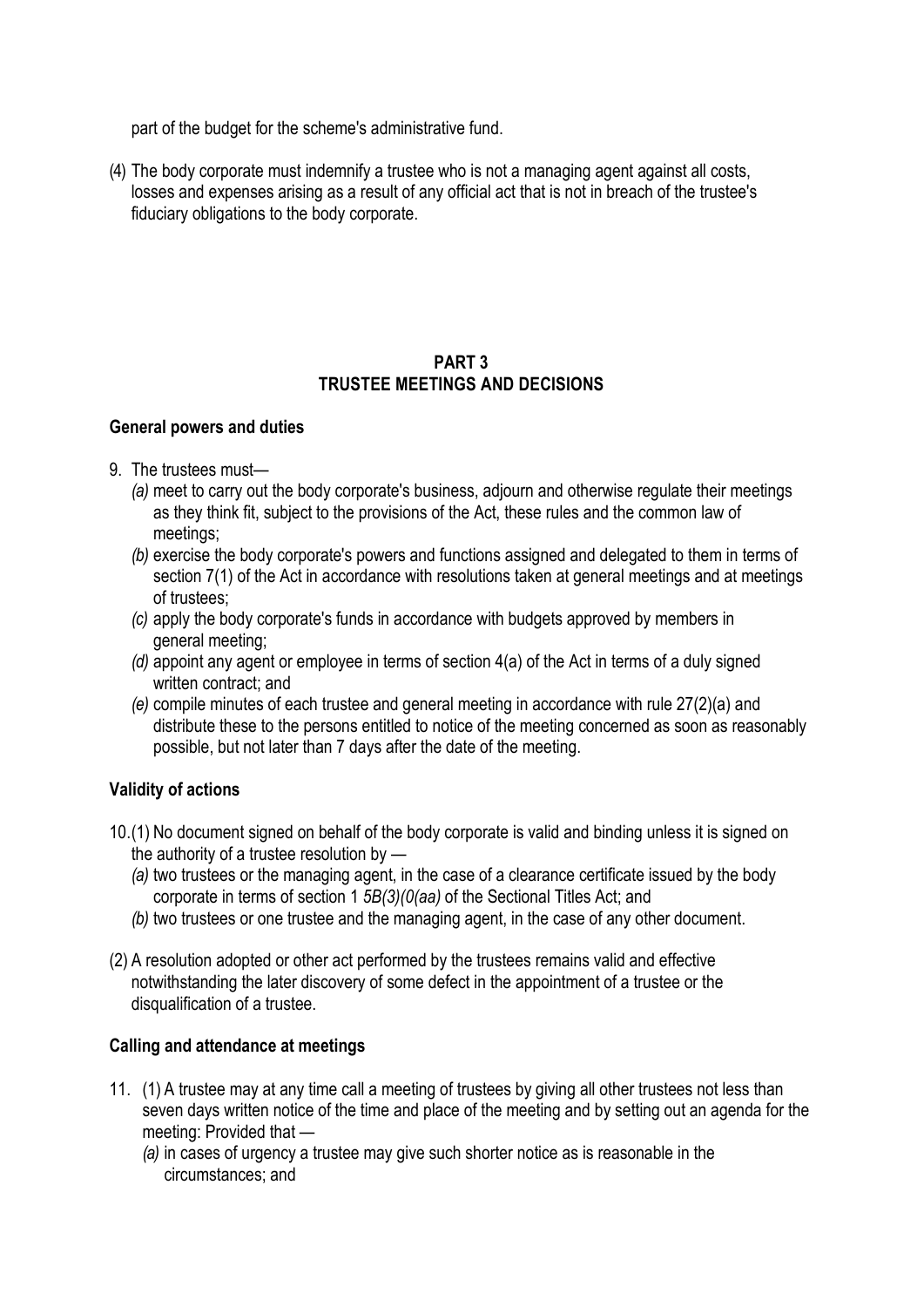- *(b)* notice need not be given to any trustee who is absent from the Republic unless the meeting is one referred to in sub-rule (5), but notice must be given to any replacement trustee appointed for that trustee.
- (2) The trustees may by written resolution set the dates of and a standard agenda for their future meetings and delivery of a copy of this resolution is considered adequate notice of all such future meetings.
- (3) Members, registered bondholders, holders of future development rights and the managing agent may attend trustee meetings and may speak on any matter on the agenda, but they are not entitled to propose any motion or to vote; provided that such persons are not entitled to attend those parts of trustee meetings that deal with *—*
	- *(a)* discussions of contraventions of the Act or rules; or
	- *(b)* any other matters in respect of which the trustees resolve that the presence of any such persons would unreasonably interfere with the interests of the body corporate or any person's privacy.
- (4) If a member, a registered mortgagee or the holder of a future development right in writing requests notice of trustee meetings, the trustees must deliver to that person a copy of a notice of a meeting referred to in sub-rule (1), a resolution referred to in sub-rule (2) and a notice of any adjournment of such a meeting; provided that the body corporate may recover from the person concerned the costs of delivery of such documents.
- (5) The trustees may make arrangements for attendance at a trustee meeting by telephone or any other method, if the method *—*
	- *(a)* is accessible to all trustees and other persons entitled to attend the meeting;
	- *(b)* permits all persons participating in the meeting to communicate with each other during the meeting; and
	- *(c)* permits the chairperson to confirm, with reasonable certainty, the identity of the participants.
- (6) A person who attends *a* meeting as provided under sub-rule (5) is considered present in person at the meeting.

# **Chairperson**

- **12.**(1) If a body corporate consists of only two members, the provisions in these rules in regard to the election and functions of a chairperson do not apply.
- (2) From the establishment of the body corporate until the end of the first general meeting, the developer or the developer's nominee is the chairperson of the trustees.
- (3) At the commencement of the first meeting of trustees after an annual general meeting at which trustees have been elected and whenever else necessary, the trustees must by majority vote elect a chairperson from among their number.
- (4) The chairperson of the trustees holds office as such until the end of the next annual general meeting.
- (5) The trustees at a trustees' meeting or the members at a general meeting may remove the chairperson from office if notice of the meeting contains a clear statement of the proposed removal; provided that such removal does not automatically remove the chairperson from the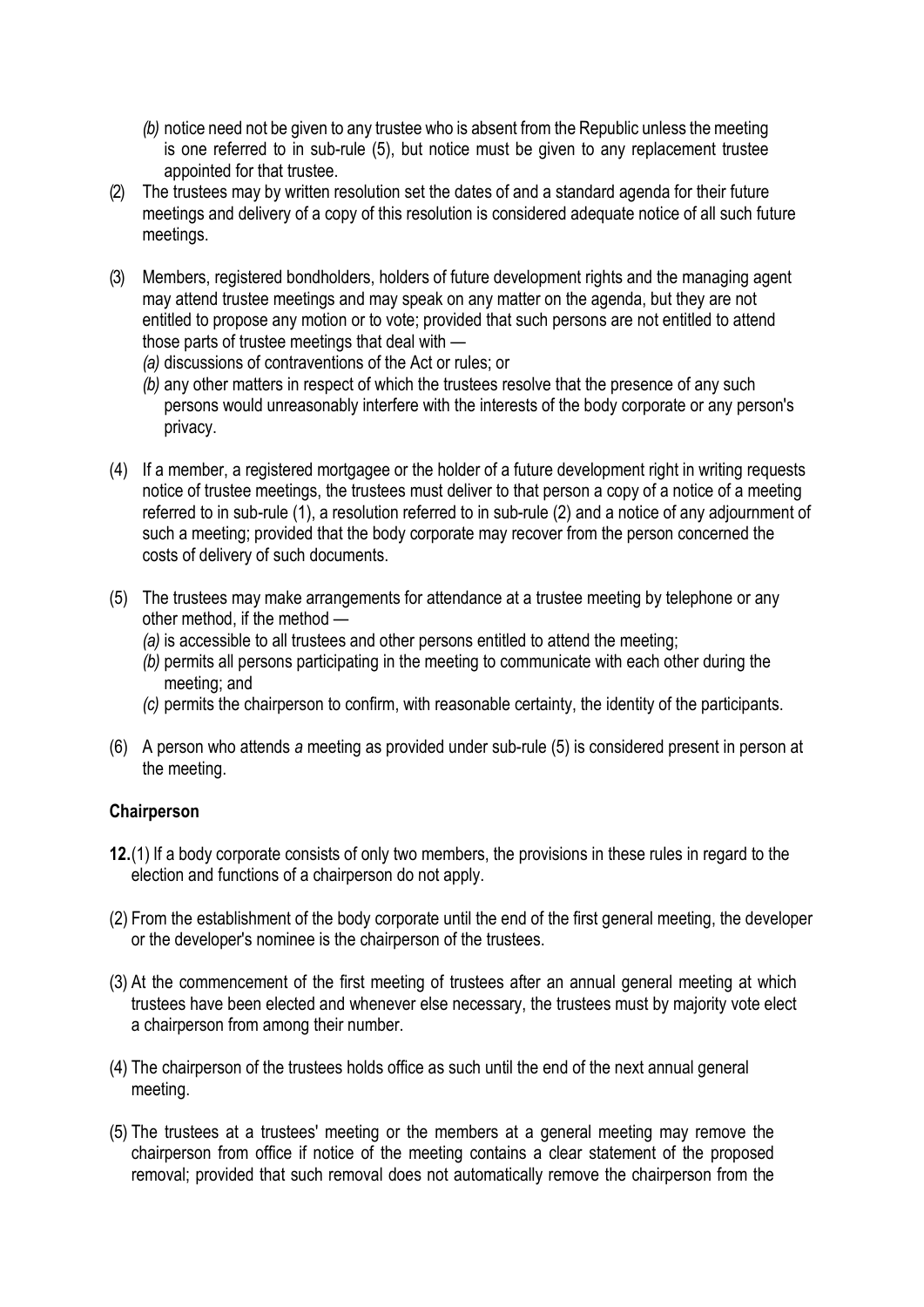office of trustee.

- (6) If a chairperson is removed from office as such or ceases to hold office as a trustee, the remaining trustees must elect a replacement chairperson from among their number who holds office as chairperson for the remainder of the period of office of his or her predecessor and has the same voting rights.
- (7) If the elected chairperson vacates the chair during the course of a trustee meeting, is not present or is for any other reason unable or unwilling to preside, the trustees present must choose another chairperson from among their number and that replacement chairperson has all the powers and functions of the chairperson while acting as such.

# **Quorum**

- **13.** (1) At a trustee meeting, 50 per cent of the trustees by number, but not less than two, form a quorum.
- (2) If the number of trustees falls below the number necessary to form a quorum, the remaining trustee or trustees may continue to act, but only to— *(a)* appoint replacement trustees to make up a quorum; or *(b)* call a general meeting.
- (3) If at any trustee meeting a quorum is not present within 30 minutes of the appointed time for the meeting, the trustees present, but not less than two, must adopt interim resolutions in respect of each item on the agenda.
- (4) An interim resolution adopted by trustees in terms of sub-rule (3) does not take effect unless it is confirmed—
	- *(a)* at the next trustee meeting at which a quorum is present; or
	- *(b)* by written resolution signed by all the trustees.

# **Voting**

- **14.** (1) A motion at a trustee meeting *—*
	- *(a)* does not have to be seconded; and
	- *(b)* must be determined by resolution adopted by the majority of the trustees present and voting.
- (2) Each trustee is entitled to one vote; provided that if the deliberative votes of the trustees, including that of the chairperson, are tied, the chairperson has a casting vote, unless there are only two trustees.
- (3) A trustee is disqualified from voting in respect of
	- *(a)* any proposed or current contract or dispute with the body corporate to which the trustee is a party; and
	- *(b)* any other matter in which the trustee has any direct or indirect personal interest.
- (4) Trustees must adopt decisions by resolutions adopted by majority vote: Provided that resolutions may be put to the vote *—*
	- *(a)* at trustee meetings; or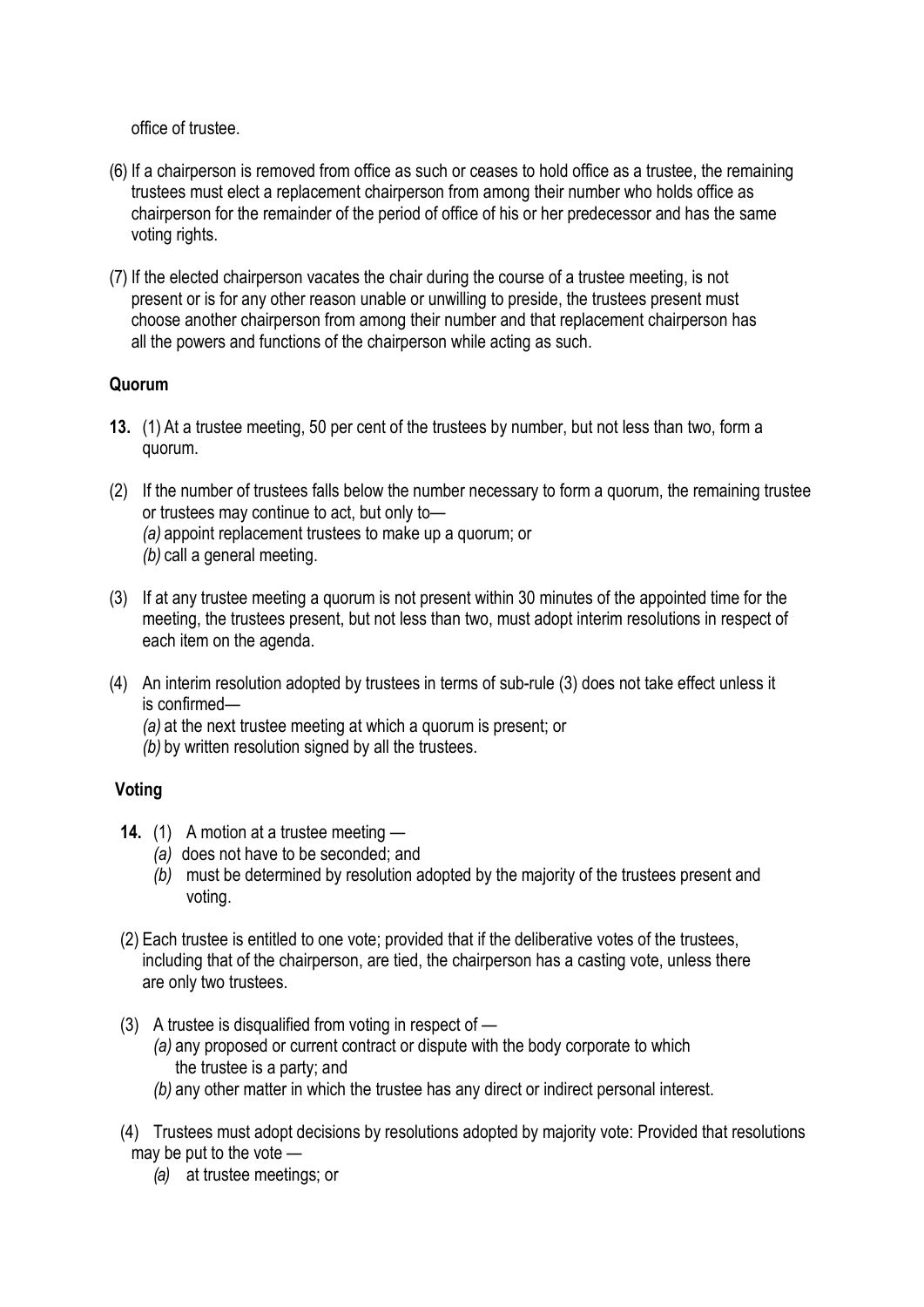*(b)* by a notice sent to each trustee which contains the text of any proposed resolutions and instructs the trustees to indicate their agreement to the resolution by their signature, which signatures must be received by the body corporate before expiry of the closing date specified in the notice.

# **PART 4 OWNER MEETINGS**

# **Notice**

- **15.**(1) Subject to sub-rule (7), at least 14 days' written notice of a general meeting specifying the place, date and hour of the meeting must be given to—
	- *(a)* all members;
	- *(b)* all registered bondholders;
	- *(c)* all holders of future development rights; and
	- *(d)* the managing agent.
- (2) A person who has a right to be notified under this rule may waive that right by notice in writing delivered to the body corporate and may, at any time and in the same way, revoke that waiver; provided that if two or more persons are jointly entitled to exercise a vote, all of them must waive the right to notice and any of them may revoke that waiver.
- (3) The notice of a general meeting must be accompanied by at least
	- *(a)* an agenda, as required in terms of these rules;
	- *(b)* a copy or comprehensive summary of any document that is to be considered or approved by members at the meeting; and
	- *(c)* a proxy appointment form in the prescribed format.
- (4) A general meeting must be held in the local municipal area where the scheme is situated unless the members have by special resolution decided otherwise.
- (5) Registered bondholders, holders of future development rights and the managing agent may attend general meetings and may speak on any matter on the agenda, but they are not, in those capacities, entitled to propose any motion or to vote; provided that such persons are not entitled to attend any part of a general meeting if the members resolve that their presence would unreasonably interfere with the interests of the body corporate or any person's privacy.
- (6) Notice of a general meeting must be delivered to—
	- *(a)* members at their service addresses in terms of rule 4(5), and
	- *(b)* other persons at the most recent physical, postal, fax or email address of which they have notified the body corporate in writing.
- (7) A general meeting may be called—
	- *(a)* on 7 days' notice if the trustees have resolved that short notice is necessary due to the urgency of the matter and set out their reasons for this resolution; provided that the trustees must not take such a resolution in regard to a meeting referred to in rule 29(2) or (4); *(b)* on less than 14 days notice, if this is agreed to in writing by all persons entitled to attend.
- (8) Failure to give proper notice of a general meeting to a person entitled to receive notice does not invalidate a vote taken at the meeting, as long as the body corporate made a reasonable attempt to give the notice.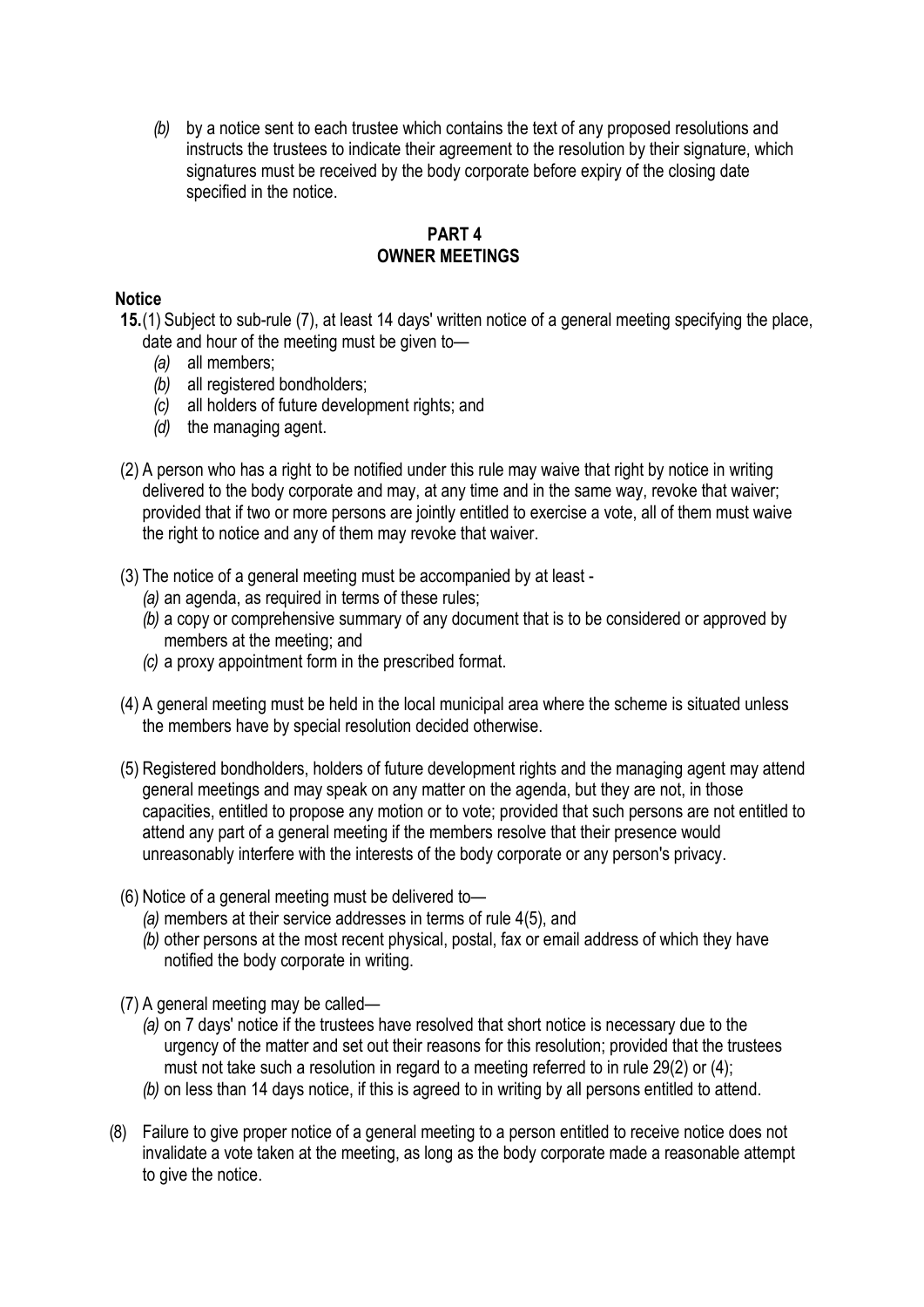(9) Voting at a general meeting may proceed despite the lack of notice as required by this rule, if all persons entitled to receive notice in writing waive their right to notice.

# **First general meeting**

- 16.(1) The developer must include with the notice of the first general meeting held in terms of section  $2(8)$  of the Act —
	- *(a)* an agenda in accordance with sub-rule (2);
	- *(b)* the documents referred to in sub-rule (2); and
	- *(c)* a comprehensive summary of the rights and obligations of the body corporate under the policies and contracts referred to in sub-rule (2)(d).
- (2) The agenda for the first general meeting of members must include at least the following
	- *(a)* a motion to confirm or vary the terms of the policies of insurance effected by the developer or the body corporate;
	- *(b)* a motion to confirm or vary an itemised estimate of the body corporate's anticipated income and expenses for its first financial year;
	- *(c)* a motion to approve, with or without amendment, the developer's
		- (i) evidence of revenue and expenditure concerning the management of the scheme from the date of the first occupation of any unit until the date of the establishment of the body corporate, as required in terms of section 2(8)(c)(iii) of the Act; and
		- (ii) financial statements relating to the management and administration of the scheme from the date of establishment of the body corporate to the date of notice of the first general meeting referred to in sub-rule (1);
	- (*d*) subject to section 15(2) of the Act, a motion to ratify or not to ratify the terms of any contract entered into by the developer on behalf of the body corporate;
	- (*e*) a motion confirming that the developer has
		- (i) furnished the meeting with copies of the documents referred to in section 2(8) of the Act and in this rule; and
		- (ii) paid over any residue referred to in section 2(9) of the Act;
	- (*f*) a motion appointing an auditor to audit the evidence and financial statements referred to in sub-rule (2)(c);
	- (*g*) motions determining the number of trustees and electing trustees;
	- (*h*) a motion detailing any restrictions to be imposed or directions to be given in terms of section 7(1) of the Act or confirming that there are no such restrictions or directions.
- (3) For the purposes of voting on the items of business referred to in sub-rule (2)(c), (d) and (e), any vote held or controlled by the developer is suspended.
- (4) In addition to the documents referred to in section 2(8) of the Act, the developer must at or before the first general meeting furnish the body corporate with copies of —
	- *(a)* all building plans approved by the local municipality;
	- *(b)* any encroachment permit or other document issued by the local municipality in regard to the improvements in the scheme;
	- *(c)* plans showing the location of all pipes, wires, cables and ducts referred to in section (3)(1)(r) of the Act;
	- *(d)* names and addresses of all contractors, subcontractors and any other persons whom the developer has employed to render services or supply materials relating to the development of the scheme;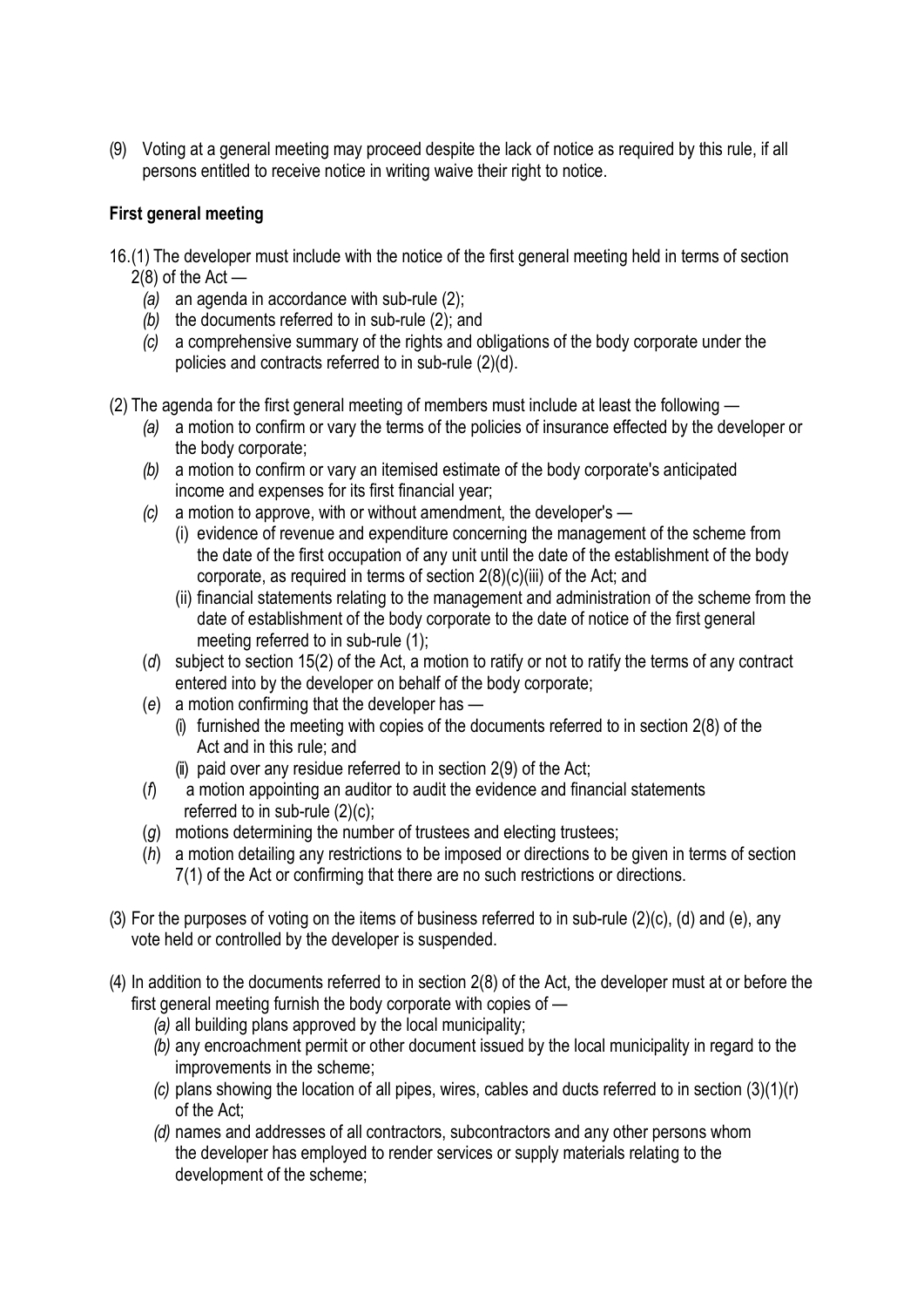- *(e)* all warranties, manuals, schematic drawings, operating instructions, service guides, documentation from manufacturers and other similar information in respect of the construction, installation, operation, maintenance, repair and servicing of any common property or body corporate assets, occupation certificate, including any guarantee or warranty provided to the developer by a person referred to in sub-rule (4) (d); and
- (f) all records the body corporate is required to prepare or retain in terms of rule 27.
- (5) If the developer fails to provide the body corporate with any document referred to in section 2(8) of the Act or in this rule, the body corporate must do all things reasonably necessary to obtain or have the specific document prepared and may recover the reasonable costs incurred in doing so from the developer.
- (6) If the developer fails to call the first general meeting in compliance with the requirements of section 2(8) of the Act, any member or the body corporate may do so and the body corporate must recover from the developer all costs reasonably incurred in ensuring compliance with the developer's obligations.

# **Annual and special general meetings**

- 17. (1) Subject to sub-rule (2), the body corporate must hold an annual general meeting within four months of the end of each financial year.
- (2) The body corporate is not obliged to hold an annual general meeting if, before or within one month of the end of a financial year, all members in writing waive the right to the meeting and consent in writing to motions that deal with all the items of business that must be transacted at the annual general meeting; provided that if two or more persons are jointly entitled to exercise a vote, all of them must waive the right to the meeting and consent to the resolutions in writing.
- (3) All general meetings other than the annual general meeting are special general meetings.
- (4) The trustees may by resolution call a general meeting whenever they think fit and must do so if either—
	- *(a)* members entitled to 25 per cent of the total quotas of all sections; or
	- *(b)* the holder of mortgage bonds over not less than 25 per cent in number of all the primary sections,

deliver to the body corporate a written and signed request for a special general meeting; provided that if the trustees fail to call a meeting thus requested within 14 days of delivery of the request, the members or bondholder concerned are entitled to call the meeting.

- (5) Members or a bondholder who request a meeting in terms of sub-rule (4) must include one or more motions or matters for discussion with their request and these motions or matters must be included, without amendment, in the agenda for the meeting.
- (6) The order of business at general meetings is as follows:
	- *(a)* confirm proxies, nominees and other persons representing members and issue voting cards;
	- *(b)* determine that there is a quorum;
	- *(c)* elect a person to chair the meeting, if necessary;
	- *(d)* present to the meeting proof of notice of the meeting or waivers of notice;
	- *(e)* approve the agenda;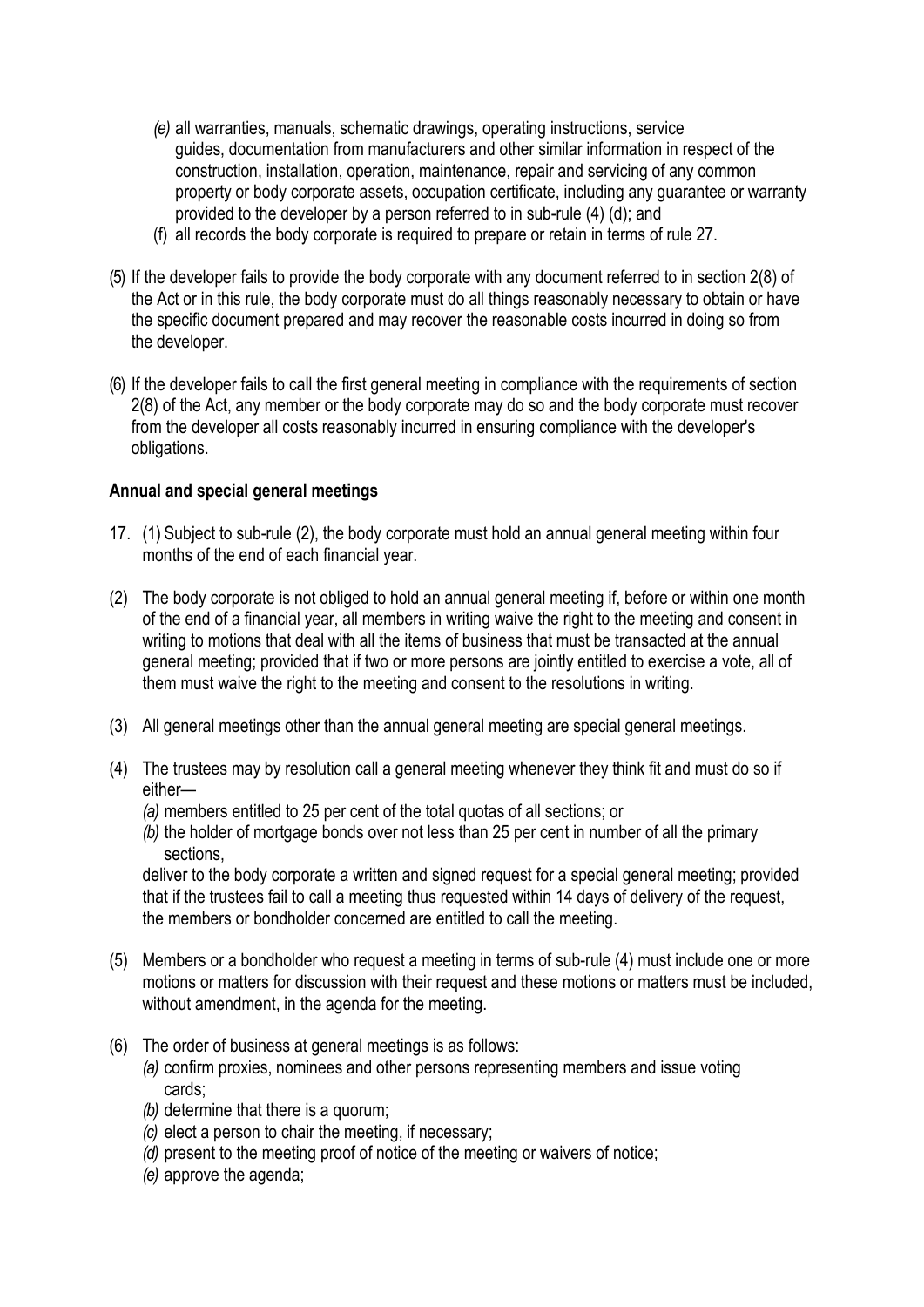- *(f)* approve minutes from the previous general meeting, if any;
- *(g)* deal with unfinished business, if any;
- *(h)* deal with any business referred to in sub-rule (5);
- *(i)* if the meeting is the first general meeting referred to in section 2(8) of the Act, deal with the business set out in rule 16(2);
- *(j)* if the meeting is an annual general meeting
	- (i) receive reports of the activities and decisions of trustees since the previous general meeting, including reports of committees;
	- (ii) approve the schedules of insurance replacement values referred to in rule 23(3), with or without amendment;
	- (iii) determine the extent of the insurance cover by the body corporate in terms of rules 23(6), (7) and (8);
	- (iv)approve the budgets for the administrative and reserve funds for the next financial year;
	- (v) consider the annual financial statements;
	- (vi)appoint an auditor to audit the annual financial statements, unless all the sections in the scheme are registered in the name of one person;
	- (vii)if the body corporate has more than four members who are owners of primary sections and is not managed by an executive managing agent in terms of rule 28, determine the number of trustees to be elected to serve during the next financial year; and
	- (viii) elect the trustees;
- (*k*) report on the lodgment of any amendments to the scheme's rules adopted by the body corporate under section 10 of the Act and, if applicable, table a consolidated set of scheme rules;
- *(I)* deal with any new or further business;
- *(m)*give directions or impose restrictions referred to in section 7(1) of the Act; and
- *(n)* dissolve the meeting.
- (7) Subject to sub-rules (5) and (6), the trustees determine the agenda for an annual or special general meeting; provided that the agenda must contain—
	- *(a)* a description of the general nature of all business, and
	- *(b)* a description of the matters that will be voted on at the meeting, including the proposed wording of any special or unanimous resolution.
- (8) If any of the items of business that require member approval are not approved at an annual general meeting or any adjournment of the meeting; the resolution not to approve the relevant document must include the reasons for non-approval and the body corporate must have the document revised and submitted to another general meeting for approval as soon as reasonably possible, until it is approved.
- (9) The body corporate does not have to hold a special general meeting to consider a resolution if all members waive the right to the meeting and consent to the resolution in writing; provided that if two or more persons are jointly entitled to exercise a vote, all of them must waive the right to the meeting and consent to the resolution in writing.
- (10) A body corporate may make arrangements for attendance at an annual or special general meeting by telephone or any other method, if the method—
	- *(a)* is accessible to all members and other persons entitled to attend the meeting;
	- *(b)* permits all persons participating in the meeting to communicate with each other during the meeting; and
	- *(c)* permits the chairperson to confirm, with reasonable certainty, the identity of the participants.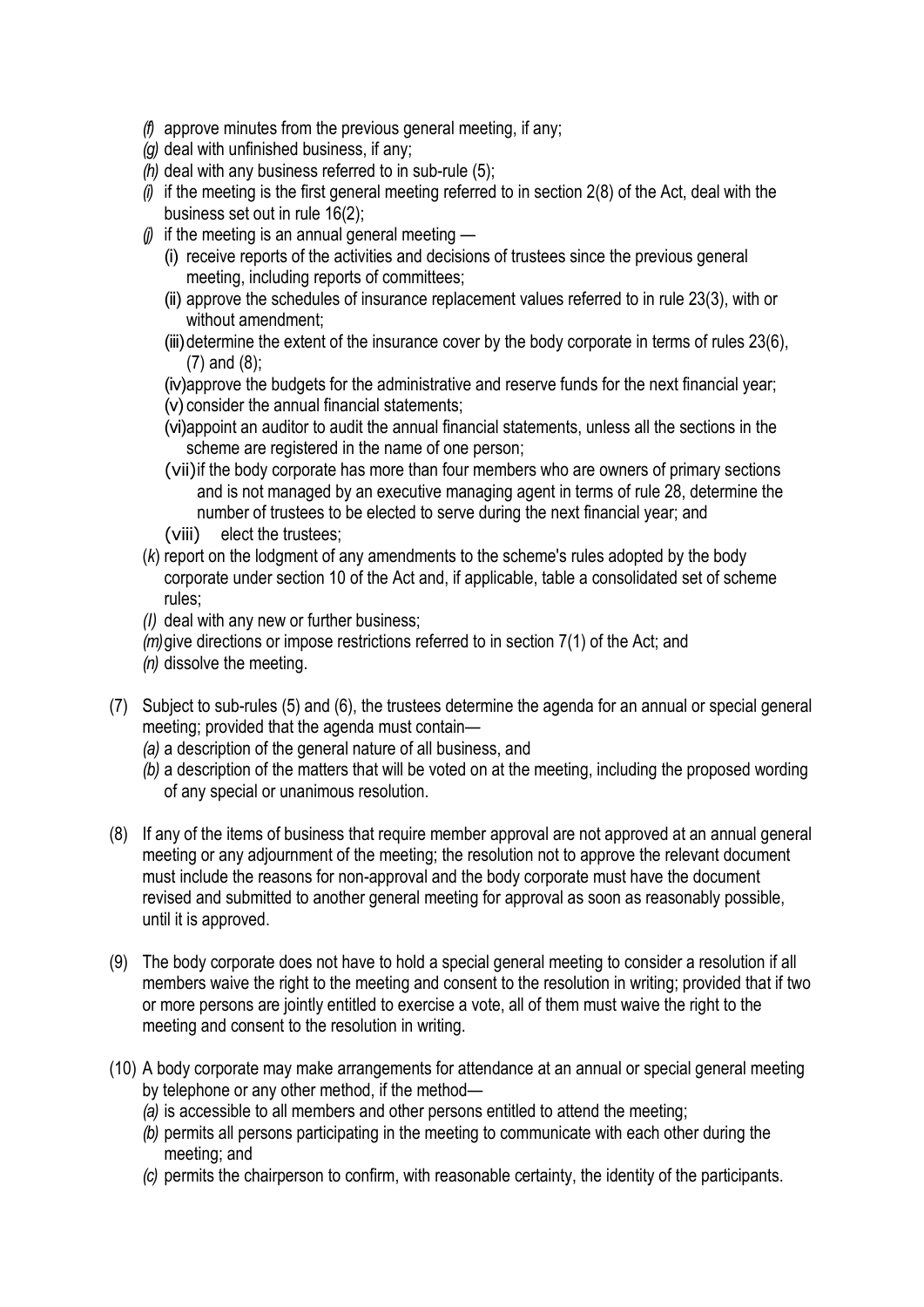(11) A person who attends a meeting as provided under sub-rule (10) is considered present in person at the meeting.

# **Chairperson**

- 18.(1) The chairperson of the trustees must preside as chairperson at every general meeting of the body corporate, unless otherwise resolved by members at the meeting.
- (2) If there is no chairperson or the chairperson of the trustees is not present within 15 minutes after the time appointed for the meeting, or is unwilling or unable to act as chairperson, the members present must elect a chairperson for such meeting.
- (3) A chairperson must—
	- *(a)* maintain order, regulate the orderly expression of views and guide the members and other participants through the business of the meeting in accordance with the common law of meetings;
	- *(b)* ensure that all motions and amendments proposed are within the scope of the notice and powers of the meeting;
	- *(c)* ensure that the scheme's rules, the minute books and any other documents relevant to the items of business on the agenda are available at the meeting;
	- *(d)* act fairly, impartially and courteously to all members and others entitled to attend the meeting;
	- *(e)* ensure that all members and other persons entitled to speak are able to express their views without unnecessary disturbance or interruption;
	- (*f*) adjourn the meeting, when it is not able to complete or continue with its business;
	- *(g)* make decisions on points of procedure;
	- *(h)* settle disputes by giving rulings on points of order; and
	- *(i)* surrender the chair to a temporary chairperson elected by the members for any period during which the chairperson wishes to engage in the debate of any item of business.
- (4) A chairperson at a general meeting must not—
	- *(a)* from the chair, attempt to influence members' views on any item of business; or
	- *(b)* disclose in advance of a vote how the chairperson intends to vote on any item of business .

# **Quorum**

- 19.(1) Business must not be transacted at any general meeting unless a quorum is present or represented.
- (2) A quorum for a general meeting is constituted—
	- *(a)* for a scheme with less than 4 primary sections or a body corporate with less than four members, by members entitled to vote and holding two thirds of the total votes of members in value;
	- *(b)* for any other scheme, by members entitled to vote and holding one third of the total votes of members in value,

provided that at least two persons must be present unless all the sections in the scheme are registered in the name of one person, and provided further that in calculating the value of votes required to constitute a quorum, the value of votes of the developer must not be taken into account.

(3) For the purpose of establishing a quorum and for the purposes of section 6 of the Act, the value of votes of any sections registered in the name of the body corporate must not be taken into account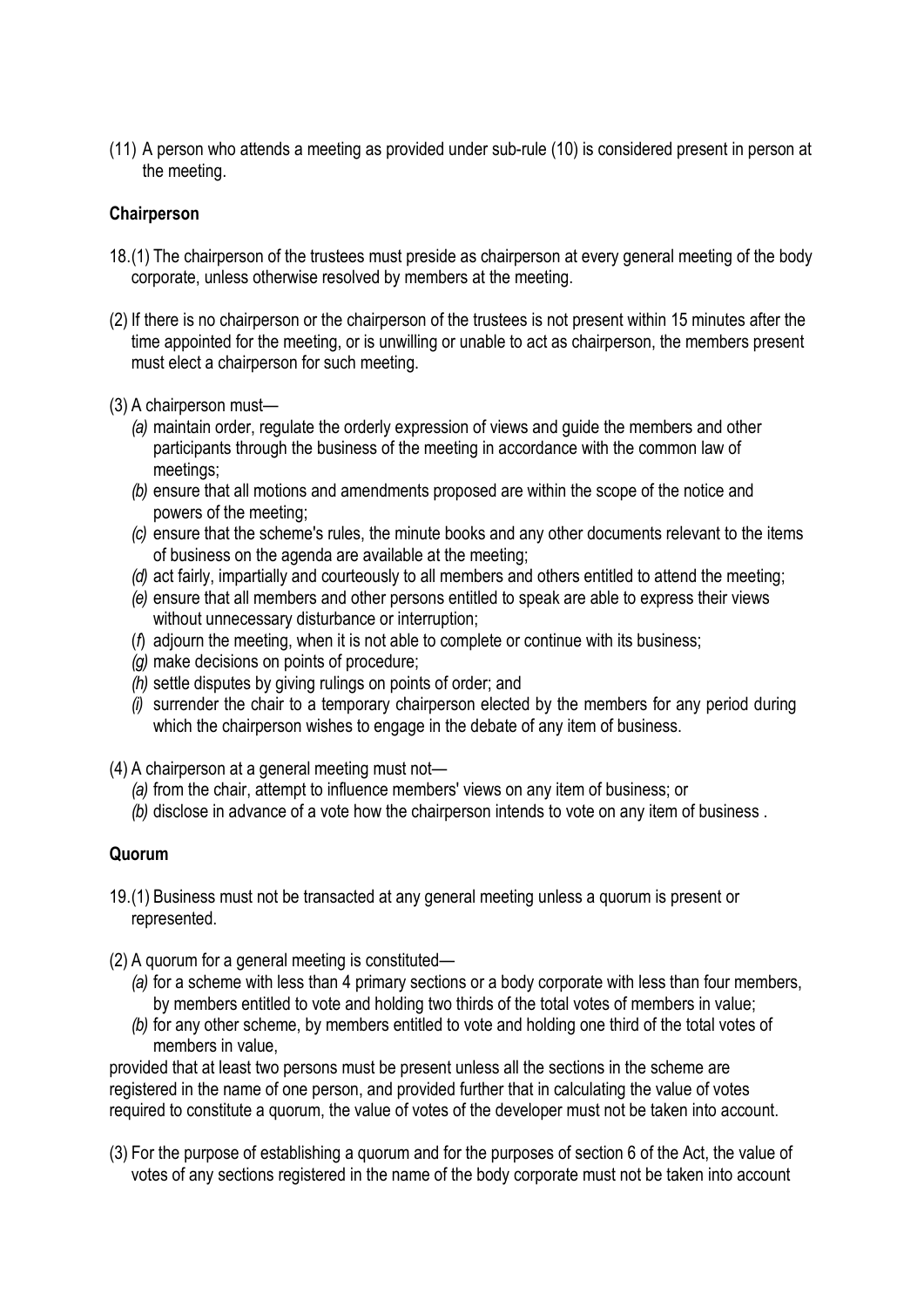and the body corporate must not be considered to be a member.

(4) If within 30 minutes from the time appointed for a general meeting a quorum is not present, the meeting stands adjourned to the same day in the next week at the same place and time; provided that if on the day to which the meeting is adjourned a quorum as described in sub-rule (2) is not present within 30 minutes from the time appointed for the meeting, the members entitled to vote and present in person or by proxy constitute a quorum.

# **Voting and representatives**

- 20. (1) A motion at a general meeting
	- *(a)* does not need to be seconded; and
	- *(b)* except for a special or unanimous resolution, must be adopted by resolution of the majority of the votes, calculated in value, of the members present and voting.
- (2) Except for special and unanimous resolutions, a member is

not entitled to vote if—

- *(a)* a member fails or refuses to pay the body corporate any amount due by that member after a court or adjudicator has given a judgment or order for payment of that amount; or
- *(b)* that member persists in the breach of any of the conduct rules of the scheme referred to in section 10(2)(b) of the Act after a court or an adjudicator has ordered that member to refrain from breaching such rule.
- (3) For the purposes of any vote, the values of votes of any sections registered in the name of the body corporate are considered abstentions.
- (4) Where a member is as such a trustee for a beneficiary, that member exercises voting rights to the exclusion of persons beneficially interested in the trust and such persons are not entitled to vote.
- (5) A member's appointment of a proxy in terms of section 6(5) of the Act and the proxy's acceptance of the mandate must, except in the case of an appointment in a mortgage bond, be substantially in the prescribed form and must be-
	- *(a)* delivered to the body corporate 48 hours before the time of the meeting; or
	- *(b)* handed to the chairperson before or at the start of the meeting.
- (6) A proxy need not be a member, but must not be the managing agent or an employee of the managing agent or the body corporate.
- (7) When two or more persons are entitled to exercise one vote jointly, that vote may be exercised only by one person, who may or may not be one of them, jointly appointed by them as their proxy.
- (8) The outcome of each vote, including the number of votes for and against the resolution, must be announced by the chairperson and recorded in the minutes of the meeting.
- (9) If a special resolution is passed at a general meeting by members holding less than 50 per cent of the total value of all members' votes—
	- *(a)* the body corporate must not take any action to implement that resolution for one week after the meeting, unless the trustees resolve that there are reasonable grounds to believe that immediate action is necessary to ensure safety or prevent significant loss or damage to the scheme; and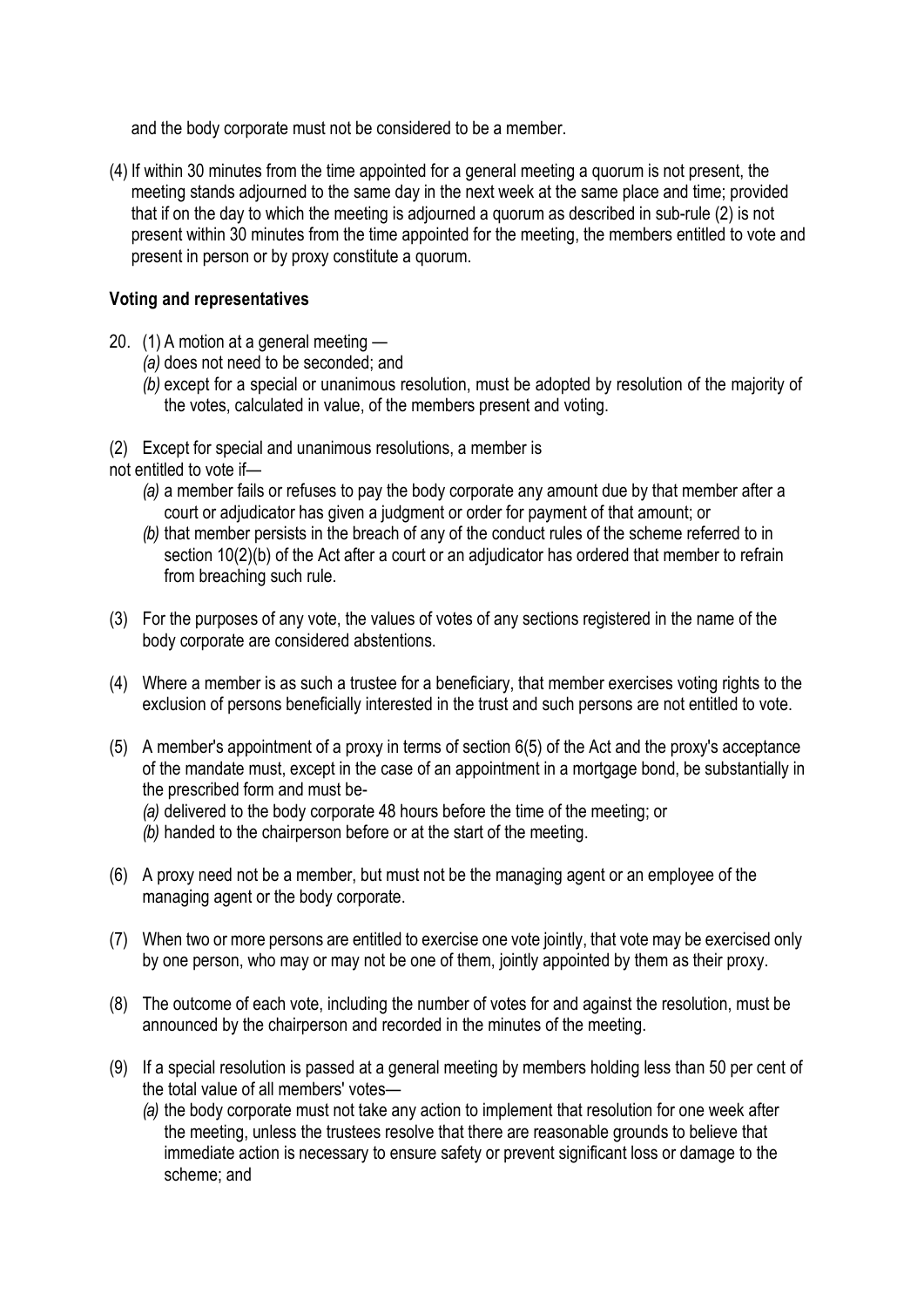- *(b)* within seven days from a resolution referred to in sub-rule 9 (a), members holding at least 25 per cent of the total votes of all members in value may, by written and signed request delivered to the body corporate, require that the body corporate hold a special general meeting to reconsider the resolution.
- (10) If a demand referred to in sub-rule (9)(b) is delivered to the body corporate, the trustees must not implement the resolution unless—
	- *(a)* it is again passed by special resolution; or
	- *(b)* a quorum is not present within 30 minutes of the time set for the meeting.

# **PART 5 FINANCIAL MANAGEMENT**

# **Financial year, functions and powers**

- 21.(1) The financial year of a body corporate established after the Act comes into operation must run from the first day of October of each year to the last day of September of the following year unless otherwise resolved by the body corporate in general meeting.
- (2) The body corporate must not—
	- *(a)* make loans from body corporate funds without the authority of a unanimous resolution;
	- *(b)* refund to any member a contribution lawfully levied and paid;
	- *(c)* distribute to a member or any other person any portion of the body corporate's profits or gains except-
		- (i) upon destruction or deemed destruction of the buildings, or
		- (ii) where such profit or gain is of a capital nature.
- (3) The body corporate may, on the authority of a written trustee resolution—
	- *(a)* levy members with a special contribution if additional income is required to meet a necessary expense that cannot reasonably be delayed until provided for in the budget for the next financial year;
	- *(b)* increase the contributions due by the members by a maximum of 10 per cent at the end of a financial year to take account of the anticipated increased liabilities of the body corporate, which increase will remain effective until members receive notice of the contributions due by them for the next financial year; provided that the trustees must give members notice of such increased contributions by notice in terms of rule 25, with such changes as are required by the context;
	- *(c)* charge interest on any overdue amount payable by an member to the body corporate; provided that the interest rate must not exceed the maximum rate of interest payable per annum under the National Credit Act (2005) Act No 34 of 2005) , compounded monthly in arrear;
	- *(d)* invest any moneys in the reserve fund referred to in sections 3(1)(b) of the Act in a secure investment with any institution referred to in the definition of "financial institution" in section 1 of the Financial Services Board Act, 1990 (Act No. 97 of 1990);
	- *(e)* enter into written and signed contracts in respect of its powers and duties under the Act and these rules;
	- (f) join organisations and subscribe to services to further its purposes under the Act and these rules;
	- (g) delegate to one or more of the trustees, to a member, agent or an employee such of their powers and duties as they deem fit, and at any time to revoke such delegation; provided that when they delegate any power or duty they must specify in writing-
		- (i) the power or duty concerned;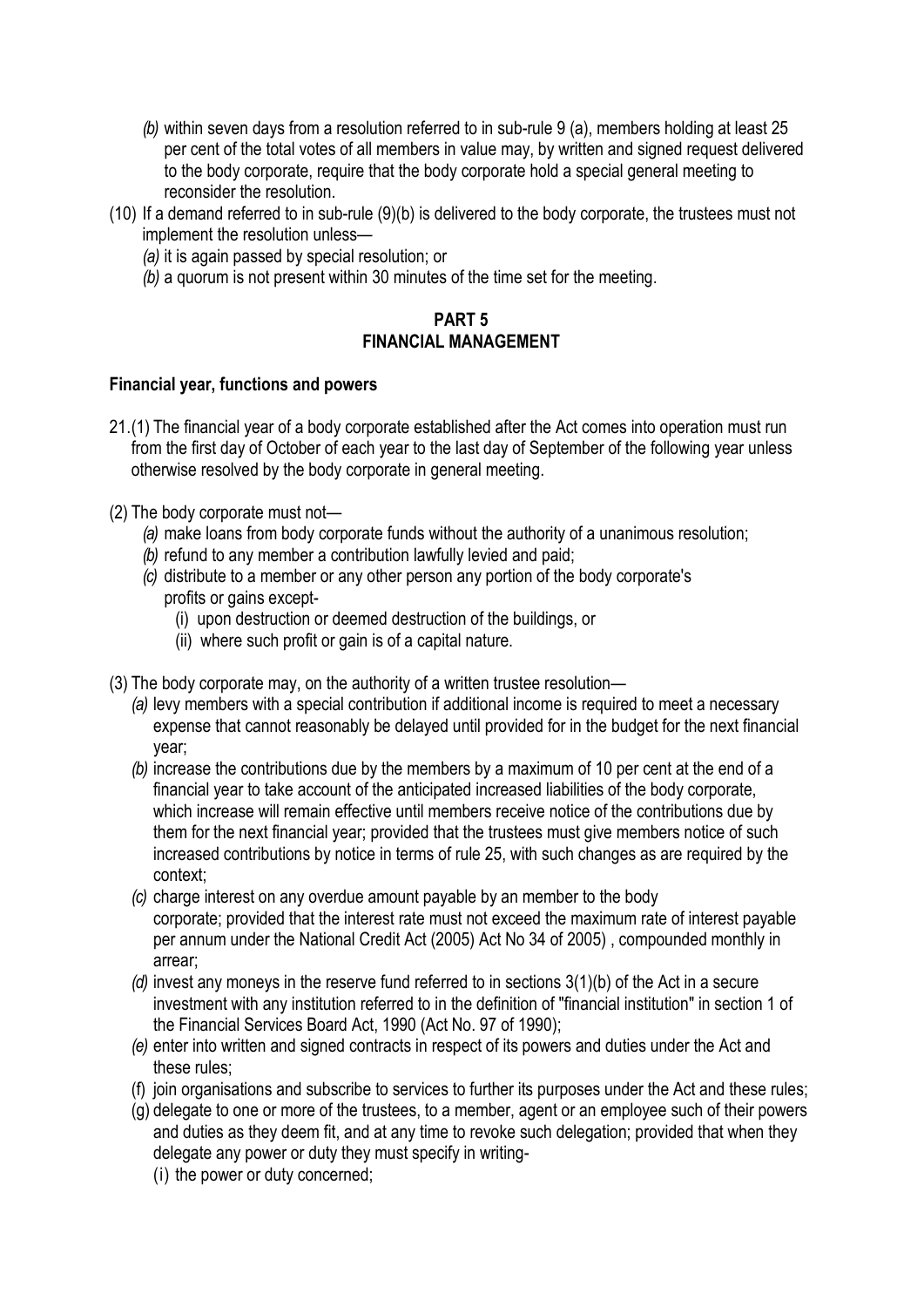- (ii)a maximum amount of the body corporate's funds that may be spent for a particular purpose; and
- (iii) any conditions that may be applicable; and
- (h) approach the Community Scheme Ombud Service for relief.
- (4) The body corporate must ensure that all money received by the body corporate is deposited to the credit of an interest-bearing bank account—
	- *(a)* in the name of the body corporate; or
	- *(b)* that is a trust account opened in terms of either the Estate Agency Affairs Act, 1976 (Act No. 112 of 1976), or the Attorneys Act, 1979 (Act No. 53 of 1979).

# **Maintenance, repair and replacement plan**

22.(1) A body corporate or trustees must prepare a written maintenance, repair and replacement plan

- for the common property, setting out—
- *(a)* the major capital items expected to require maintenance, repair and replacement within the next 10 years;
- *(b)* the present condition or state of repair of those items;
- *(c)* the time when those items or components of those items will need to be maintained, repaired or replaced;
- *(d)* the estimated cost of the maintenance, repair and replacement of those items or components;
- *(e)* the expected life of those items or components once maintained, repaired or replaced; and
- *(f)* any other information the body corporate considers relevant.
- (2) The annual contribution to the reserve fund for the maintenance, repair or replacement of each of the major capital items must be determined according to the following formula: [(estimated cost minus past contribution) divided by expected life].
- (3) A maintenance, repair and replacement plan takes effect on its approval by the members in general meeting; provided that on approval of such a plan, members may lay down conditions for the payment of money from the reserve fund.
- (4) The trustees must report the extent to which the approved maintenance, repair and replacement plan has been implemented to each annual general meeting.

#### **Insurance**

- 23.(1) The insurance policies of the body corporate in terms of sections 3(1)(h) and (i) of the Act
	- (*a*) must provide cover against
		- (i) risks referred to in regulation 3;
		- (ii) risks that members resolve must be covered by insurance; and
		- (iii) risks that holders of registered first mortgage bonds over not less than 25 per cent in number of the primary sections by written notice to the body corporate may require to be covered by insurance;
	- (*b*) must specify a replacement value for each unit and exclusive use area, excluding the member's interest in the land included in the scheme; provided that any member may at any time by written notice to the body corporate require that the replacement value specified for that member's unit or exclusive use area be increased;
	- (*c*) must restrict the application of any "average" clause to individual units and exclusive use areas, so that no such clause applies to the buildings as a whole;
	- *(d)*must include a clause in terms of which the policy is valid and enforceable by any holder of a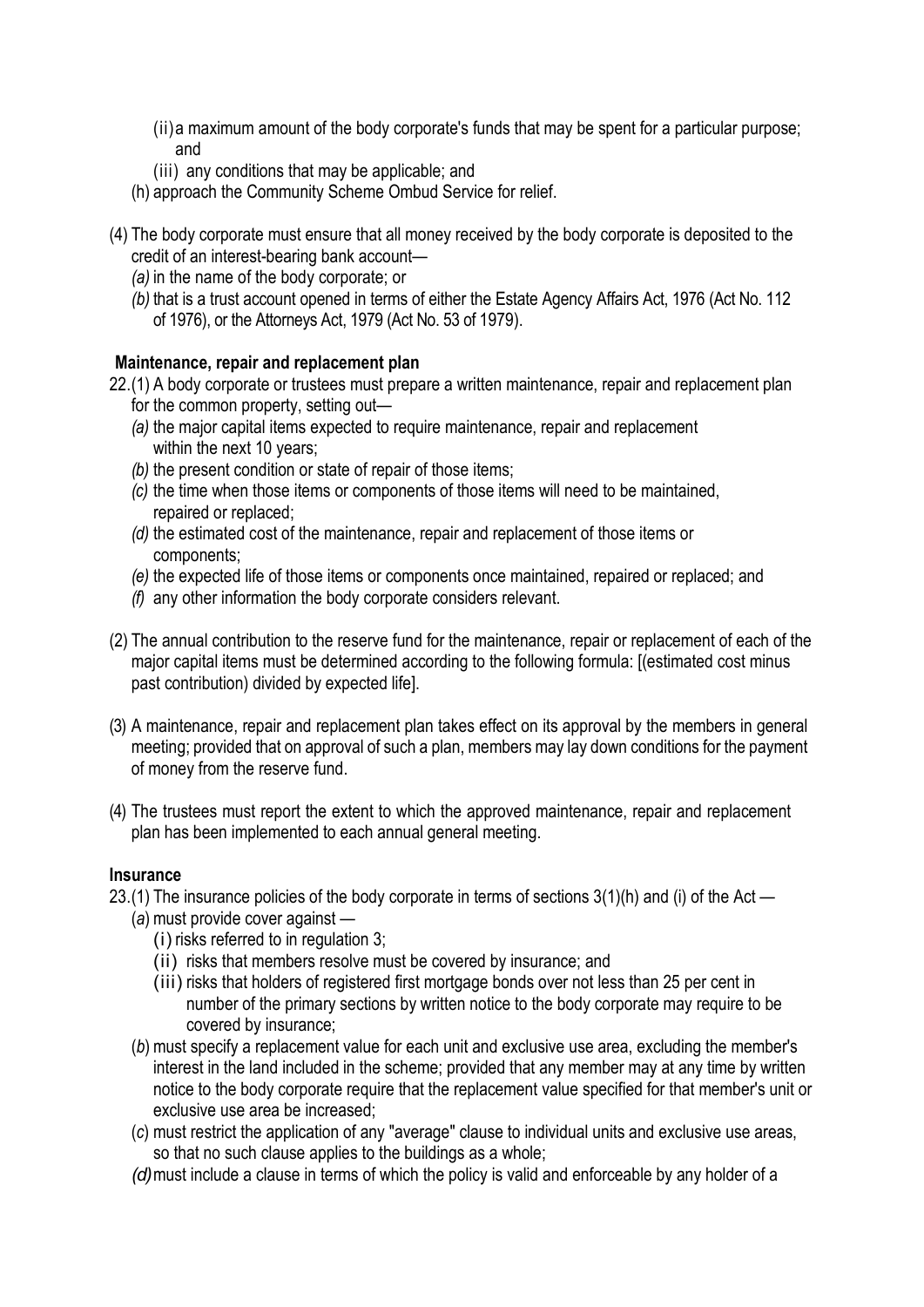registered mortgage bond over a section or exclusive use area against the insurer notwithstanding any circumstances whatsoever which would otherwise entitle the insurer to refuse to make payment of the amount insured, unless and until the insurer terminates the insurance on at least 30 days' notice to the bondholder; and

*(e)*may include provision for "excess" amounts.

- (2) A member is responsible
	- *(a)* for payment of any additional premium payable on account of an increase in the replacement value referred to in sub-rule (1)(b);
	- *(b)* for any excess amount that relates to damage to any part of the buildings that member is obliged to repair and maintain in terms of the Act or these rules, and must furnish the body corporate with written proof from the insurer of payment of that amount within seven days of written request.
- (3) A body corporate must obtain a replacement valuation of all buildings and improvements that it must insure at least every three years and present such replacement valuation to the annual general meeting.
- (4) A body corporate must prepare for each annual general meeting schedules showing estimates of *(a)* the replacement value of the buildings and all improvements to the common property; and
	- *(b)* the replacement value of each unit, excluding the member's interest in the land included in the scheme, the total of such values of all units being equal to the value referred to in sub-rule 4(a).
- (5) On written request by any registered bondholder and the furnishing of satisfactory proof, the body corporate must record the cession to that bondholder of that member's interest in any of the proceeds of the insurance policies of the body corporate.
- (6) A body corporate must take out public liability insurance to cover the risk of any liability it may incur to pay compensation in respect of—
	- *(a)* any bodily injury to or death or illness of a person on or in connection with the common property; and
	- *(b)* any damage to or loss of property that is sustained as a result of an occurrence or happening in connection with the common property,

for an amount determined by members in general meeting, but not less than 10 million rand or any such higher amount as may be prescribed by the Minister in any one claim and in total for any one period of insurance.

- (7) A body corporate must take out insurance for an amount determined by members in general meeting to cover the risk of loss of funds belonging to the body corporate or for which it is responsible, sustained as a result of any act of fraud or dishonesty committed by a trustee, managing agent, employee or other agent of the body corporate.
- (8) A body corporate, authorised by a special resolution of members, may insure any additional insurable interest the body corporate has —
	- *(a)* in the land and buildings included in the scheme; and
	- *(b)* relating to the performance of its functions,
	- for an amount determined in that resolution.

# **Administrative and reserve funds**

24.(1) The administrative fund referred to in section 3(1)(a) of the Act must be used to fund the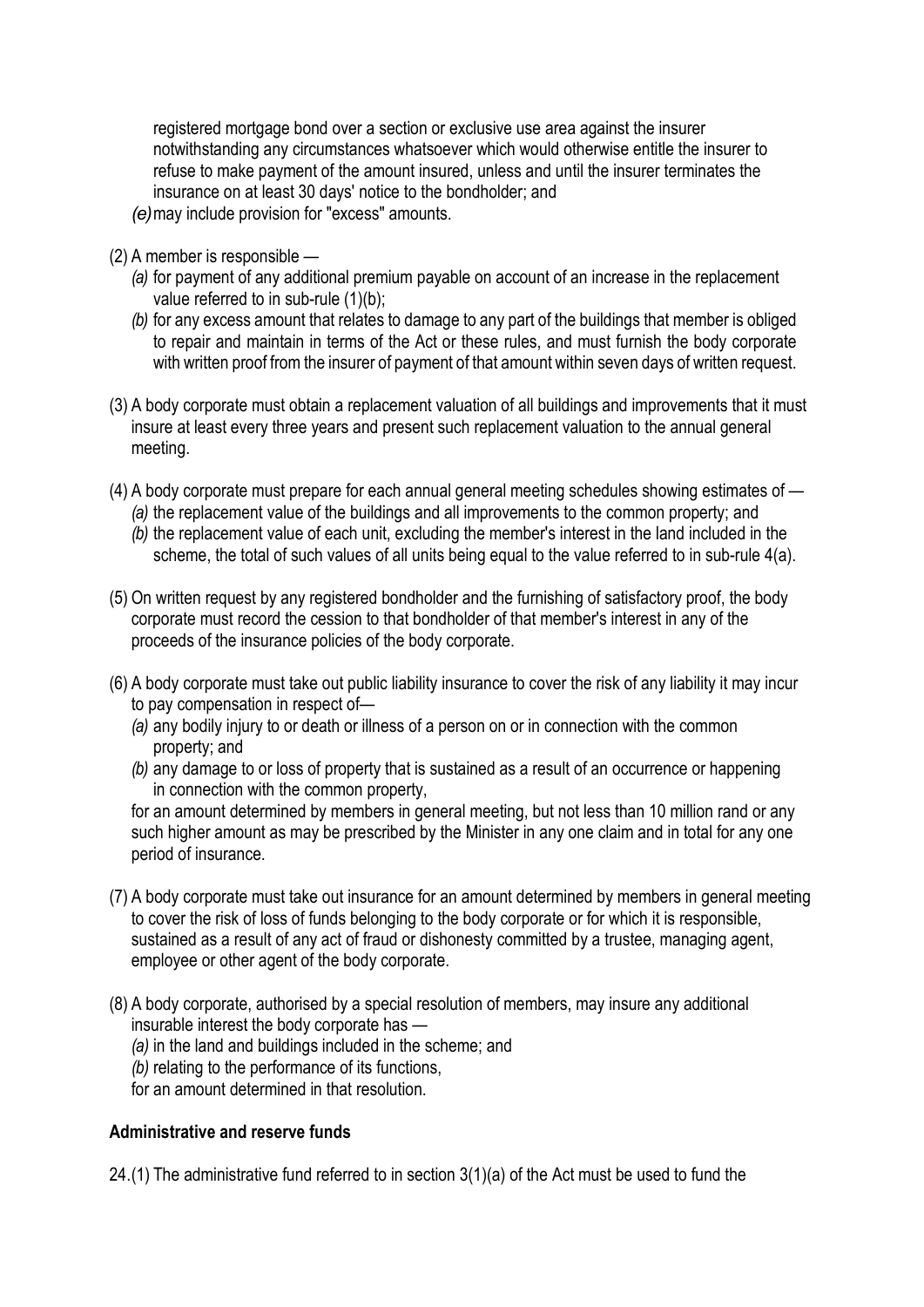operating expenses of the body corporate for a particular financial year.

- (2) The reserve fund maintained in terms of section 3(1)(b) of the Act must be used for the implementation of the maintenance, repair and replacement plan of the body corporate referred to in rule 22.
- (3) The following amounts must be paid into the reserve fund
	- *(a)*any part of the annual levies designated as being for the purpose of reserves or the maintenance, repair and replacement plan;
	- *(b)*any amounts received under an insurance policy in respect of damage or destruction of property for which the body corporate is responsible;
	- *(c)*any interest earned on the investment of the money in the reserve fund;
	- *(d)*any other amounts determined by the body corporate,

and all other body corporate income must be paid into the administrative fund.

- (4) Money may be paid out of the administrative fund in accordance with trustee resolutions and the approved budget for the administrative fund.
- (5) Money may be paid out of the reserve fund
	- *(a)* at any time in accordance with trustee resolutions and the approved maintenance, repair and replacement plan; or
	- *(b)* if the trustees resolve that such a payment is necessary for the purpose of an urgent maintenance, repair or replacement expense, which purpose includes, without limitation —
		- (i) to comply with an order of a court or an adjudicator;
		- (ii) to repair, maintain or replace any property for which the body corporate is responsible where there are reasonable grounds to believe that an immediate expenditure is necessary to ensure safety or prevent significant loss or damage to persons or property;
		- (iii) to repair any property for which the body corporate is responsible where the need for the repairs could not have been reasonably foreseen in preparing the maintenance, repair and replacement plan; or
		- (iv) to enable the body corporate to obtain adequate insurance for property that the body corporate is required to insure;

provided that the trustees must report to the members on any such expenditure as soon as possible after it is made.

- (6) Expenditure under sub-rule (5)(b)
	- (*a*) must not exceed-
		- (i) the amount necessary for the purpose for which it is expended; or
		- (ii) any limitation imposed by the body corporate on expenditure; and
	- (*b*) must comply with any restrictions imposed or directions given by members.

# **Contributions and charges**

- 25.(1) The body corporate must, as soon as possible but not later than 14 days after the approval of the budgets referred to in rule 17(6)0)(iv) by a general meeting, give each member written notice of the contributions and charges due and payable by that member to the body corporate, which notice must-
	- *(a)* state that the member has an obligation to pay the specified contributions and charges; and
	- *(b)* specify the due date for each payment; and
	- *(c)* if applicable, state that interest at a rate specified in the notice will be payable on any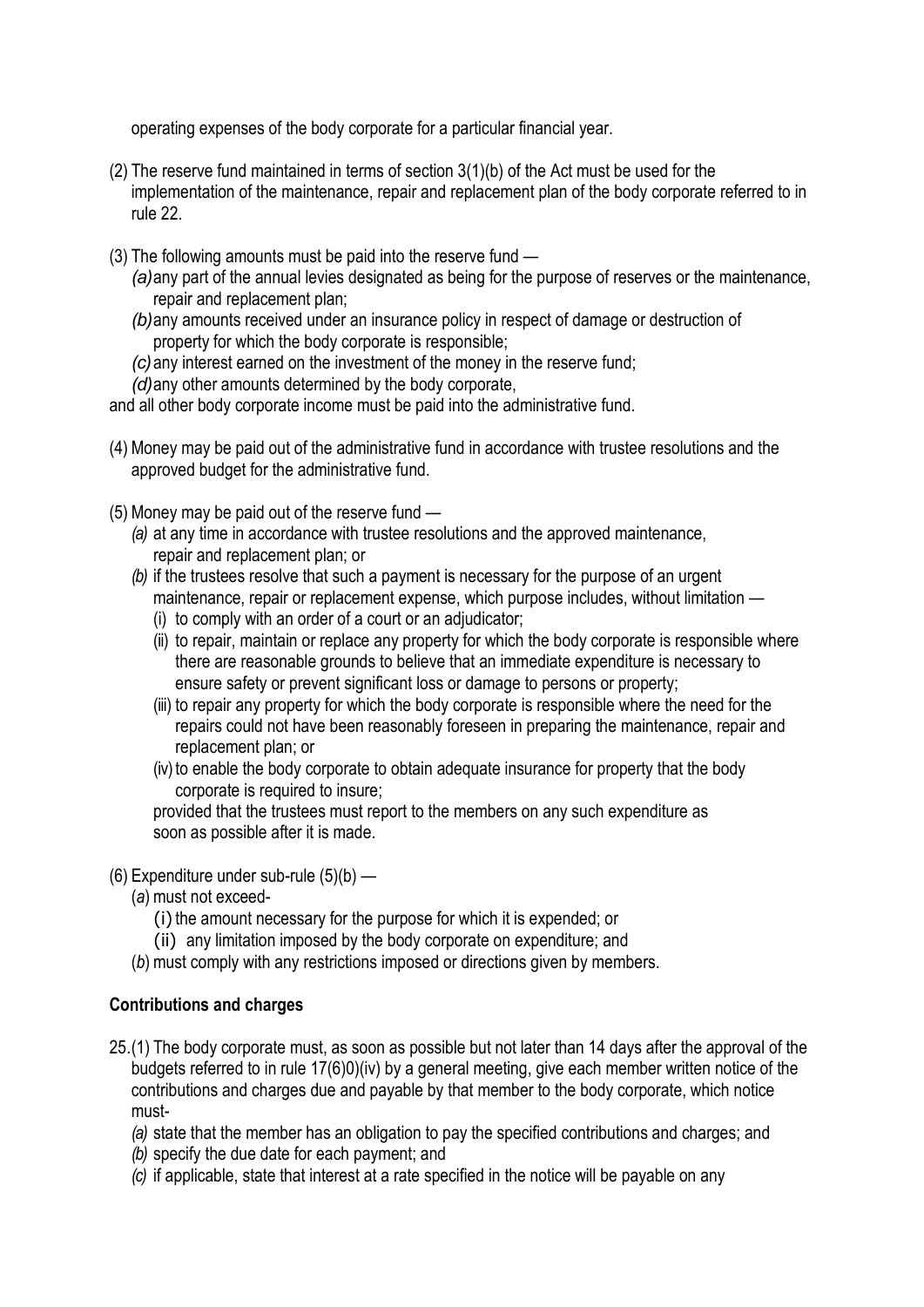overdue contributions and charges; and

- *(d)* include details of the dispute resolution process that applies in respect of disputed contributions and charges.
- (2) If money owing is not paid on the dates specified in the notice referred to in sub-rule (1), the body corporate must send a final notice to the member, which notice must state—
	- (*a*) that the member has an obligation to pay the overdue contributions and charges and any applicable interest immediately; and
	- (*b*) if applicable-
		- (i) the interest that is payable in respect of the overdue contributions and charges at the date of the final notice; and
		- (ii) the amount of interest that will accrue daily until the payment of the overdue contributions and charges; and
	- *(c)* that the body corporate intends to take action to recover the amount due if the overdue contributions and charges and interest owing are not paid within 14 days after the date the final notice is given.
- (3) Subject to rules 21(3) (a) and (b), after the expiry of a financial year and until they become liable for contributions in respect of the next financial year, members are liable for contributions in the same amounts and payable in the same installments as were due and payable by them during the past financial year.
- (4) A member is liable for and must pay to the body corporate all reasonable legal costs and disbursements, as taxed or agreed by the member, incurred by the body corporate in the collection of arrear contributions or any other arrear amounts due and owing by such member to the body corporate, or in enforcing compliance with these rules, the conduct rules or the Act.
- (5) The body corporate must not debit a member's account with any amount that is not a contribution or a charge levied in terms of the Act or these rules without the member's consent or the authority of a judgment or order by a judge, adjudicator or arbitrator.
- (6) The body corporate must in its annual financial statements account for all contributions and any other charges debited to members' accounts.
- (7) On request in writing by a member the body corporate must make available a full and detailed account of all amounts debited and credited to the member's account with the body corporate.

# **Financial records, budgets, reports and audit**

26.(1) A body corporate must—

- (*a*) keep proper books of accounts that-
- (i) record all its income, expenditure, assets and liabilities;
- (ii) disclose all amounts recovered from members by the body corporate or any managing agent or other service provider acting on its behalf;
- (iii)include individual accounts for each member; and
- (iv) contain all other information necessary to allow members to assess the body corporate's financial situation and their financial situation in regard to the body corporate.
- *(b)* keep separate books of account and bank accounts for its administrative and reserve funds referred to in sections 3(1)(a) and (b) of the Act;
- *(c)* prepare annual financial statements for presentation at the annual general meeting, which statements must include analyses of the —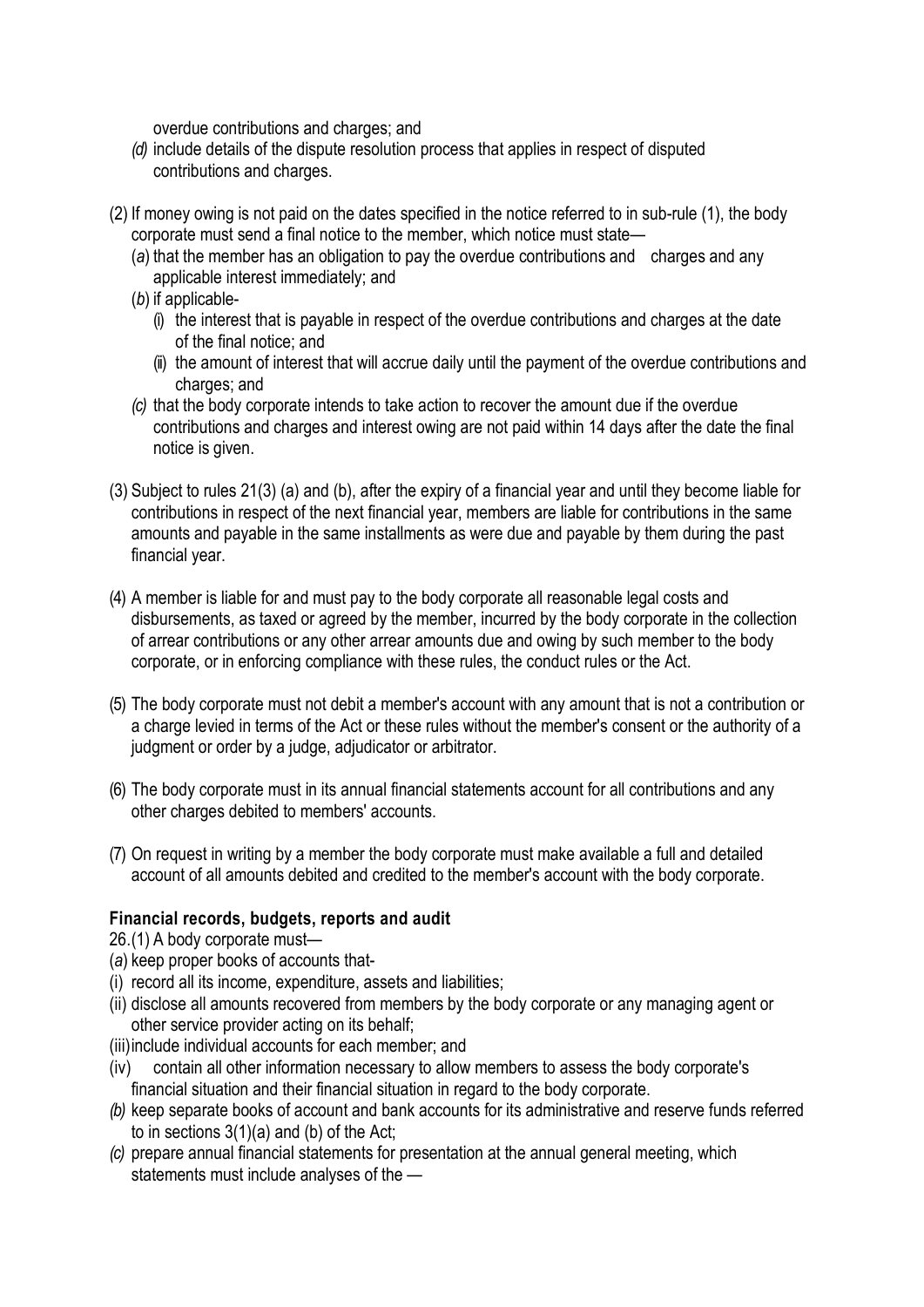- (i) amounts due to the body corporate in respect of contributions, special contributions and other charges, classified by member and the periods for which such amounts were owed;
- (ii) amounts due by the body corporate to its creditors generally and prominently disclosing amounts due to any public authority, local municipality or other entity for services including, without limitation, water, electricity, gas, sewerage and refuse removal, classified by creditor and the periods for which such amounts were owed;
- (iii) amounts advanced to the body corporate by way of levy finance, a loan, in terms of a guarantee insurance policy or otherwise, setting out the actual or contingent liability of the body corporate and the amounts paid by the body corporate and by any member in terms of such arrangement;
- (iv) amounts in the reserve fund showing the amount available for maintenance, repair and replacement of each major capital item as a percentage of the accrued estimated cost and the rand value of any shortfall;
- (v) premiums and other amounts paid and payments received by the body corporate and any member in terms of the insurance policies of the body corporate and the expiry date of each policy; and
- (vi) amounts due and payable to the Community Schemes Ombud Service.
- *(d)* prepare a maintenance, repair and replacement plan in accordance with rule 22 for presentation at the annual general meeting;
- *(e)* prepare budgets for the administrative and reserve funds comprising itemised estimates of the anticipated income and expenses during the next financial year for presentation at the annual general meeting; provided that such budgets may include discounts not exceeding 10 per cent of a members' annual contributions applicable if all those contributions are paid on or before the due dates;
- *(f)* prepare a report adopted by the trustees reviewing the affairs of the body corporate during the financial year for presentation at the annual general meeting.
- (2) On the application of any member, registered bondholder or of the managing agent, the body corporate must make all or any of the books of account and records available for inspection and copying.
- (3) The body corporate must ensure that all the body corporate's books of account and financial records are retained for a period of six years after completion of the transactions, acts or operations to which they relate.
- (4) Unless all the sections in the scheme are registered in the name of one person, the body corporate must present audited financial statements to a general meeting for consideration within four months after the end of the financial year.
- (5) The audit of a body corporate's annual financial statements
	- *(*(*a*)must be carried out by an independent auditor who has not participated in the preparation of the annual financial statements or advised on any aspect of the accounts of the body corporate during the period being reported on;
	- (*b*) need not be carried out in accordance with any recognized financial; reporting framework of guidelines for financial accounting;
	- (*c*) must include opinions as to whether or not-
		- (i) the annual financial statements accurately reflect the financial position of the body corporate for the financial year under review, with such qualifications and reservations as the auditor considers necessary;
		- (ii) the body corporate has complied with the accounting requirements set out in rules 21, 24 and this rule 26, with a specific description of any failure to comply with such requirements;
		- (iii) the books of account of the body corporate have been kept and its funds have been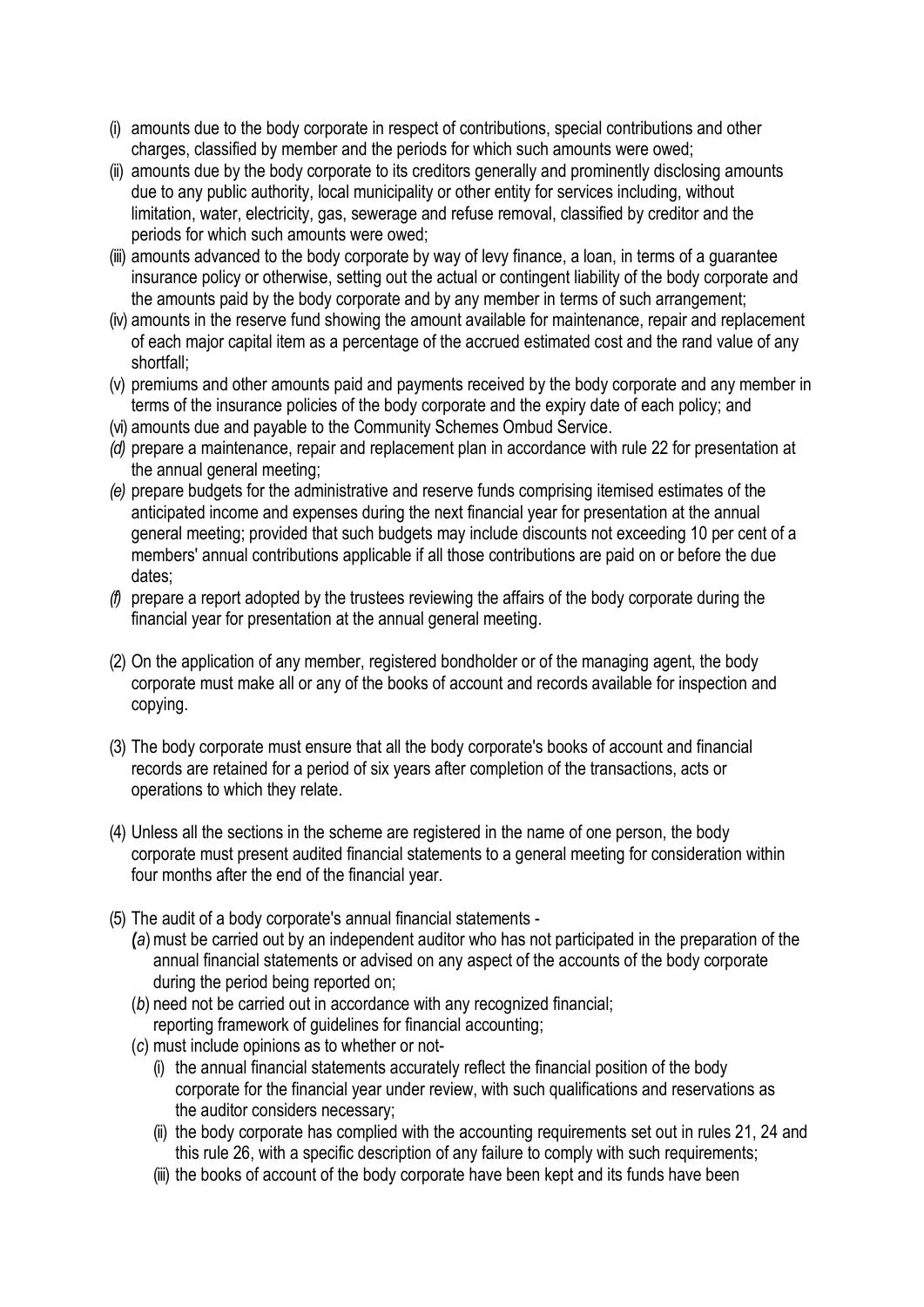managed so as to provide a reasonable level of protection against theft or fraud; and (iv) the financial affairs of the body corporate appear to be effectively managed;

# (*d*) must be completed within four months of the end of the body corporate's financial year.

#### **PART 6 ADMINISTRATIVE MANAGEMENT**

# **Governance documents and records**

- 27.(1) The body corporate must—
	- (*a*) lodge a notification of an amendment to the scheme's rules referred to in section 10(5) of the Act as soon as reasonably possible, but not later than 10 days after the date of the relevant resolution of the body corporate; and
	- (*b*) compile and keep a complete set of all management and conduct rules including
		- (i) an index; and
		- (ii) a prominent reference to any rules that confer exclusive use rights, vary the effects of the participation quotas in regard to the value of votes or the liability for contributions, or impose either a financial or a maintenance obligation on members;
	- (*c*) prepare a consolidated set of rules whenever they are amended.
- (2) The body corporate must prepare and update the following records
	- (*a*) minutes of general and trustee meetings, including the following information-
		- (i) the date, time and place of the meeting;
		- (ii) the names and role of the persons present, including details of the authorisation of proxies or other representative;
		- (iii) the text of all resolutions; and
		- (iv) the results of the voting on all motions;
	- (*b*) lists of trustees, members and tenants with their-
		- (i) full names;
		- (ii) identity numbers or, in the case of non-South African citizens, their passport numbers; and
		- (iii) section addresses and mailing addresses, if different;
		- (iv) telephone numbers; and
		- (v) email or other electronic addresses, if any;
	- (*c*) lists of-
		- (i) sections shown on the sectional plan, indicating in each case whether it is a primary or a utility section, its participation quota and the name of the member in whose name it is registered;
		- (ii) exclusive use areas with descriptions of purposes and numbers, if any, indicating whether the rights to each area are conferred in terms of section 27 of the Sectional Titles Act or in terms of a rule, and a reference to the relevant rule where applicable; and
		- (iii) registered bondholders with their names and addresses;
	- (*d*) details of all future development rights including
		- (i) names and addresses of all registered holders of such rights; and
		- (ii) copies of all documentation prepared in terms of section 25(2) of the Sectional Titles Act for any such right; and
	- (*e*) any other records required by the regulations.
- (3) The body corporate may obtain and keep copies of all of the following: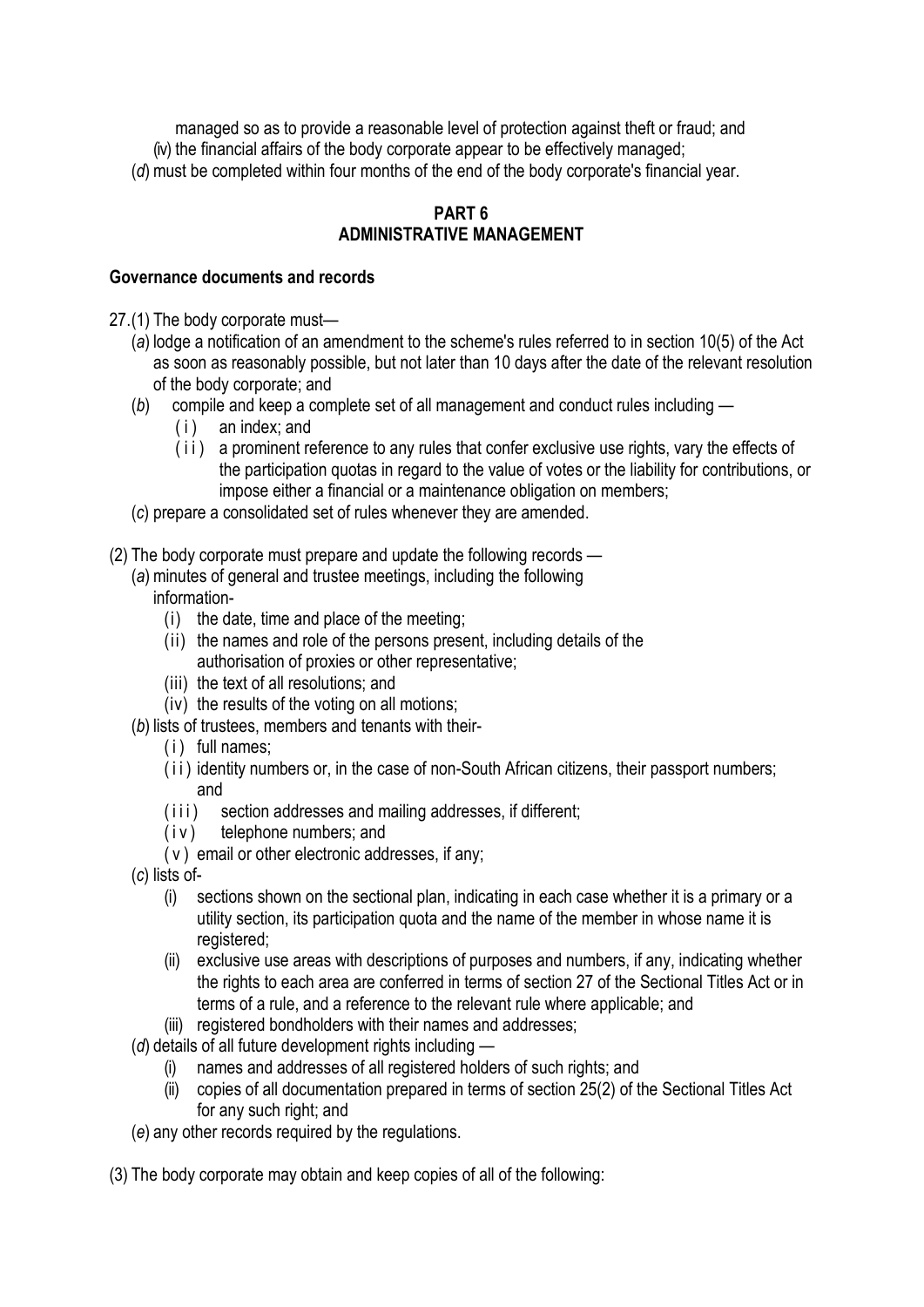- *(a)* The registered sectional plan and any registered amending sectional plan;
- *(b)* the Act and the regulations;
- *(c)* resolutions that deal with changes to the common property, including the conferring of exclusive use rights on members;
- *(d)* consents and approvals given by the body corporate to members;
- *(e)* waivers and consents given by members;
- *(f)* written contracts to which the body corporate is a party;
- *(g)* any decision of an adjudicator, arbitrator, magistrate or judge in a proceeding in which the body corporate is a party, and any legal opinions obtained by the body corporate;
- *(h)* the budget and financial statement for the current year and previous years;
- *(i)* income tax returns;
- (j) insurance policies, endorsement and claim forms;
- (k) correspondence sent or received by the body corporate and trustees; and
- (l) any other records required by the regulations.
- (4) On receiving a written request, the body corporate must make the records and documents referred to in this rule available for inspection by, and provide copies of them to —
	- *(a)* a member;
	- *(b)* a registered bondholder; or
	- *(c)* a person authorised in writing by a member or registered bondholder.
- (5) The body corporate must comply with a request for inspection or copying under this rule within 10 days unless the request is in respect of the rules, in which case the body corporate must comply with the request within five days.
- (6) The body corporate may charge a fee for a copy of a record or document other than the rules, provided that the fee is not more than the reasonable cost associated with the process of making the copy, and the body corporate may refuse to supply the copy until the fee is paid.
- (7) If the body corporate terminates its contract with an employee or a managing agent, that person must within 10 days deliver to the body corporate all records referred to in this rule that are in the person's possession or under the person's control.
- (8) The records referred to in this rule must be in writing or in a form that can be easily converted to writing.

# **Executive Managing Agent and Managing Agents**

28.(1) The body corporate may, by special resolution, appoint an executive managing agent to perform the functions and exercise the powers that would otherwise be performed and exercised by the trustees.

(2) Members entitled to 25 per cent of the total quotas of all sections may apply to the Community Scheme Ombud Service for the appointment of an executive managing agent.

- (3) An executive managing agent
	- *(a)* is subject to all the duties and obligations of a trustee under the Act and the rules of the scheme;
	- *(b)* is obliged to manage the scheme with the required professional level of skill and care;
	- *(c)* is liable for any loss suffered by the body corporate as a result of not applying such skill and care;
	- *(d)* has a fiduciary obligation to every member of the body corporate;
	- *(e)* must arrange for the inspection of the common property at least every six months; and
	- *(f)* must report at least every four months to every member of the body corporate on the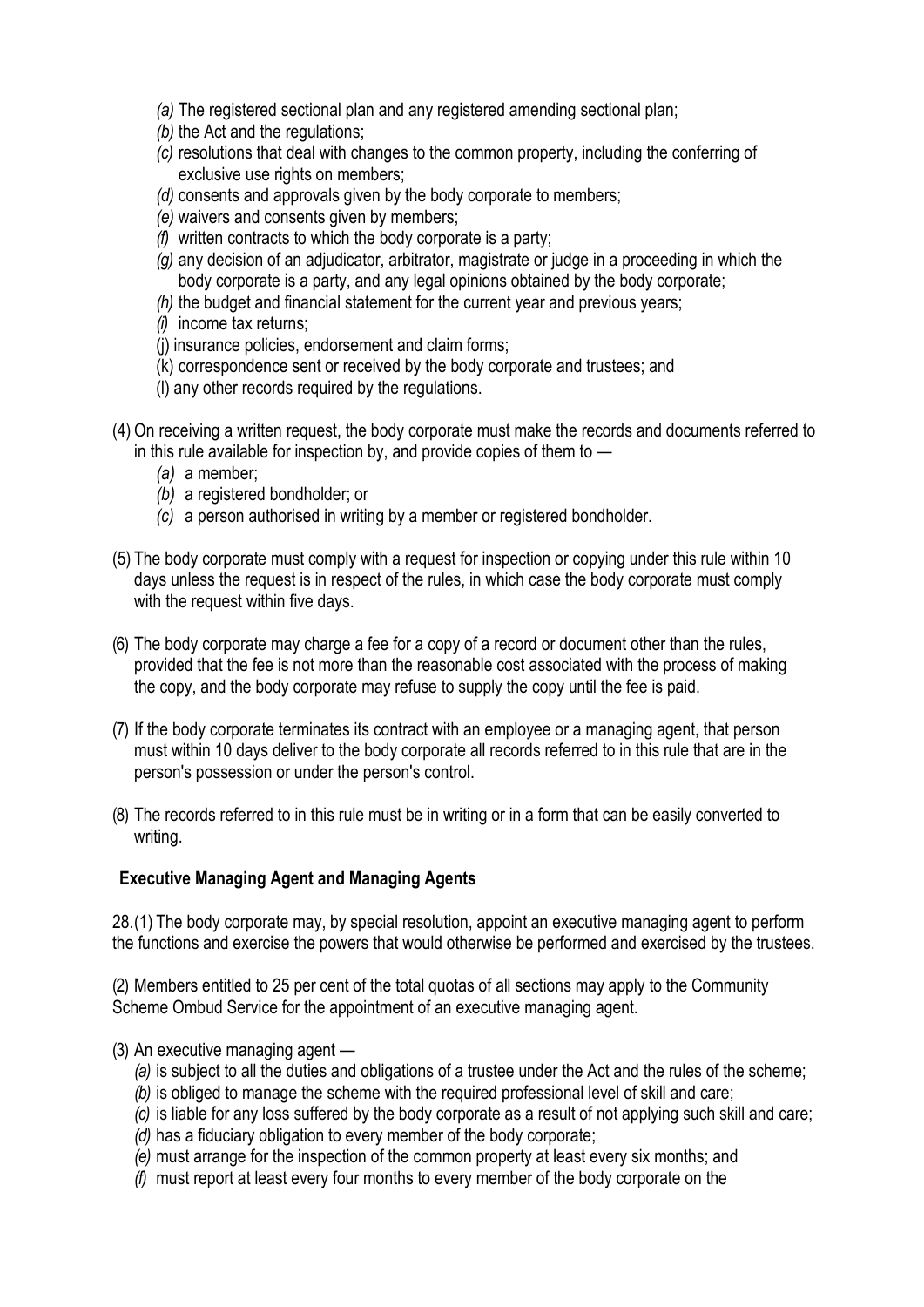administration of the scheme.

(4) The reports of an executive managing agent referred to in sub-rule (3)(0 must include at least the following details —

- *(a)* proposed repairs to and maintenance of the common property and assets of the body corporate within the next four months;
- *(b)* matters the executive managing agent considers relevant to the condition of the common property and the assets of the body corporate;
- *(c)* the balance of each of the administrative and reserve funds of the body corporate on the date of the report and a reconciliation statement for each fund; and
- *(d)* for the period since the appointment of the executive managing agent or from the date of the last report —
	- (i) the expenses of the body corporate, including repair, maintenance and replacement costs; and
	- (ii) a brief description of the date and nature of all decisions made by the executive managing agent.

(5) The body corporate may, if trustees so resolve, and must if required by —

(*a*) a registered mortgagee of 25 per cent in number of the primary sections; or (b) a resolution of members,

appoint a managing agent to perform specified financial, secretarial, administrative or other management services under the supervision of the trustees.

(6) A management agreement for any managing agent must comply with the requirements as may be set out in the regulations,

(7) A management agreement may not endure for a period longer than three years and may be cancelled, without liability or penalty, despite any provision of the management agreement or other agreement to the contrary —

- *(a)* by the body corporate on two months notice, if the cancellation is first approved by a special resolution passed at a general meeting, or
- *(b)* by the managing agent on two months notice.

(8) The body corporate or trustees may by ordinary resolution cancel the management agreement in accordance with its terms or refuse to renew the management agreement when it expires.

# **PART 7 PHYSICAL MANAGEMENT**

#### **Improvements to common property**

29.(1) The body corporate may on the authority of a unanimous resolution make alterations or improvements to the common property that is not reasonably necessary.

- (2) The body corporate may propose to make alterations or improvements to the common property that are reasonably necessary; provided that no such proposal may be implemented until all members are given at least 30 days written notice with details of —
	- *(a)* the estimated costs associated with the proposed alterations or improvements;
	- *(b)* details of how the body corporate intends to meet the costs, including details of any special contributions or loans by the body corporate that will be required for this purpose; and
	- *(c)* a motivation for the proposal including drawings of the proposed alterations or improvements showing their effect and a motivation of the need for them;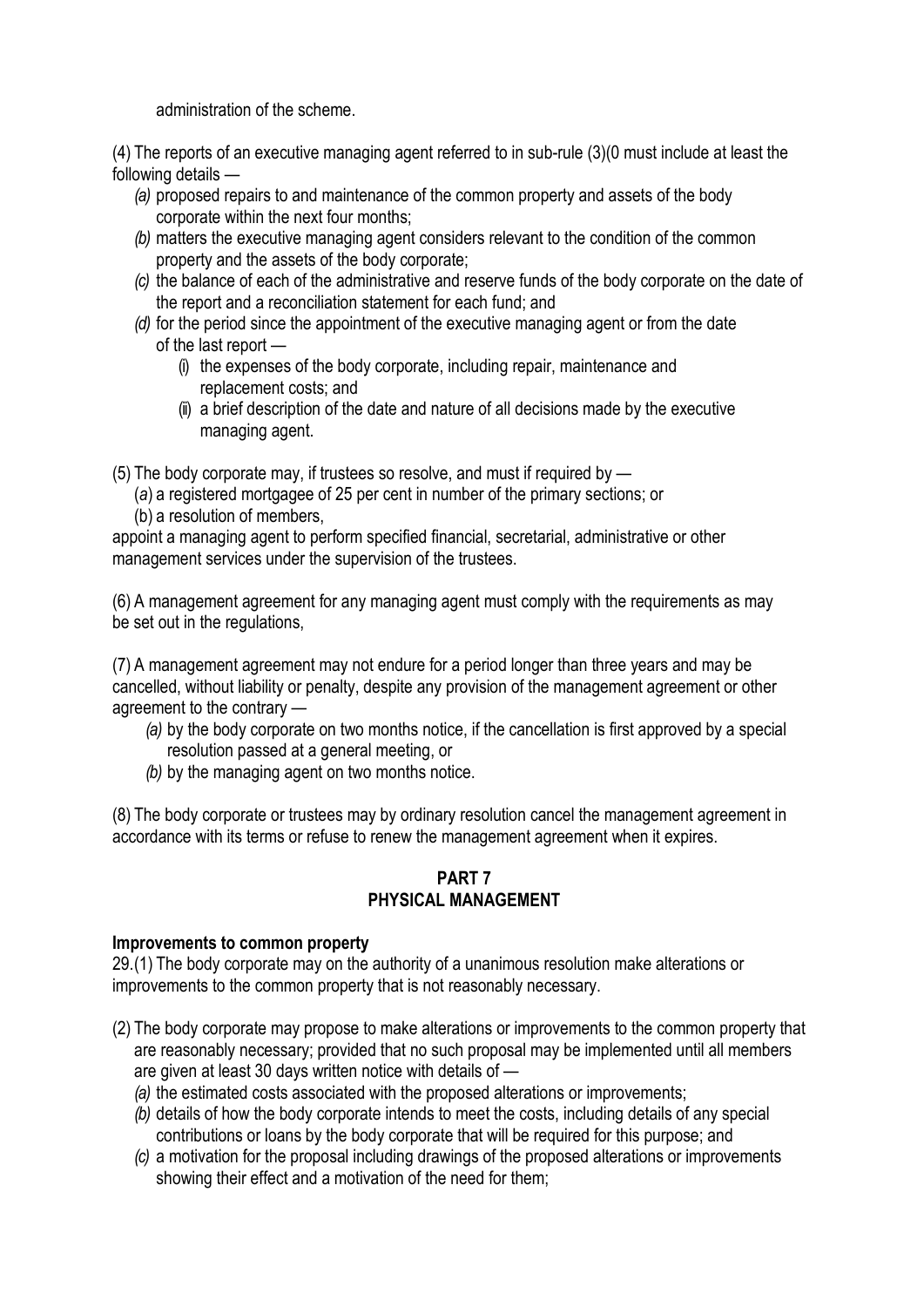and if during this notice period any member in writing to the body corporate requests a general meeting to discuss the proposal, the proposal must not be implemented unless it is approved, with or without amendment, by a special resolution adopted at a general meeting.

- (3) A body corporate must, if so directed by a resolution of members
	- *(a)* install and maintain separate meters to measure the supply of electricity, water, gas or the supply of any other service to each member's sections and exclusive use areas and to the common property; and
	- *(b)* recover from members the cost of such supplies to sections and exclusive use areas based on the metered supply.
- (4) A body corporate may on the authority of a special resolution install separate pre-payment meters on the common property to control the supply of water or electricity to a section or exclusive use area; provided that all members and occupiers of sections must be given at least 60 days notice of the proposed resolution with details of all costs associated with the installation of the pre-payment system and its estimated effect on the cost of the services over the next three years.
- (5) If a pre-payment system referred to in sub-rule (4) is installed
	- *(a)* the body corporate is responsible to ensure that the system does not infringe on the constitutional rights of section occupiers to access basic services; and
	- *(b)* any member who leases a unit to a tenant is responsible to ensure that the system does not infringe the rights of the tenant in terms of the Rental Housing Act, 1999 (Act No. 50 of 1999), or any other law.

# **Use of sections and common property**

- 30.The body corporate must take all reasonable steps to ensure that a member or any other occupier of a section or exclusive use area does not—
- *(a)* use the common property so as to unreasonably interfere with other persons lawfully on the premises, in breach of section 13(1)(d) of the Act;
- *(b)* use a section or exclusive use area so as to cause a nuisance, in breach of section 13(1)(e) of the Act;
- *(c)* contravene the provisions of any
	- (i) law or by-law relating to the use of a section or an exclusive use area; or
	- (ii) conditions of a license relating to use of the building or the common property, or the carrying on of a business in the building; or
	- (iii) conditions of title applicable to sections or exclusive use areas;
- *(d)* make alterations to a section or an exclusive use area that are likely to impair the stability of the building or interfere with the use and enjoyment of other sections, the common property or any exclusive use area;
- *(e)* do anything to a section or exclusive use area that has a material negative affect on the value or utility of any other section or exclusive use area;
- *(f)* subject to the provisions of section 13(1)(g) of the Act, use a section or exclusive use area for a purpose other than for its intended use as —
	- (i) shown expressly or by implication on a registered sectional plan or an approved building plan ;
	- (ii) can reasonably be inferred from the provisions of the applicable town planning by-laws or the rules of the body corporate; or
	- (iii) is obvious from its construction, layout and available amenities;
- (g) construct or place any structure or building improvement on an exclusive use area which in practice constitutes a section or an extension of the boundaries or floor area of a section without complying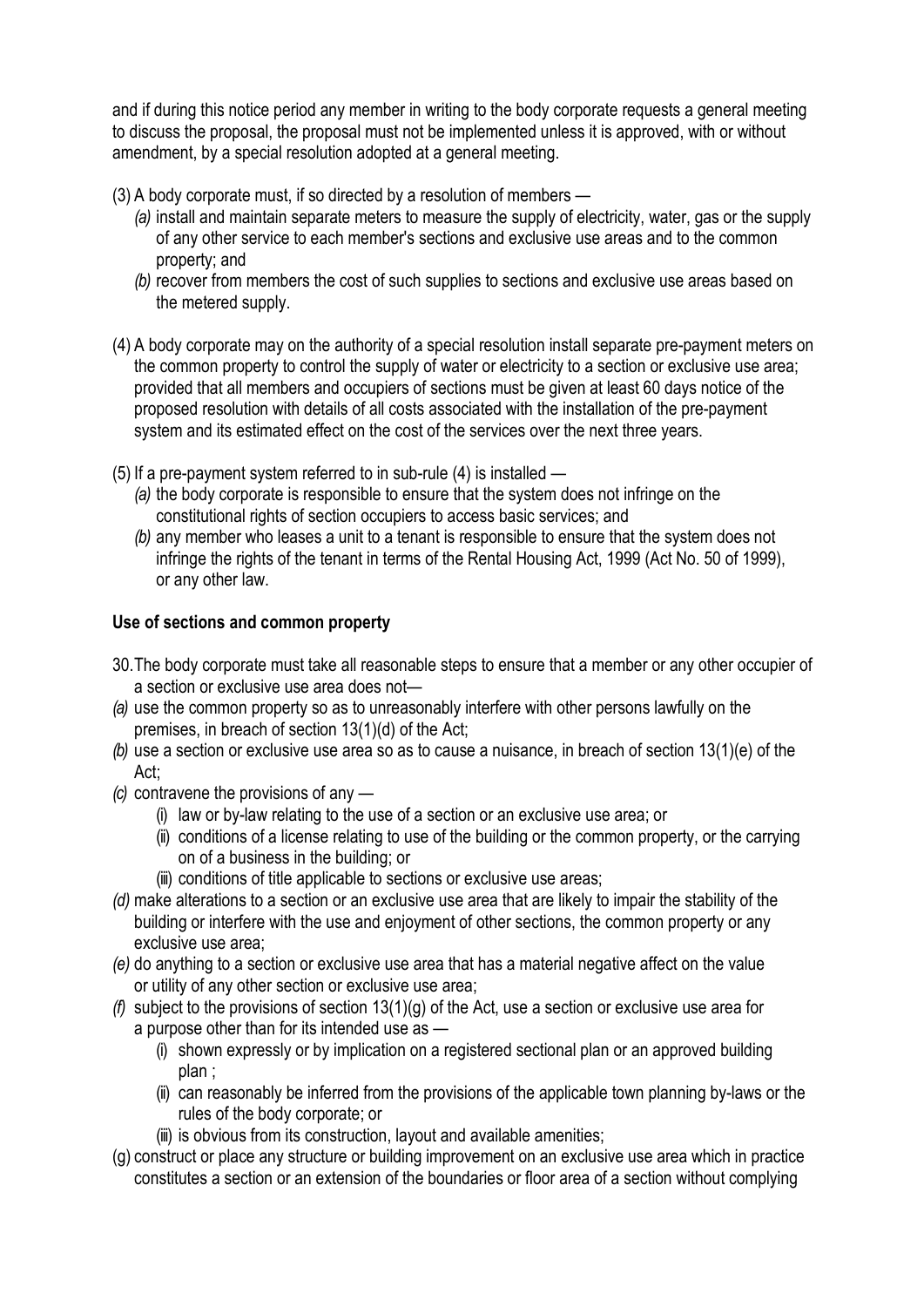with the requirements of the Act and the Sectional Titles Act; provided that the body corporate may by ordinary resolution —

- (i) give consent for such a structure or building improvement, if they are satisfied that it does not require compliance with such requirements;
- (ii) prescribe any reasonable condition in regard to the use or appearance of the structure or building improvement; and
- (iii) withdraw any consent if the member or other occupier of a section breaches any such condition.

# **Obligation to maintain**

- 31.(1) Notwithstanding that a water-heating installation forms part of the common property and is insured by the body corporate, a member must maintain, repair and, when necessary, replace such an installation which serves that member's section or exclusive use area; provided that where such an installation serves sections owned or exclusive use areas held by more than one member, the members concerned must share the maintenance, repair and replacement costs on a pro-rata basis.
- (2) If despite written demand by the body corporate, a member refuses or fails to
	- *(a)* carry out work in respect of that member's section ordered by a competent authority as required by section 13(1)(b) of the Act; or
	- *(b)* repair or maintain a section owned by that member in a state of good repair as required by section 13(1)(c) of the Act;

and that failure threatens the stability of the common property, the safety of the building or otherwise materially prejudices the interests of the body corporate, its members or the occupiers of sections generally, the body corporate must remedy the member's failure and recover the reasonable cost of doing so from that member; provided that in the case of an emergency, no demand or notice need be given to the member concerned.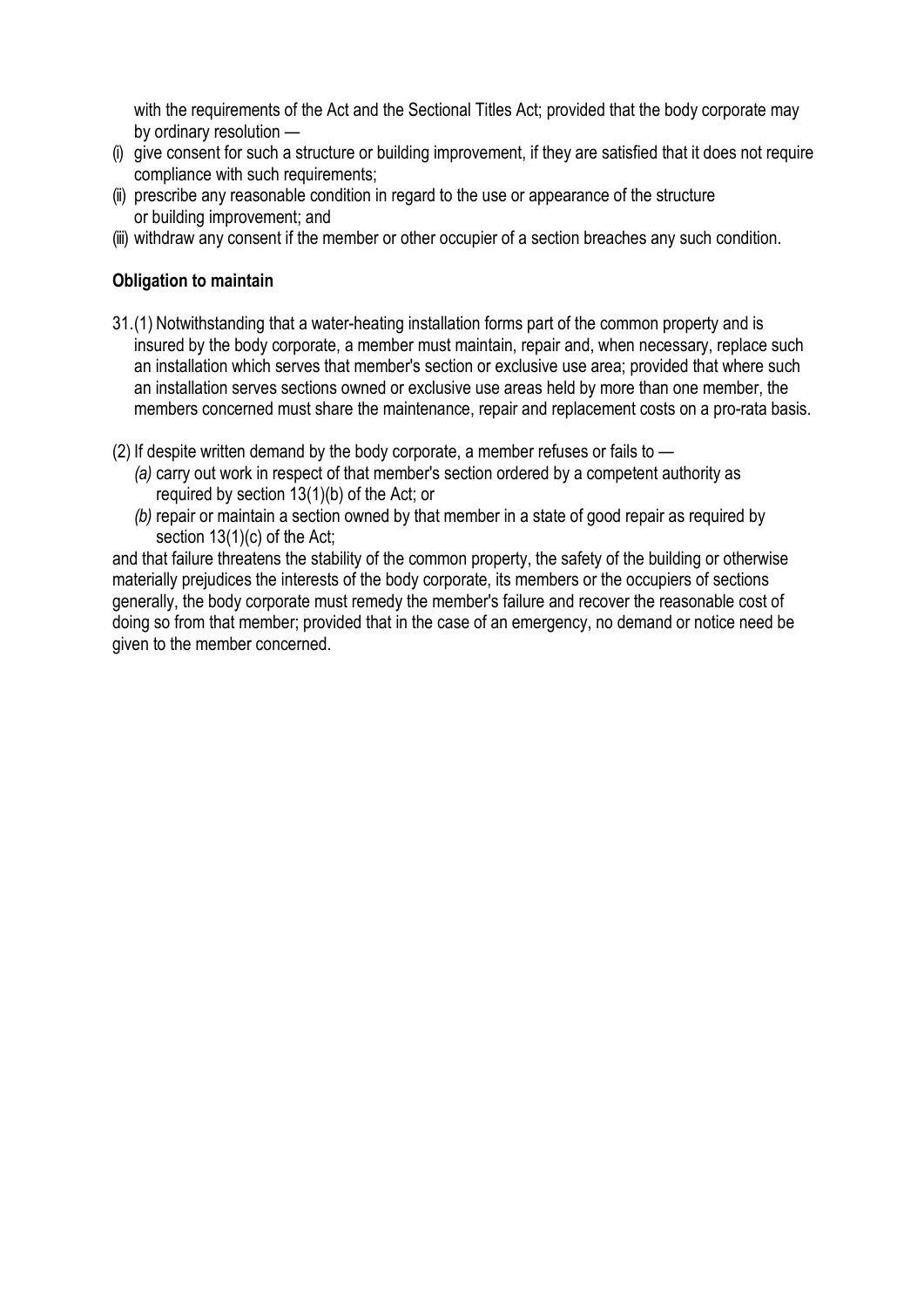# **IMBALI RIDGE**

# (Additional Management Rule 32)

The Developer has in terms of Section 10(7) of the Sectional Titles Schemes Management Act No. 8 of 2011 conferred rights of exclusive use and enjoyment of parts of the common property upon members of the Body Corporate as depicted on the Exclusive Use Plans annexed marked A; B; C; D; E; F; G; H and I being parking bays (PK), Gardens (G) and stairs (ST)



 $\sim$   $\rm{e}^{-}$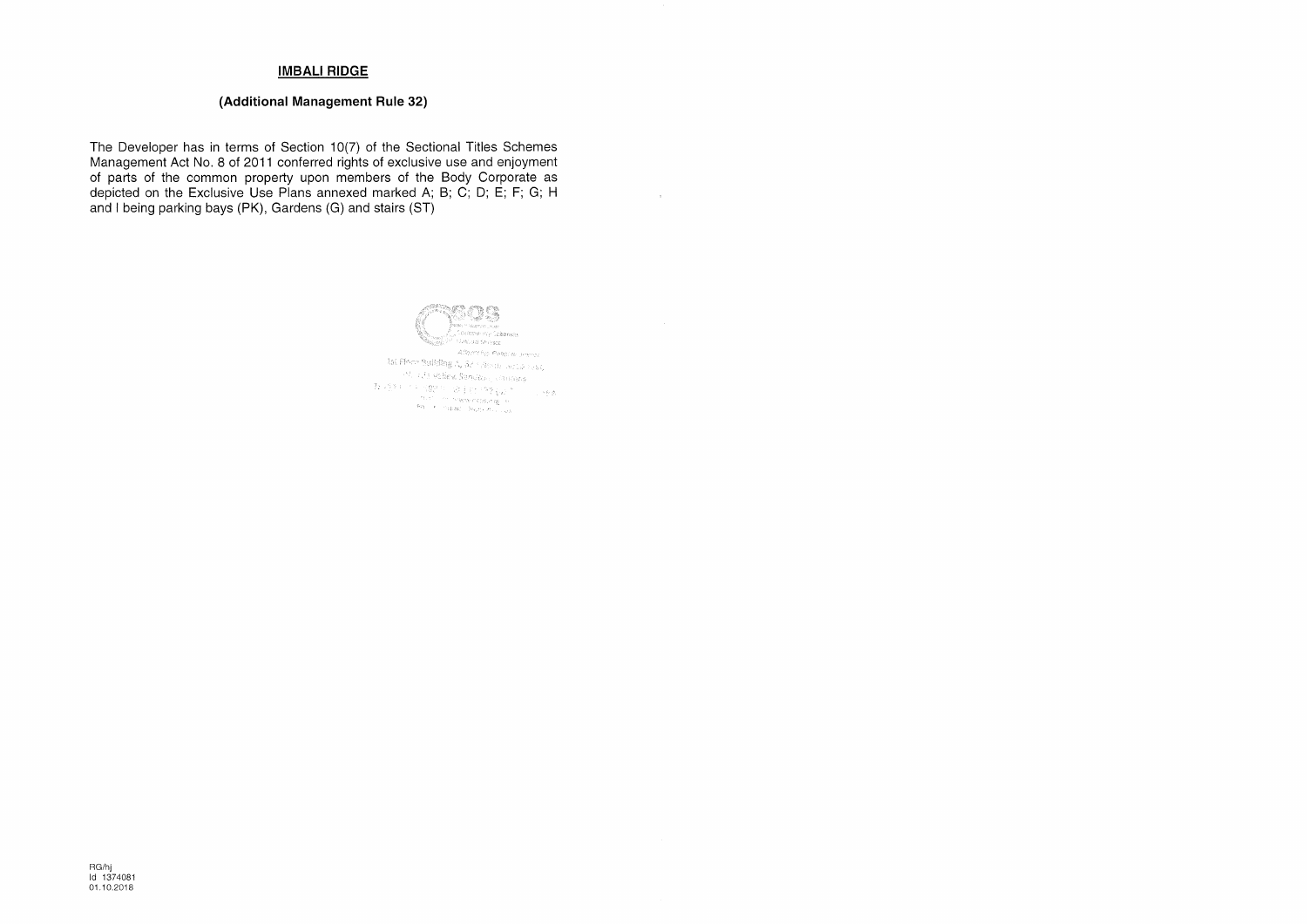

**20 6154** e<br>Ga v.csos.org.za<br>0800 701 701 **College** www.ragester.com<br>| SSEO SGE (a) kin &&<br>| SSEO SGE (a) kin && Let Floor

|              | ACT, 2011                                   | EXCLUSIVE USE PLAN IN TERMS OF<br>SECTION 10(7) AND (8) OF THE<br>SECTIONAL TITLES SCHEMES MANAGEMENT |                 |  |
|--------------|---------------------------------------------|-------------------------------------------------------------------------------------------------------|-----------------|--|
|              |                                             | <b>EXCLUSIVE USE AREAS</b><br><b>ALLOCATION SCHEDULE</b>                                              |                 |  |
|              |                                             | SECTION No.                                                                                           | <b>PARKING</b>  |  |
| wer          |                                             | <u>Body Lorpeak</u>                                                                                   | P <sub>1</sub>  |  |
| 0,00m<br>ľ   |                                             | <u>Bahy Corporate</u>                                                                                 | P <sub>2</sub>  |  |
|              |                                             | Body Corporate                                                                                        | P <sub>3</sub>  |  |
|              |                                             | orporale                                                                                              | P4              |  |
|              |                                             | bedw                                                                                                  | P5              |  |
|              |                                             | سكتكأ<br>Wros<br><u>Bodin Comorate</u>                                                                | P <sub>6</sub>  |  |
|              |                                             | Body Corporate                                                                                        | P7              |  |
|              |                                             |                                                                                                       | P8              |  |
|              |                                             |                                                                                                       | P <sub>9</sub>  |  |
| 23           |                                             | Bady Corporate                                                                                        | P <sub>10</sub> |  |
|              |                                             |                                                                                                       | P11             |  |
|              |                                             | body Corporate<br>body cornerate                                                                      | P <sub>12</sub> |  |
|              |                                             | <u>Bodú (or</u>                                                                                       | P <sub>13</sub> |  |
|              |                                             | <u>rahe</u><br><u>Body comparate</u>                                                                  | P <sub>14</sub> |  |
| $\mathsf{L}$ | Α                                           | <u>Body (</u>                                                                                         | P <sub>15</sub> |  |
| ৩            |                                             | <u>vencate</u><br><u>Body Comporate</u>                                                               | P <sub>16</sub> |  |
|              |                                             | 605                                                                                                   | P17             |  |
|              |                                             | 604                                                                                                   | P <sub>18</sub> |  |
|              |                                             |                                                                                                       | P <sub>19</sub> |  |
|              |                                             | Body Corporate                                                                                        | P <sub>20</sub> |  |
|              |                                             | Bodis Corporite                                                                                       | P21             |  |
|              | а                                           |                                                                                                       | P <sub>22</sub> |  |
|              |                                             | ರಿಂ                                                                                                   | P23             |  |
| с            |                                             | 60                                                                                                    | P24             |  |
| В            | <b>ERF 3159</b>                             |                                                                                                       |                 |  |
|              | <b>IMBALI RIDGE</b><br><b>DRAWING TITLE</b> |                                                                                                       |                 |  |
|              |                                             | EXCLUSIVE USE PLAN : EXTERNAL PARKING                                                                 |                 |  |
| Date         | Scale: 1:750                                |                                                                                                       |                 |  |
|              |                                             |                                                                                                       |                 |  |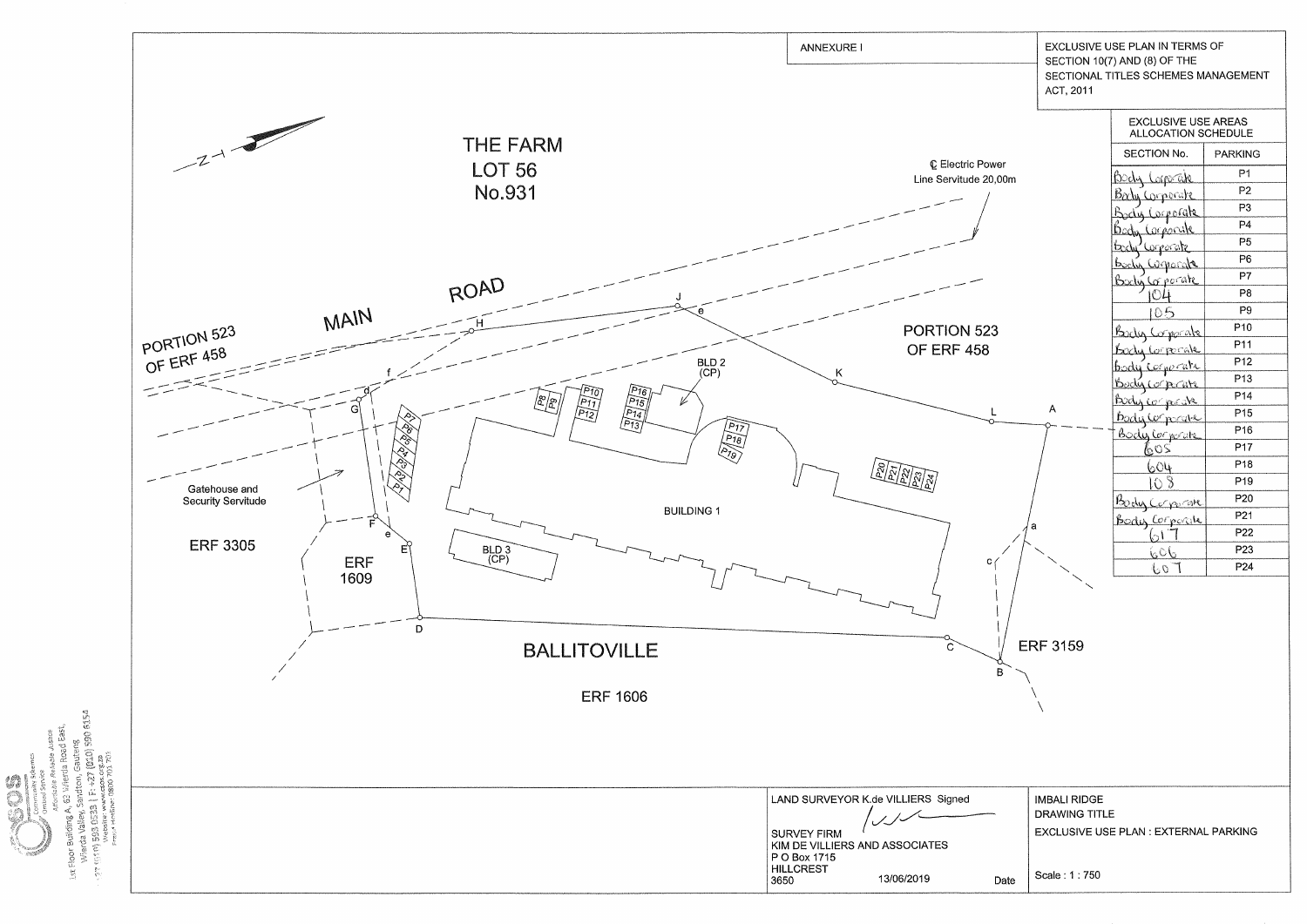|                                                                                                                             | <b>EXCLUSIVE USE AREAS</b><br>ALLOCATION SCHEDULE |                |        |                              | <b>ANNEXURE H</b>                                                                                                                                                                                                                                   |
|-----------------------------------------------------------------------------------------------------------------------------|---------------------------------------------------|----------------|--------|------------------------------|-----------------------------------------------------------------------------------------------------------------------------------------------------------------------------------------------------------------------------------------------------|
|                                                                                                                             | SECTION No.                                       | <b>PARKING</b> |        |                              |                                                                                                                                                                                                                                                     |
|                                                                                                                             | $\overline{801}$                                  | <b>PK801</b>   |        |                              |                                                                                                                                                                                                                                                     |
|                                                                                                                             | $\overline{802}$                                  | <b>PK802</b>   |        |                              |                                                                                                                                                                                                                                                     |
|                                                                                                                             | 803                                               | <b>PK803</b>   | $\sim$ |                              |                                                                                                                                                                                                                                                     |
|                                                                                                                             | 804                                               | <b>PK804</b>   |        |                              |                                                                                                                                                                                                                                                     |
|                                                                                                                             | 805                                               | <b>PK805</b>   |        |                              |                                                                                                                                                                                                                                                     |
|                                                                                                                             | 806                                               | <b>PK806</b>   |        |                              |                                                                                                                                                                                                                                                     |
|                                                                                                                             | 807                                               | <b>PK807</b>   |        |                              | $\overline{C}$                                                                                                                                                                                                                                      |
|                                                                                                                             | $\overline{808}$                                  | <b>PK808</b>   |        |                              |                                                                                                                                                                                                                                                     |
| $\sim 0.1$<br>Sandton, Gauteng<br>3   F: +27 (010) 590 6154<br>1st Floor Building A, 63 Wierda Road East,<br>liable Justice |                                                   |                |        | (CP)<br>VOID<br><b>PK801</b> | <b>PK805</b><br>(CP)<br><b>PK804</b><br><b>PK803</b><br>SEC<br>805<br>₩<br><b>PK802</b><br><b>SECT</b><br>804<br>$rac{\text{SECT}}{803}$<br>Y<br>$\overline{B}$<br>$rac{\text{SECT}}{802}$<br>$SECT \overrightarrow{O}$<br>B<br>801<br>B<br>$\sf B$ |
| ww.csos.org.za<br>e: 0800 701 701<br>ै।<br>ल<br>്റ്<br>Ţ<br>53<br>C.                                                        |                                                   |                |        |                              | LAND SURVEYOR K. de VILLIERS                                                                                                                                                                                                                        |
| () Samisok <sub>Piter</sub> ia<br>* 4   85.50 885 10.01 <i>Li</i> z* は<br>website: www.                                     |                                                   |                |        |                              |                                                                                                                                                                                                                                                     |
|                                                                                                                             |                                                   |                |        |                              |                                                                                                                                                                                                                                                     |
|                                                                                                                             |                                                   |                |        |                              |                                                                                                                                                                                                                                                     |
|                                                                                                                             |                                                   |                |        |                              | 13/06/2019<br>3650                                                                                                                                                                                                                                  |
|                                                                                                                             |                                                   |                |        |                              |                                                                                                                                                                                                                                                     |

|                                                                  | EXCLUSIVE USE PLAN IN TERMS OF<br>SECTION 10(7) AND (8) OF THE<br>SECTIONAL TITLES SCHEMES MANAGEMENT<br>ACT, 2011 |
|------------------------------------------------------------------|--------------------------------------------------------------------------------------------------------------------|
| CP)<br><b>PK806</b><br><b>SECT</b><br>806<br>CT<br>)5<br>ιD<br>B | <b>PK808</b><br>Ý<br><b>PK807</b><br>SECT<br>808<br>SECT<br>807<br>B<br>B<br>$\mathsf B$                           |



|        | IMBALI RIDGE                       |
|--------|------------------------------------|
| Signed | DRAWING TITLE                      |
|        | <b>EXCLUSIVE USE PLAN: PARKING</b> |
|        | FIFTH FLOOR                        |
| Date   | Scale: 1:400                       |
|        |                                    |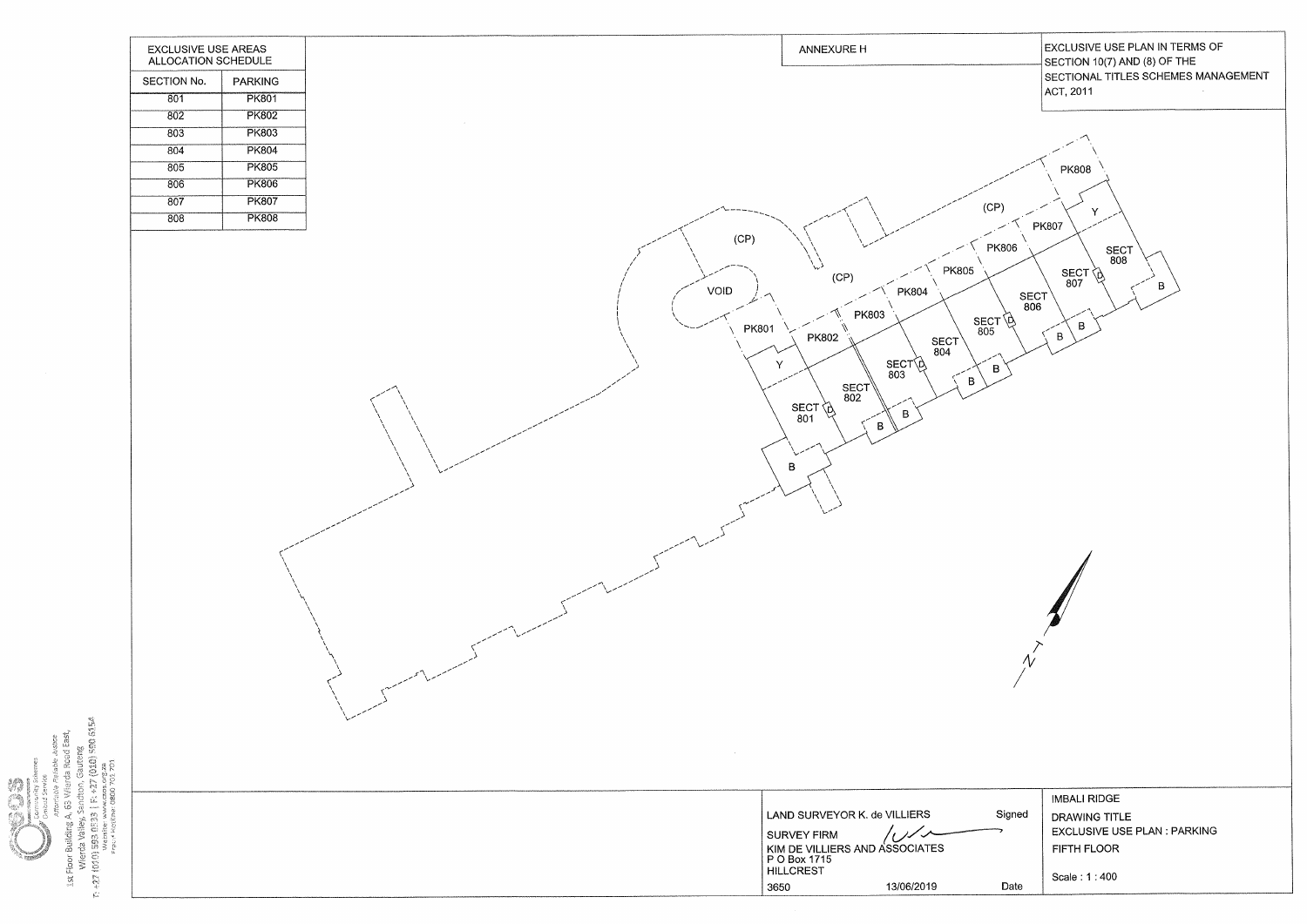

Wierda Valley, Scholars valley, Sandron, Garden, 2013<br>- 427 (910) SBS (1733 | F. 427 (010)<br>- 427 (910) SBS (1733 | F. 427 (010)<br>- Francisco valley, Sandron, 2013 63 Wierda Ŵ Ist Floor Building A, ن<br>منابع

# EXCLUSIVE USE PLAN IN TERMS OF SECTION 10(7) AND (8) OF THE SECTIONAL TITLES SCHEMES MANAGEMENT

|        | <b>IMBALI RIDGE</b>                |
|--------|------------------------------------|
| Signed | <b>DRAWING TITLE</b>               |
|        | <b>EXCLUSIVE USE PLAN: PARKING</b> |
|        | <b>FOURTH FLOOR</b>                |
|        |                                    |
| Date   | Scale: 1:400                       |
|        |                                    |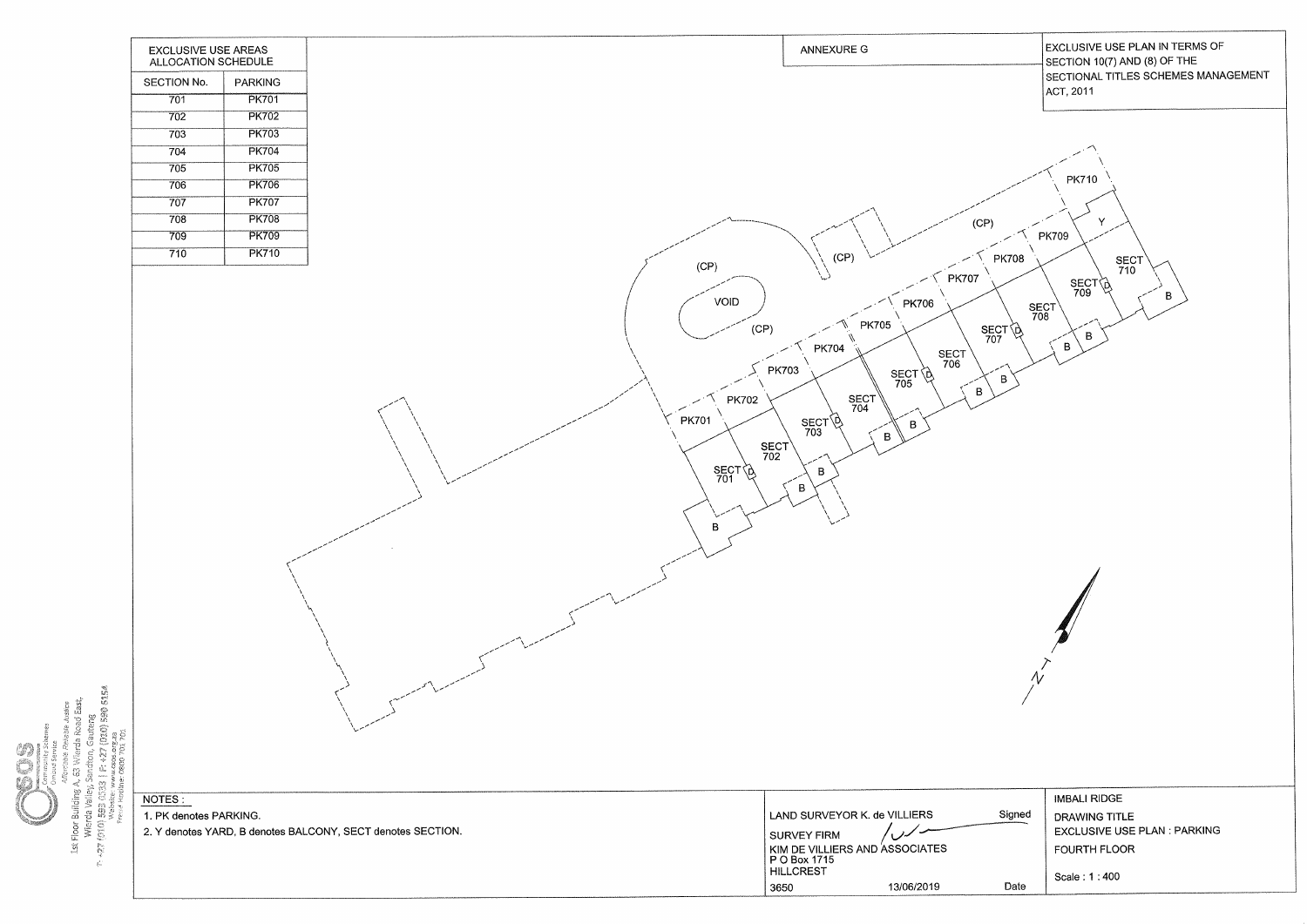

Í

# **EXCLUSIVE USE PLAN IN TERMS OF** SECTION 10(7) AND (8) OF THE SECTIONAL TITLES SCHEMES MANAGEMENT

|                             | IMBALI RIDGE                       |
|-----------------------------|------------------------------------|
| Signed<br><b>MANAGEMENT</b> | <b>DRAWING TITLE</b>               |
|                             | <b>EXCLUSIVE USE PLAN: PARKING</b> |
|                             | <b>SECOND FLOOR</b>                |
|                             |                                    |
| Date                        | Scale: 1:400                       |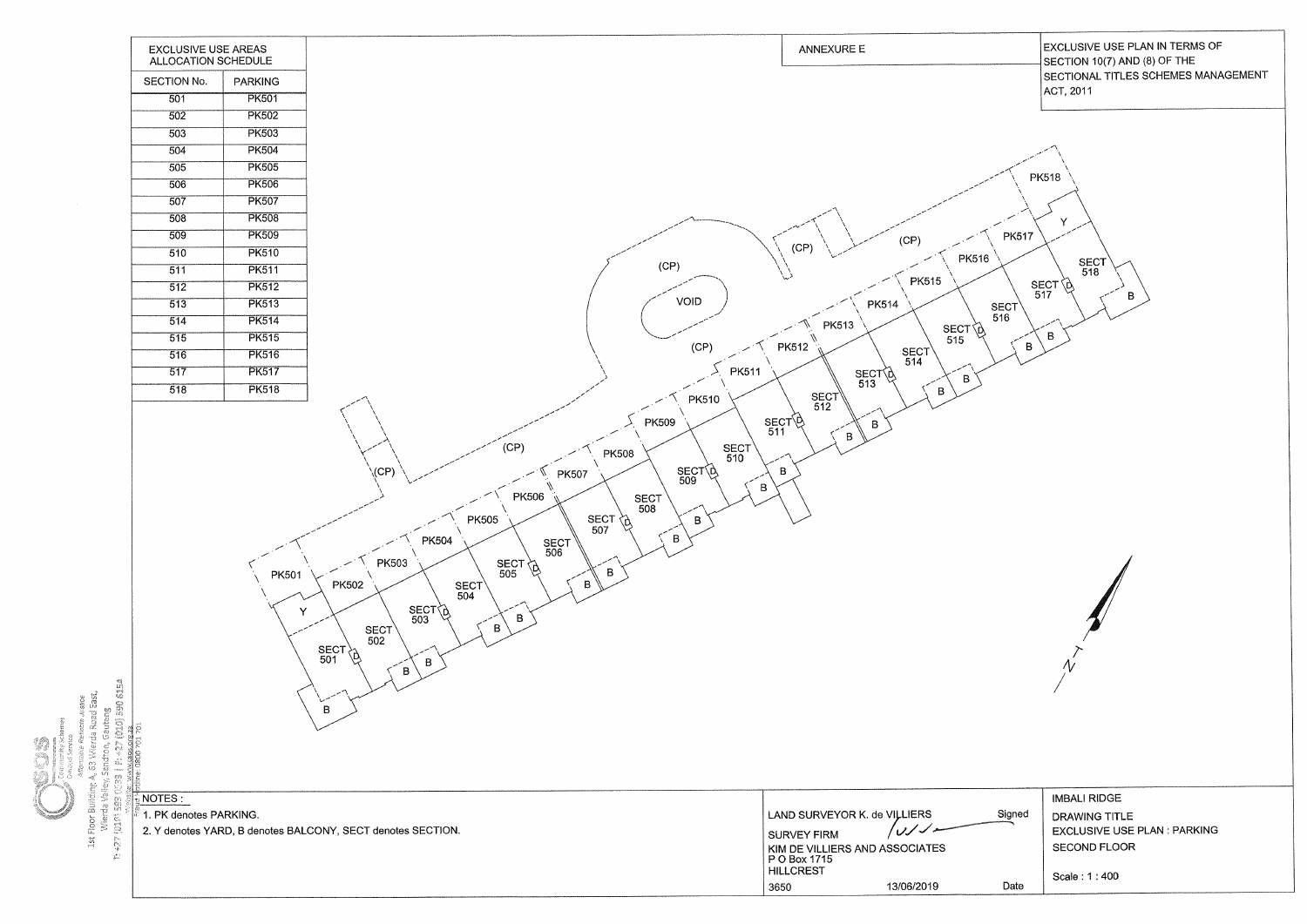

 $(7.770330851)$ ig<br>P ast Floor Building A, bs المؤجود به Werda Valley, Sanch -<br>Werda Valley, Sanch -<br>- بعض نقل الله الله الله الله الله عليه الله عليه الله الله الله عليه الله الله عليه الله الله عليه الله الله<br>- wew - were the control of the

13/06/2019

3650

# **EXCLUSIVE USE PLAN IN TERMS OF** SECTION 10(7) AND (8) OF THE SECTIONAL TITLES SCHEMES MANAGEMENT ACT, 2011  $\Lambda$ /

|        | IMBALI RIDGE                          |
|--------|---------------------------------------|
| Signed | DRAWING TITLE                         |
|        | EXCLUSIVE USE PLAN : PARKING, GARDENS |
|        | <b>GROUND FLOOR</b>                   |
| Date   | Scale: 1:400                          |
|        |                                       |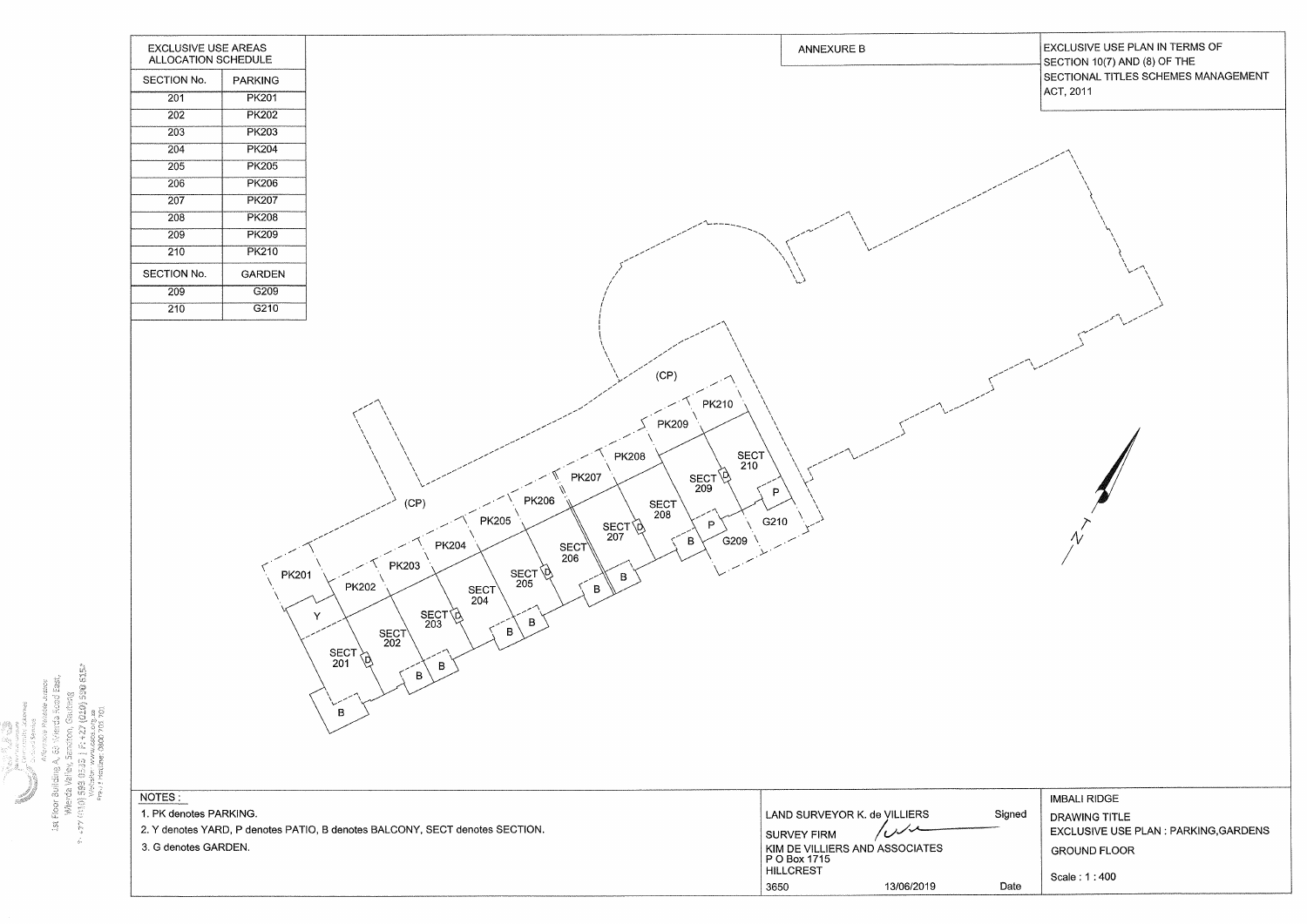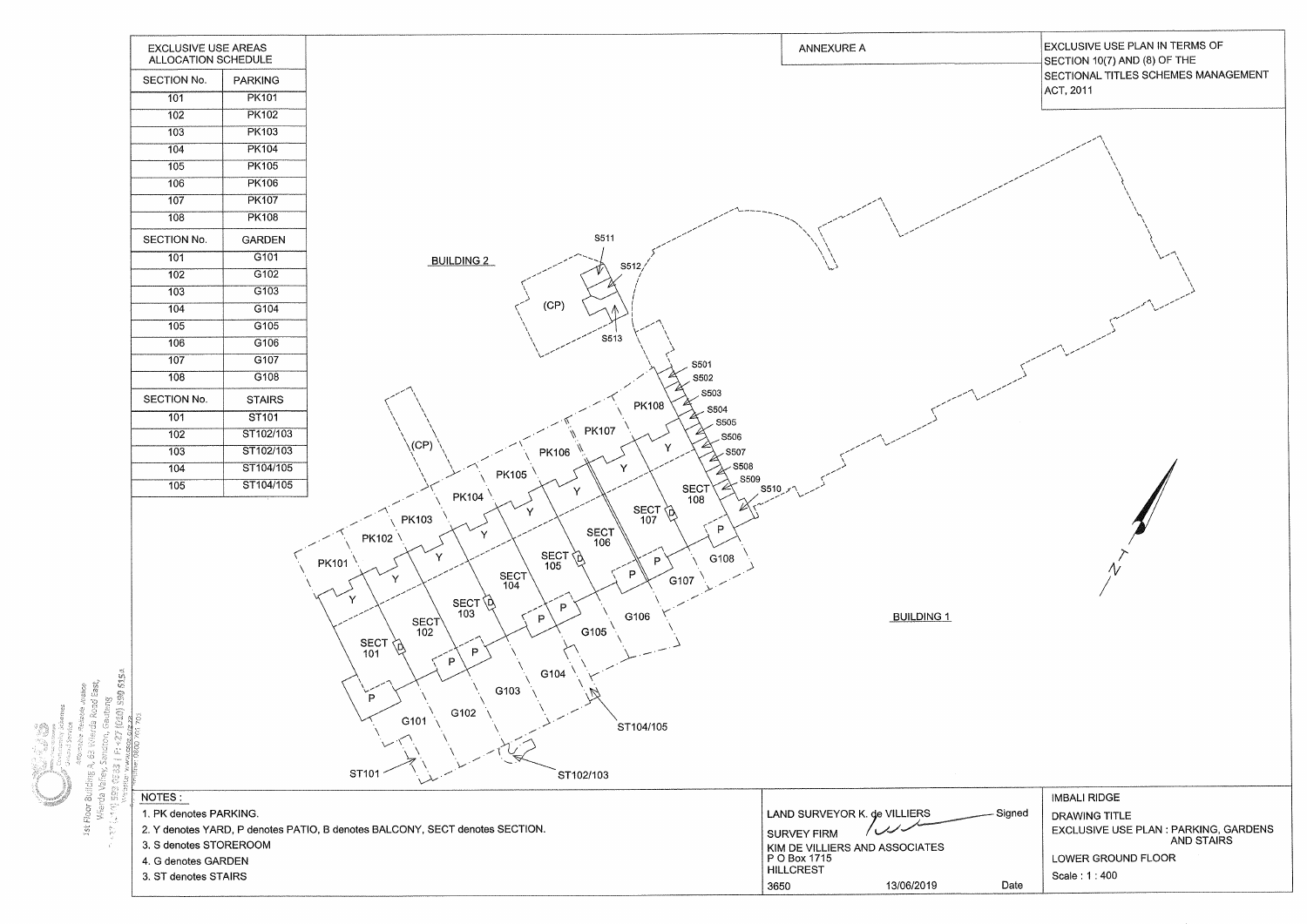# <span id="page-32-0"></span>**IMBALI RIDGE BODY CORPORATE**

(the "Body Corporate")

# **CONDUCT RULES**

(the "Conduct Rules")

1.

# **RULES OF THE ASSOCIATION**

- (a) Notwithstanding anything contained herein or elsewhere it is recorded that the Conduct Rules, as set out herein, shall be subject to the provisions of the constitution of Seaward Master Home Owners Association ("the Association") and any Rules and Regulations made in terms thereof ("the Association Rules"). In the event of there being any conflict between the provisions of the Conduct Rules of the Body Corporate and the Association Rules the provisions of the Association Rules shall apply.
- (b) Each member of the Body Corporate of Imbali Ridge ("the Estate") is obliged to become a member of the Association in accordance with the provisions of the Association's constitution and shall at all times comply with the Association's Rules. The fact that a member of the Association is a member of the Body Corporate shall in no way affect such member's liability to the Association for levies and any other obligations to the Association.
- (c) In no way detracting from the generality of the aforesaid, it is recorded that each member of the Body Corporate shall be obliged to pay the Association a monthly levy calculated in accordance with the Association's Rules. This levy shall, as provided for in the Association's Rules, be collected by the trustees Body Corporate ("the Trustees") on the Association's behalf and paid to the Association.

#### **ANIMALS**

(a) The rights of an owner or occupier of a section to keep pets in a section shall be governed by the Association Rules regarding pet ownership within the Estate as if specifically incorporated herein as suitably adapted.

2.

(b) If the Association Rules allow owners and occupiers to keep pets and an owner and occupier has followed the Association Rules and procured the consent of the Association to keep a pet, the owner or occupier will further be obliged to procure the written consent of the Trustees of the Estate, which consent shall not be unreasonably withheld, prior to the owner or occupier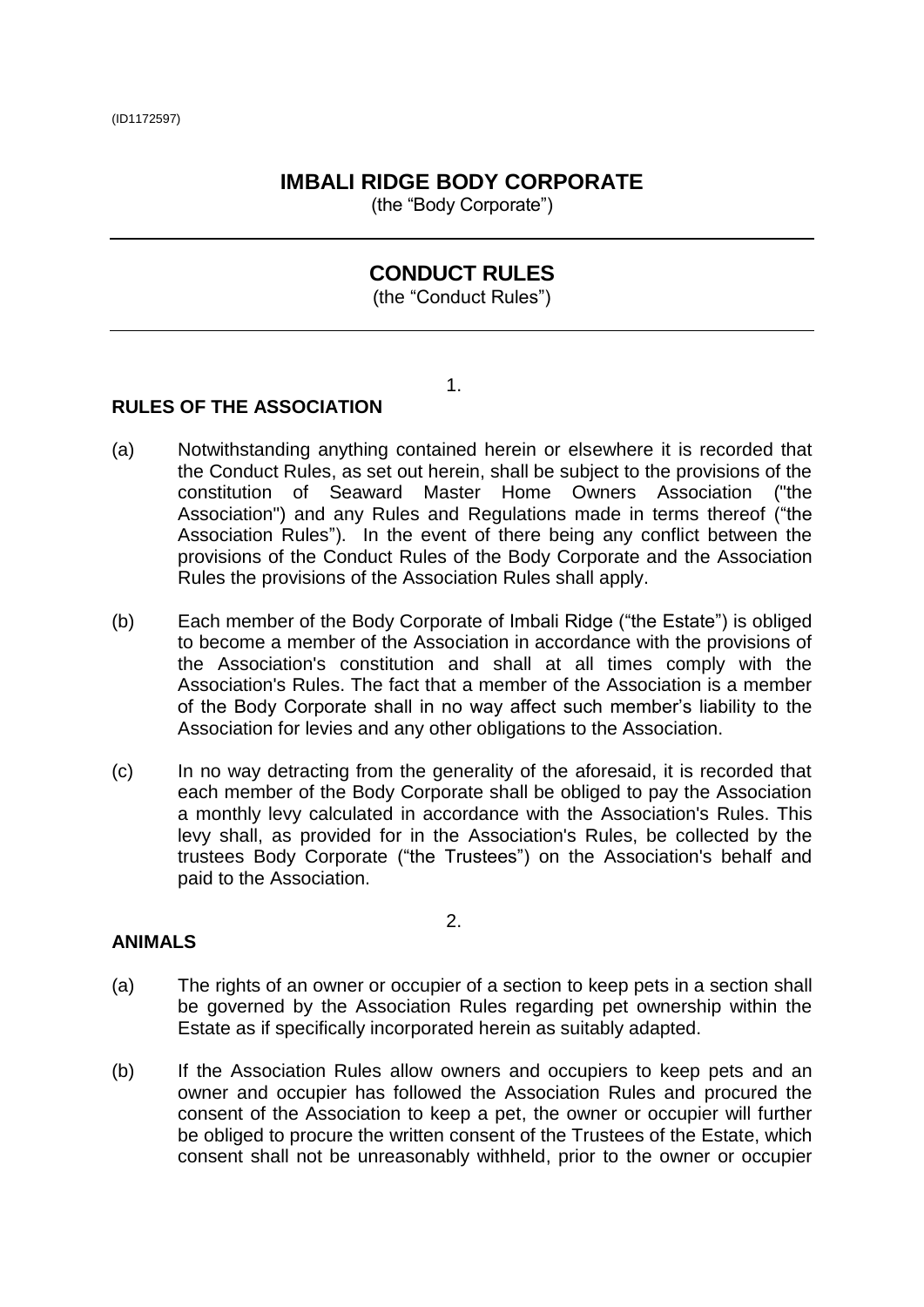<span id="page-33-1"></span>keeping the pet in the Estate.

# **REFUSE DISPOSAL**

An owner or occupier of a section shall:-

- <span id="page-33-0"></span>(a) maintain in a hygienic and dry condition, an "Otto" bin or similar type of refuse receptacle for refuse within the owner's section, or in a part of the common property (the bin area) authorised by the Trustees and/or the Association in writing;
- (b) ensure that before refuse is placed in such receptacle it is securely tied, wrapped, or in the case of tins or other containers, completely drained of all its liquids in authorised black plastic bags or such other bags as may be specifically directed by the Trustees and/or the Association in terms of clause 3(h);
- (c) for the purpose of having the refuse collected, place such receptacle within the area and at the times designated by the Trustees; and
- (d) when the refuse has been collected, promptly return such receptacle to the section or other area referred to in paragraph [3](#page-32-0)[\(a\).](#page-33-0)
- (e) not flush any items down the toilet that would disrupt the operation of the Sewerage system, for example plastics, harsh chemicals, disposable nappies, condoms sanitary pads, cigarettes stubs or other foreign matter. Any blockages that are attributable to a violation of this Rule by the occupier of a section shall be repaired at the expense of the owner of the section.
- (f) ensure that no household refuse, garbage or garden rubble is placed outside sections overnight and over weekends. Residents must dispose of this in the bin area provided for this purpose.
- (g) not shake or dust or beat carpets or mats over the balconies or walls or through the windows of any section.
- (h) be obliged to comply with any recycling initiative and separate refuse and place it in specially provided bags or receptacles as and when required.
- (i) no refuse receptacle may be visible from the common property.
- (j) no refuse or rubble may be disposed of by "dumping" in any area of the common property or association, refuse may only be disposed of at a registered refuse disposal site

3.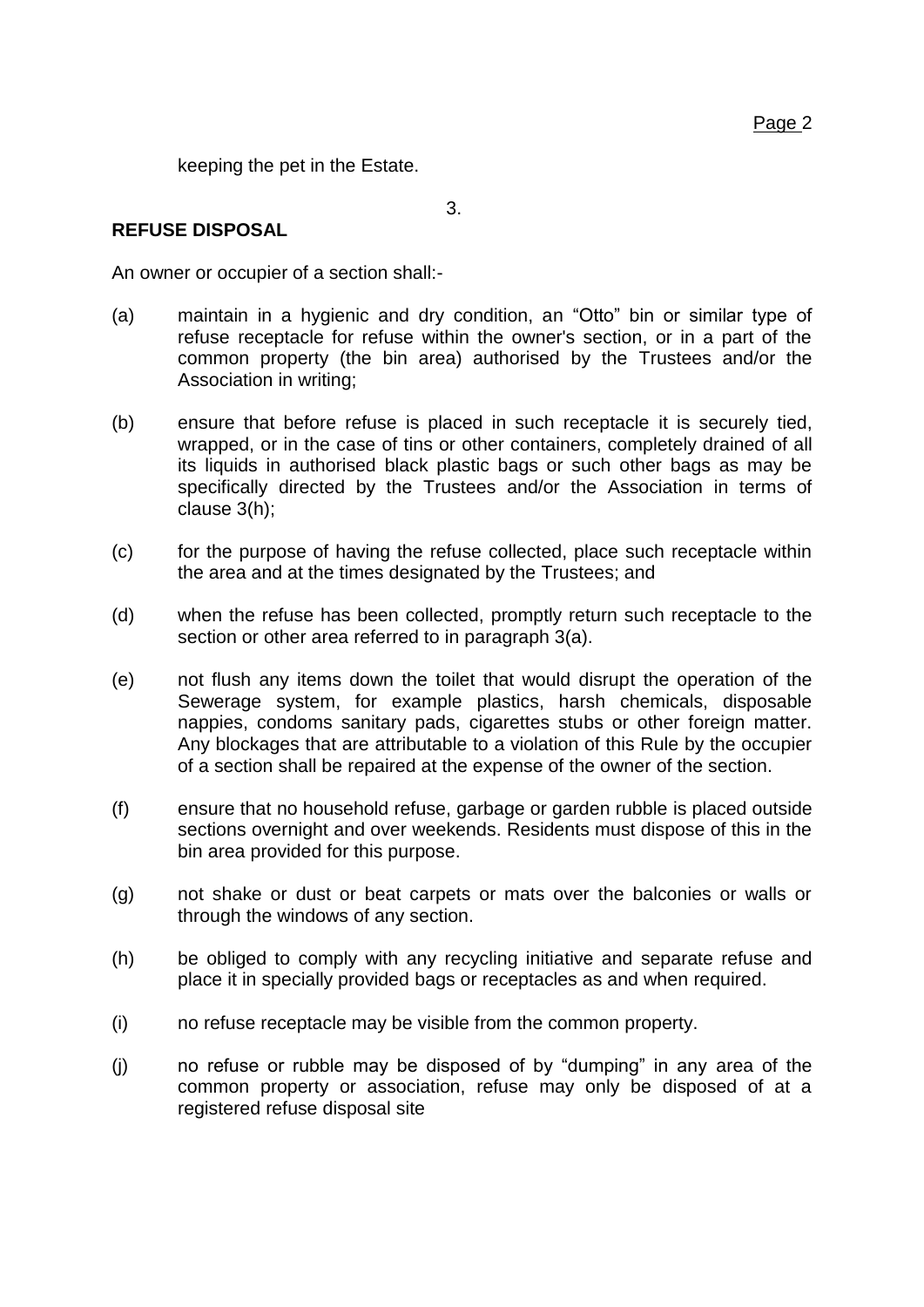#### 4.

# **DAMAGE, ALTERATIONS OR ADDITIONS TO THE COMMON PROPERTY**

- (a) An owner or occupier of a section shall not mark, paint, drive nails or screws or the like into, or otherwise damage, or alter, any part of the common property without first obtaining the written consent of the Trustees and the Association.
- (b) Notwithstanding sub-rule [4\(a\),](#page-33-1) an owner or person authorised by the owner may install:
	- (i) any locking device, safety gate, burglar bars or other safety device for the protection of the owner's section; or
	- (ii) any screen or other device to prevent the entry of animals or insects;

provided that the Trustees and the Association have first approved in writing the nature and design of the device and manner of its installation.

#### 5.

# **APPEARANCE FROM OUTSIDE**

- (a) The owner or occupier of a section shall not enclose any patio area or balcony attached to or allocated to the section.
- (b) The owner or occupier of a section shall not place or do anything on any part of the common property which, in the discretion of the Trustees and/or the Association, is aesthetically displeasing or undesirable when viewed from outside of the section. No form of security gate, door or grille is to be attached to the exterior of any section. No aerial, satellite dish, washing line, air conditioner or any other fixture shall be attached to the external elevation of the building.
- (c) The owner or occupier of a section shall not place on any veranda/patio or in any window any veranda/patio furniture, any other external accessories, decorations, decorative lights, bunting umbrellas, signs, symbols, drapes, blinds, curtains or any other item which, in the discretion of the Trustees and/or the Association, is aesthetically displeasing or undesirable when viewed from outside of the section. No reflective film of any type or colour is to be used as a sun screening devise on any window or door. Curtain linings are required to be of a standard colour throughout the sectional title scheme.
- (d) The owner or occupier of a section shall not place in any window any burglar bar which has not been approved by the Trustees and the Association. Burglar guards or screening fixed internally, but visible externally are to be of a standard style and uniform colour throughout the sectional title scheme.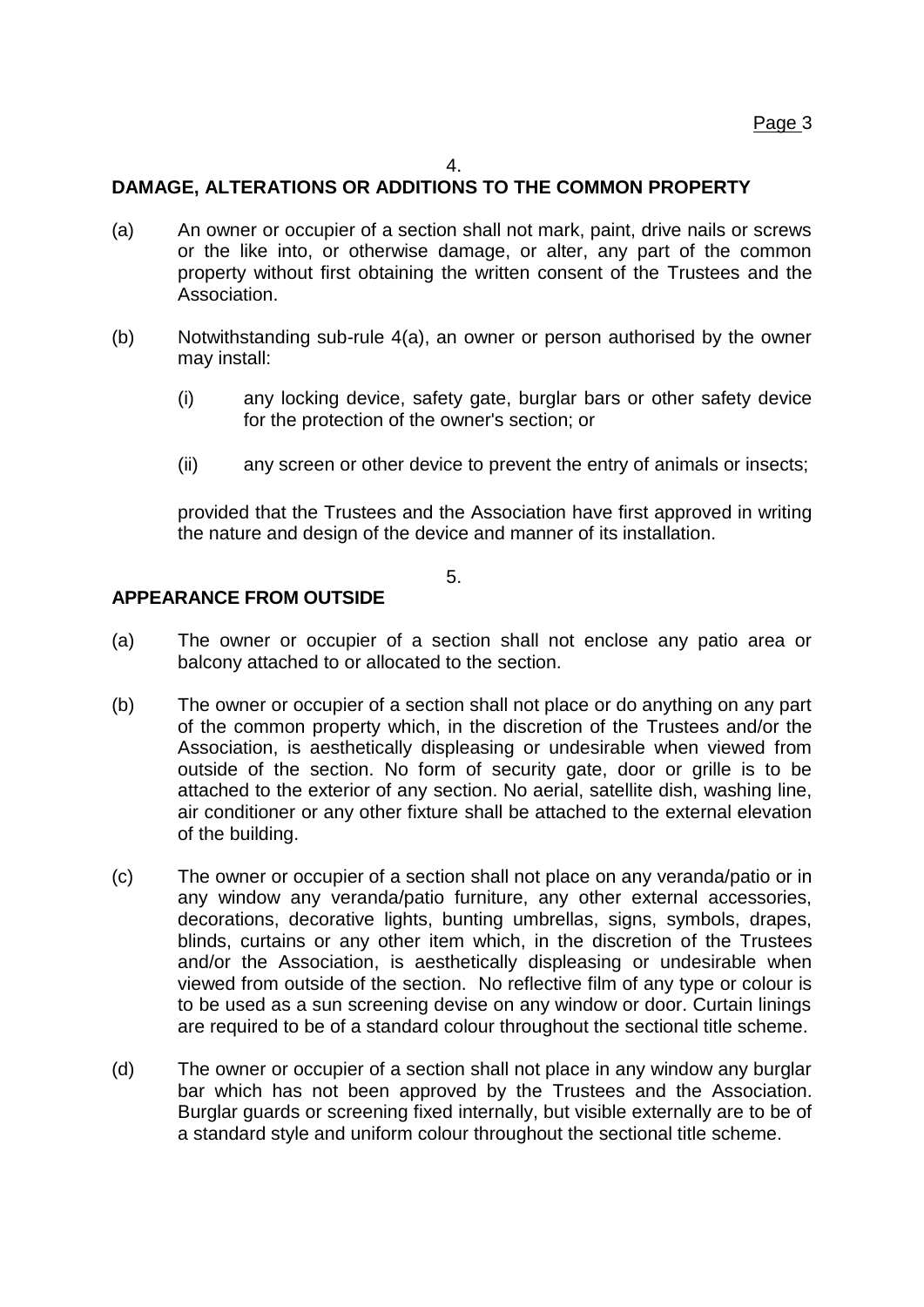- (e) An owner shall not place or allow to be placed in the section or any part thereof any air-conditioning equipment or television aerials except with the prior written consent of the Trustees and the Association who, in giving such consent may impose conditions as to type, colour, position and manner of fitting as they in their discretion may deem fit. Air conditioning units, including all pipe work, may only be installed if they are screened from the street and adjoining buildings.
- (f) External lighting is to comply with the approved building plans.
- (g) No alteration to the exterior colour of the building may be made without the prior approval of the Trustees and the Association.
- (h) Landscaping is to be maintained to a standard acceptable to the Trustees and the Association.

6.

# **SIGNS AND NOTICES**

No owner or occupier of a section shall place any sign, notice, billboard or advertisement of any kind whatsoever on any part of the common property or of a section, so as to be visible from outside the section without the prior written consent of the Trustees and the Association and also of the owners of the sections used for business purposes, which sections are situated on the first three floors of the building, the owners of which are entitled to erect signage.

# **LITTERING**

An owner or occupier of a section shall not deposit, throw, or permit or allow to be deposit or thrown, on the common property any rubbish, including dirt, cigarette butts, food scraps or any other litter whatsoever.

8.

7.

# **LAUNDRY**

An owner or occupier of a section shall not, without the consent in writing of the Trustees and the Association, erect washing lines, nor hang any washing or laundry or any other items on any part of the building or common property so as to be visible from outside the buildings or from any other sections. Any washing hung out to dry in the washing lines provided is at the sole risk of the owner.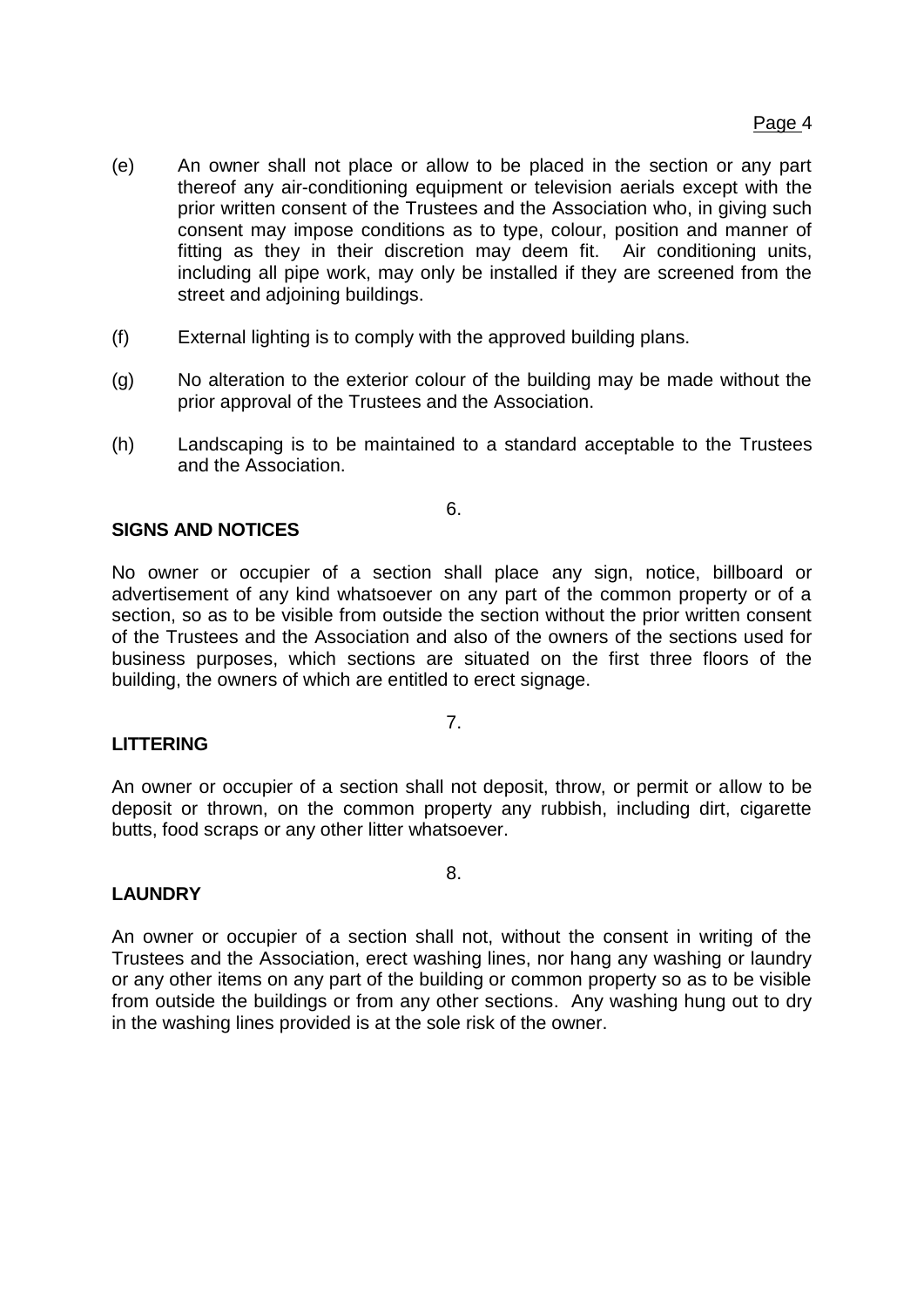# **STORAGE OF INFLAMMATORY MATERIAL AND OTHER DANGEROUS ACTS**

- (a) An owner or occupier shall not store any material, or do or permit or allow to be done, any other dangerous act in the building or on the common property which will or may increase the rate of the premium payable by the Body Corporate on any insurance policy.
- (b) An owner or occupier shall not repair, alter or interfere with the electrical supply on the common property. Electrical faults shall be reported to the Trustees and the Association.

10.

# **USAGE OF SECTIONS**

- (a) All sections used for residential purposes shall be used for no purpose other than those permitted by the local authority.
- (b) No disorderly conduct of whatsoever nature shall be permitted in a section or on any part of the common property nor shall there be permitted any act, matter or thing in or about the buildings which shall constitute or cause a nuisance or any inconvenience to any other owner or occupant of the buildings or members of the Body Corporate or which might endanger the building or the common property.
- (c) An owner shall not keep or do anything or permit the keeping or doing of anything on the common property after notice to desist from the Trustees and the Association.
- (d) An owner shall not store or allow to be stored or left any article or thing in any part of the common property except with the prior written consent of the Trustees and the Association.
- (e) An owner or occupier shall not:
	- (i) Employ any person to work in the section for reward or otherwise, save as a domestic worker.
	- (ii) Carry on any profession, practice, occupation, trade or business in or from the section, in particular such that results in customers, clients or persons who have a business relationship with the owner or occupier being admitted to the section.
- (f) In the case of consolidation, the maximum number of persons for each component shall apply. "Persons" includes visitors, children and babies from date of birth. In the case of the birth of twins to any mother residing in a section, the extra child shall be permitted to reside in the section.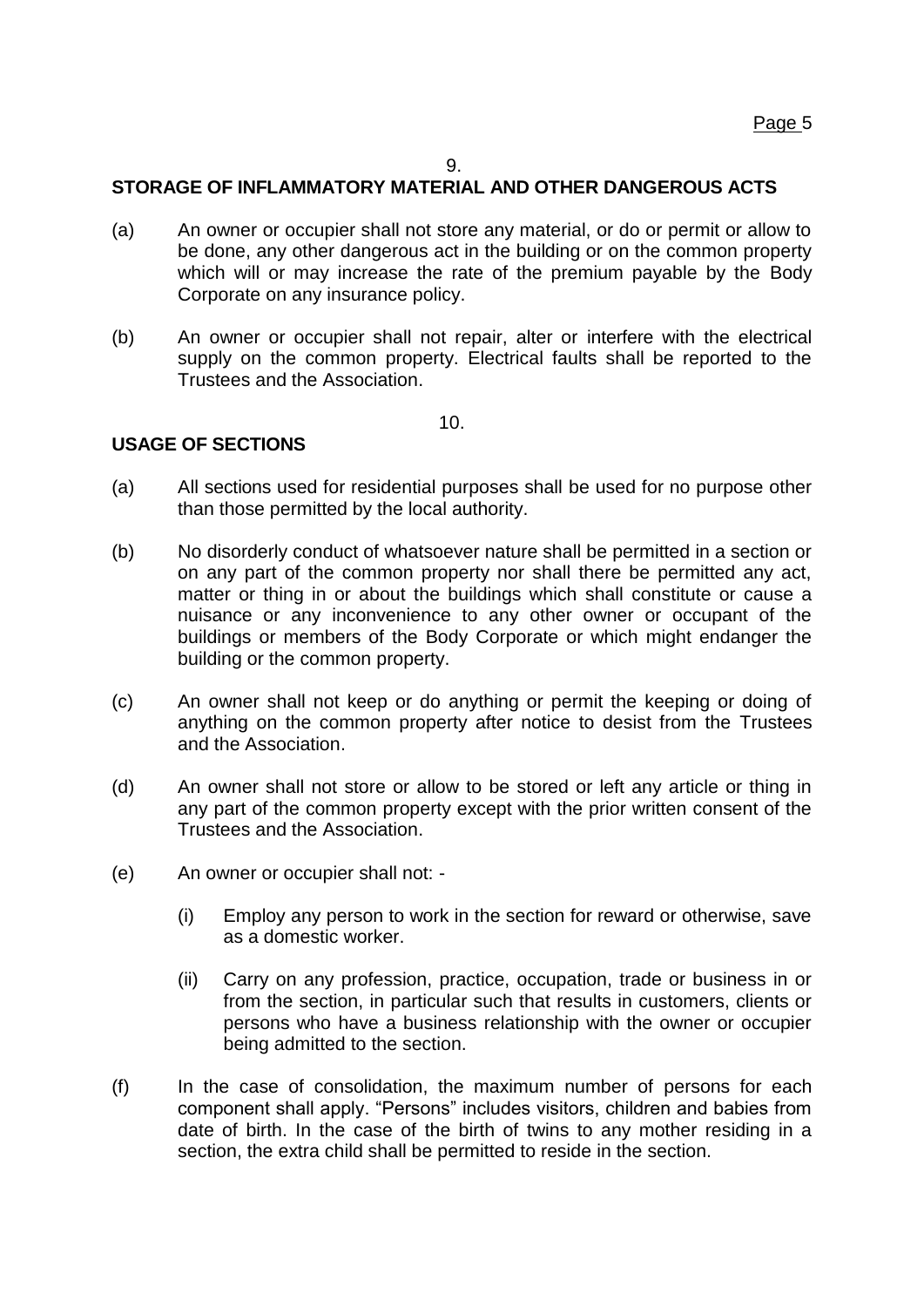#### 11.

# **LETTING AND PARTING WITH OCCUPATION OF SECTIONS**

An owner may let or part with occupation of a section provided that:

- (a) the letting and/or parting with occupation shall not release the owner from the owner's obligations to the Body Corporate in terms of the Rules or in terms of the Act; and
- (b) as a condition precedent to any such letting and/or parting with occupation, the owner shall secure from the lessee or the person to whom occupation is given, as the case may be, an undertaking in favour of the Body Corporate that such lessee or person shall duly observe all regulations and conditions contained in the Association Rules, Conduct Rules and in any law. The undertaking shall be in such terms as the Trustees and the Association may from time to time require and shall be lodged in writing with the Trustees and the Association prior to the lessee or person installing the air-conditioning unit.
- (c) An owner or occupier shall, for reasons of security and to permit the monitoring of the movement of the occupiers, be obliged to give prior notice to the Trustees and the Association or the Estate manager of IMBALI RIDGE (the "Estate Managers") (if there is one) or their designated agent by fax or letter of the persons or visitors who will from time to time occupy the section overnight and the owners' authority for such occupation.

#### 12.

#### **INSURANCE**

- (a) The Body Corporate shall have no responsibility for the insurance of the contents of any section which shall be undertaken by the owner.
- (b) An owner shall not do or permit to be done anything which may increase the rate of insurance premiums payable by the Body Corporate on any insurance policy or which may tend to vitiate the policy. If there is any increase in the premium then the increase shall be borne by the owner responsible for the increase.

#### 13.

# **DAMAGE TO ANOTHER SECTION OR COMMON PROPERTY /PAYMENT OF INSURANCE EXCESS**

(a) The Body Corporate or an owner shall be entitled to recover the reasonable cost of repair of any damage to the common property or that owner's section, as may be relevant, from the owner of a section in which the cause of such damage arose or who is responsible for the person who caused such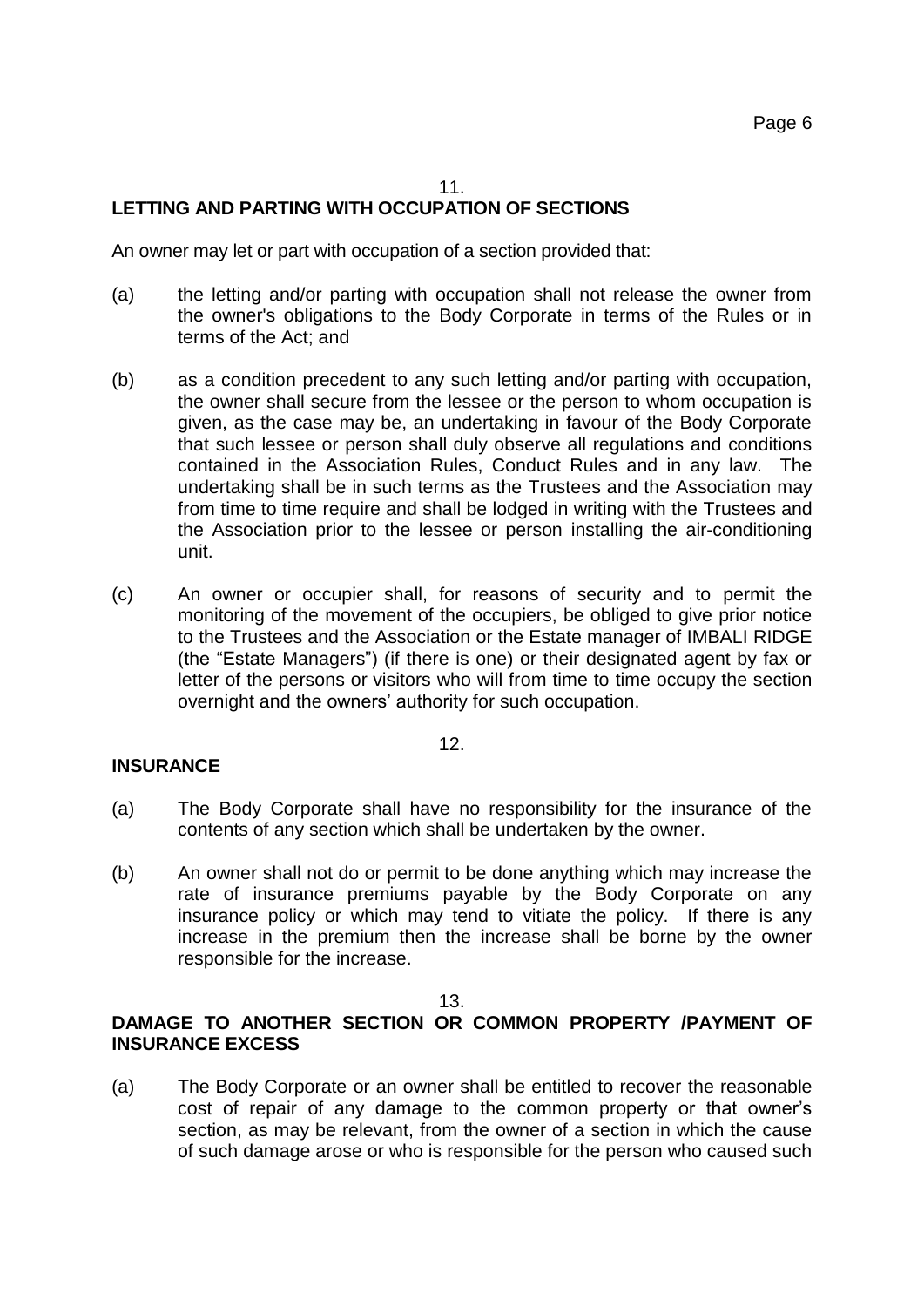<span id="page-38-0"></span>damage. Should the cost of repair be paid by an insurer, any excess shall be recoverable by the owner whose section sustains damage or by the Body Corporate (whoever is liable for such excess) from the owner of the other section.

(b) In terms of Management Rule 29 (4) the Body Corporate shall be responsible for excess payments in respect of specific damage within or to an owner's section, if the cause of such damage arose outside the boundaries of the section. The provisions of this rule shall not apply where the damage is caused by the act or omission of the owner or any occupant of that section or where the damage was caused by the failure of the hot water installation serving such section.

14.

# <span id="page-38-1"></span>**OWNER'S BREACH**

- (a) If an owner (including an owner's lessee, invitee, guest, agent, servant or employee) commits a breach of the Association Rules or the Conduct Rules and remains in breach for 72 (seventy two) hours after the giving of a written notice to remedy such breach by the Trustees and the Association or the managing agent, the Trustees and/or Association shall be entitled either:
	- (i) to enter the section with workmen and agents and at the expense of the owner to carry out any work necessary to remedy such breach. The cost of doing so to the member concerned shall be deemed to be shall be deemed to be a debt owing by the member concerned to the Body Corporate and/or the Association; or
	- (ii) Subject to clause [15](#page-38-0) of these rules, Impose a system of fines/or other penalties;
	- (iii) By unanimous resolution, recorded in writing, take such other action including instituting legal action as they deem fit and defined any action taken by any member or any other person. Any costs incurred in measures taken against a member to compel compliance with the Association Rules, Conduct Rules or any law, including legal costs calculated at an attorney's own client scale, shall be deemed to be a debt owning by the owner to the Body Corporate and shall be recovered from the owner in a manner determined by the Trustees in their full and sole discretion;
	- (iv) to take such action as may be available in law.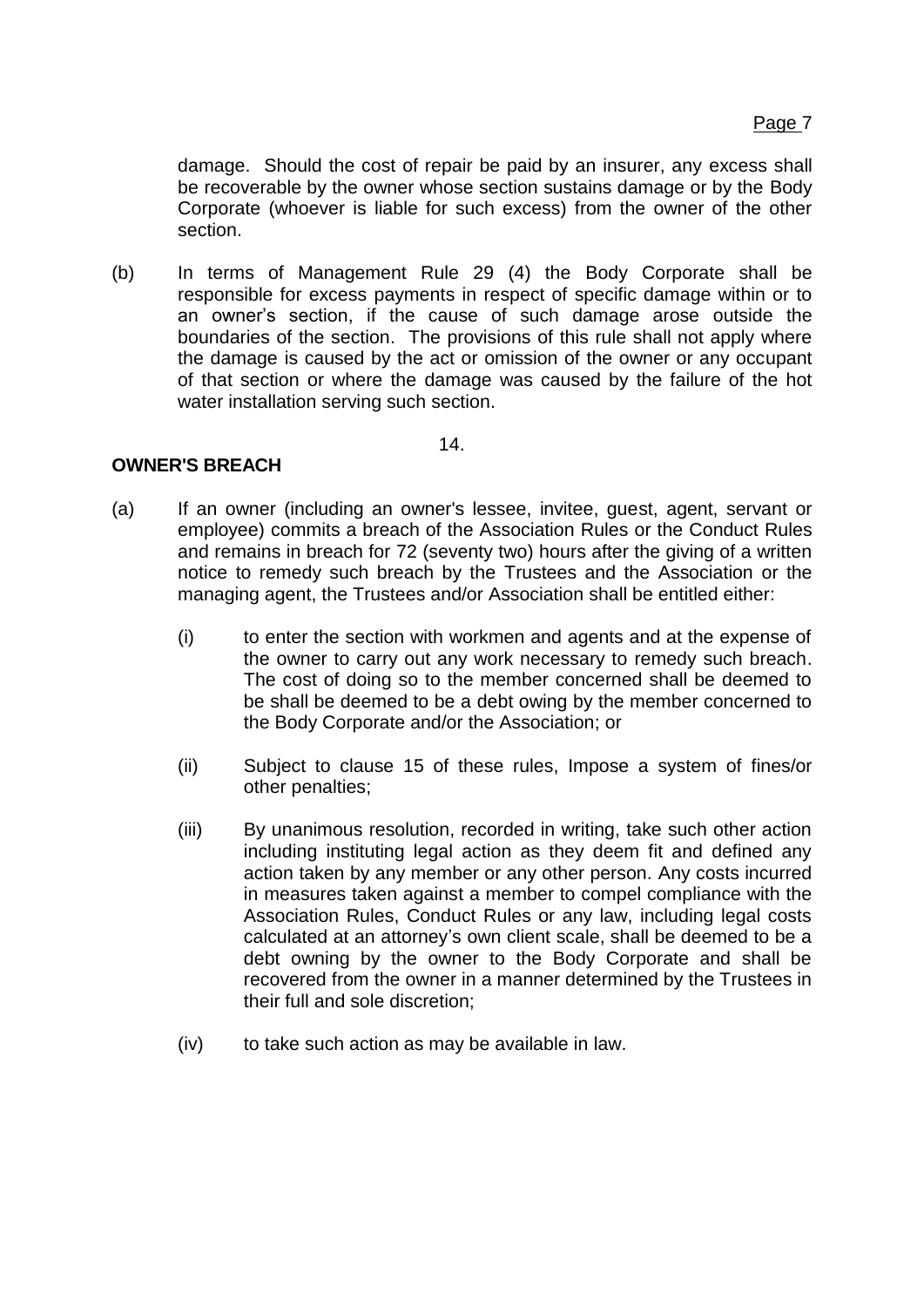# 15.

# **PENALTIES**

- (a) If the conduct of an owner or an occupier of a section or that of his or her visitors constitutes a nuisance in the opinion of the Trustees or if an owner, occupier of visitor contravenes a Management, Conduct or House Rules, such act shall constitute a breach of the he Association Rules or the Conduct Rules and the Trustees may furnish the owner or occupier with a written notice which may, at the discretion of the Trustees and the Association, be delivered by hand or registered post as contemplated in clause [14](#page-38-1) hereof. In the notice, the conduct which constitutes the nuisance shall be adequately described or the rule that is alleged to have been contravened shall be clearly indicated. The recipient shall be warned that if he or she persists in such conduct or contravention a fine will be imposed on the owner of the section.
- (b) Should the owner or occupier nevertheless persist in the particular conduct or in the contravention of the Conduct Rules, the Trustees may convene a meeting of Trustees to discuss the matter.
- (c) A written notice by virtue of which the alleged offender (whether owner or occupier) is informed of the purpose of the meeting and invited to attend must be sent to the owner or occupier at least 7 (seven) days before the meeting is held. At the meeting the owner or occupier shall be given the opportunity to present his or her case but, except insofar as he or she is permitted by the chairperson, he or she shall not participate in the affairs of or vote at the meeting.
- (d) After the owner or occupier has been given the opportunity to present his or her case, the If the conduct of an owner or of an occupier of a section or that of his or her visitors constitutes a nuisance in the opinion of the Trustees or if an owner, occupier of visitor contravenes a Management, Conduct or House Rules, the Trustees may furnish the owner or occupier with a written notice which may, at the discretion of the Trustees, be delivered by hand or registered post. In the notice, the conduct which constitutes the nuisance shall be adequately described or the Conduct Rules that is alleged to have been contravened shall be clearly indicated. The recipient shall be warned that if he or she persists in such conduct or contravention a fine will be imposed on the owner of the section.
- (e) Should the owner or occupier nevertheless persist in the particular conduct or in the contravention of the Conduct Rules, the Trustees may convene a meeting of Trustees to discuss the matter.
- (f) A further written notice by virtue of which the alleged offender (whether owner or occupier) is informed of the purpose of the meeting and invited to attend must be sent to the owner or occupier at least 7 (seven) days before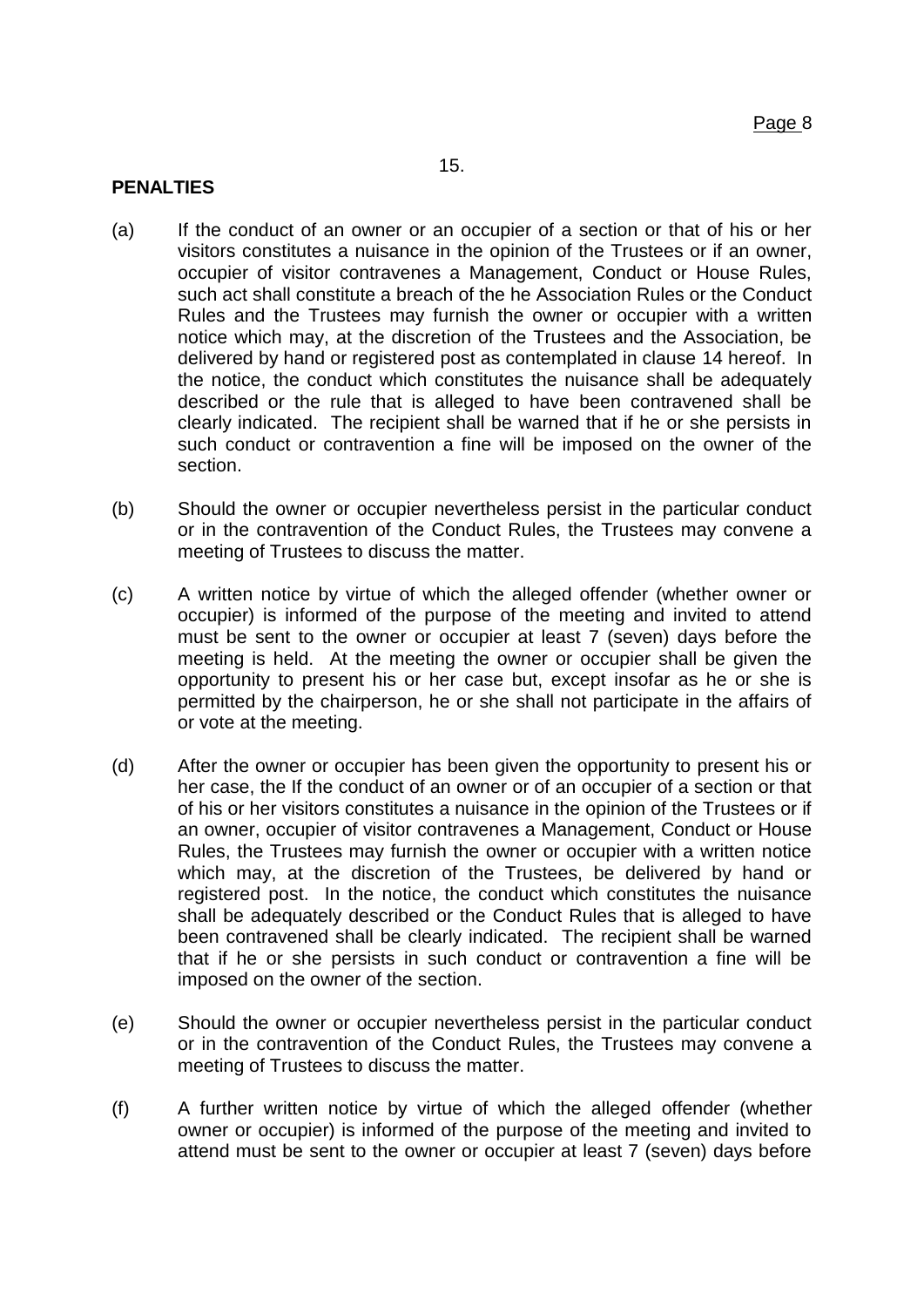<span id="page-40-1"></span>the meeting is held. At the meeting the owner or occupier shall be given the opportunity to present his or her case but, except insofar as he or she is permitted by the chairperson, he or she shall not participate in the affairs of or vote at the meeting.

- (g) After the Trustees may by way of a special resolution (75% of the Trustees present at the meeting with a minimum of three Trustees) impose a fine, appropriate to the offence, as determined by the Trustees in their sole discretion. Provided that the fine imposed shall not exceed R5 000.00 without a unanimous resolution of the Trustees and the full board of trustees of the Association.
- (h) A fine imposed in terms of sub-rule (d) shall, if it is not paid within 14 (fourteen) days after the offender has been notified of the imposition of the fine, be added to the contribution which the owner is obliged to pay in terms of Section 37(1) of the Act and shall be claimed by the Trustees as part of the monthly levy due by the owner.

16.

# <span id="page-40-0"></span>**SECURITY AND ACCESS**

- (a) Access to the roof area of the building including all air conditioning facilities being part of the common property shall be strictly restricted to the Trustees and consultants or workmen duly authorised by the Trustees to have access to such areas.
- (b) The Trustees may from time to time prescribe a form of identification for employees or independent contractors of owners and occupiers to issue identification to their employees upon terms and conditions determined by the Trustees. The Trustees may require such employees or independent contractors to carry identification on their persons, particularly when leaving and entering the building and, they furthermore, may authorise security personnel to require production of identification and, when deemed necessary, to search employees and their property.
- (c) Owners shall be responsible for the security of their sections and exclusive use areas.
- (d) The Trustees shall be entitled to appoint a security guard to monitor all persons entering and leaving the Estate. This includes the register of visitors and overnight visitors who will be issued with visitor cards. Where cards are not returned by 24H00 the visitor will be deemed to be an overnight visitor.
- (e) Owners and occupants shall be obliged to accompany visitors or other persons who do not have discs/keys to the entrance of the Estate in order to facilitate their admission or exit from the Estate.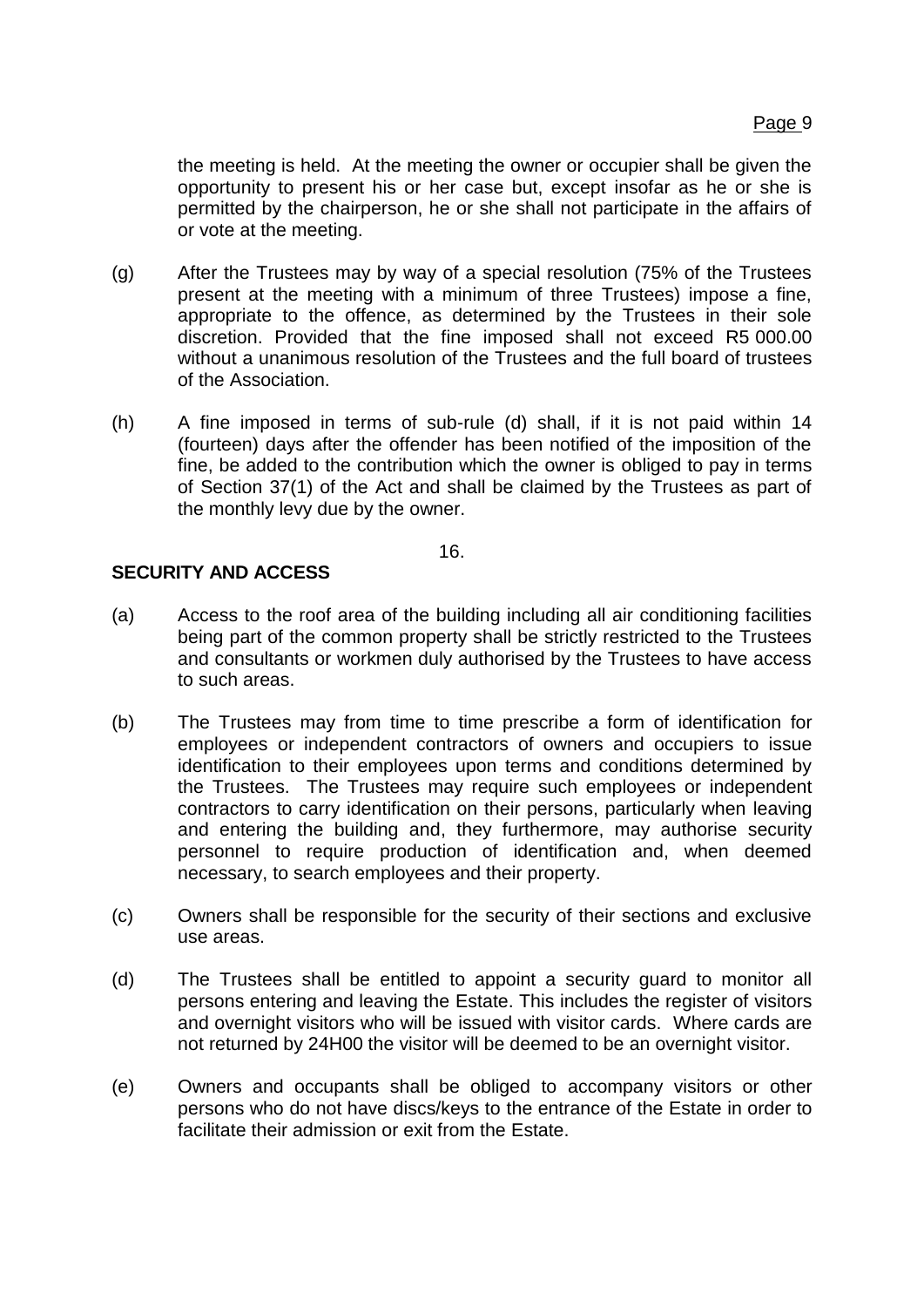- (f) The Trustees shall be entitled to issue amended or further written directives regarding access into and from the building which shall be binding upon owners and occupants as if part of these rules.
- (g) For security reasons the Trustees may require an owner to provide personal information including an identity number of:
	- (i) Any contractor or service provider who intends to gain entry to a section.
	- (ii) Failing compliance with [16](#page-40-0)[\(f\),](#page-40-1) the Trustees shall be entitled to refuse entry to the building.
	- (iii) The Estate Manager / Supervisor (if there is one) or a Security Officer appointed by the Trustees shall be entitled to call upon any person to identify himself or herself and to refuse entry to the common property and any section to any person which is unable to reasonably identify himself or herself with the owners authorization to occupy the section, likewise the Trustees shall be entitled to take whatever steps they deem necessary to remove from a section or the common property any person whom they were entitled to deny entry aforesaid.
	- (iv) Owners and occupiers shall comply with the security requirements of Rule [16](#page-40-0) regarding overnight visitors.
- (h) An owner or occupier who invites or authorises person to enter into the estate shall be liable for their family visitors and tenants and they ensure that all rules of the Association and the Body Corporate are properly adhered to. In addition, they must also ensure that such visitor(s) fully comply with all Estate safety and security procedures. The term visitor shall include persons visiting, sales persons or deliveries which a resident or owner may be expecting.
- (i) It shall be the responsibility of the owner or occupant residing in the section to contact the security control point at the entrance to the Estate and provide the full particulars of the visitor to the security and request a reference number for this information. This may be done telephonically or in person.
- (j) Where no such prior arrangements have been made for visitors to enter into the Estate, the security personnel shall attempt to contact the owner or occupier of the section. If such owner or occupier cannot be contacted the security personnel have been instructed not to allow such visitor entry until specific authorisation has been given.
- (k) Where no such arrangements have been made or the owner or occupant of the section cannot be contacted, it shall be incumbent upon the visitor and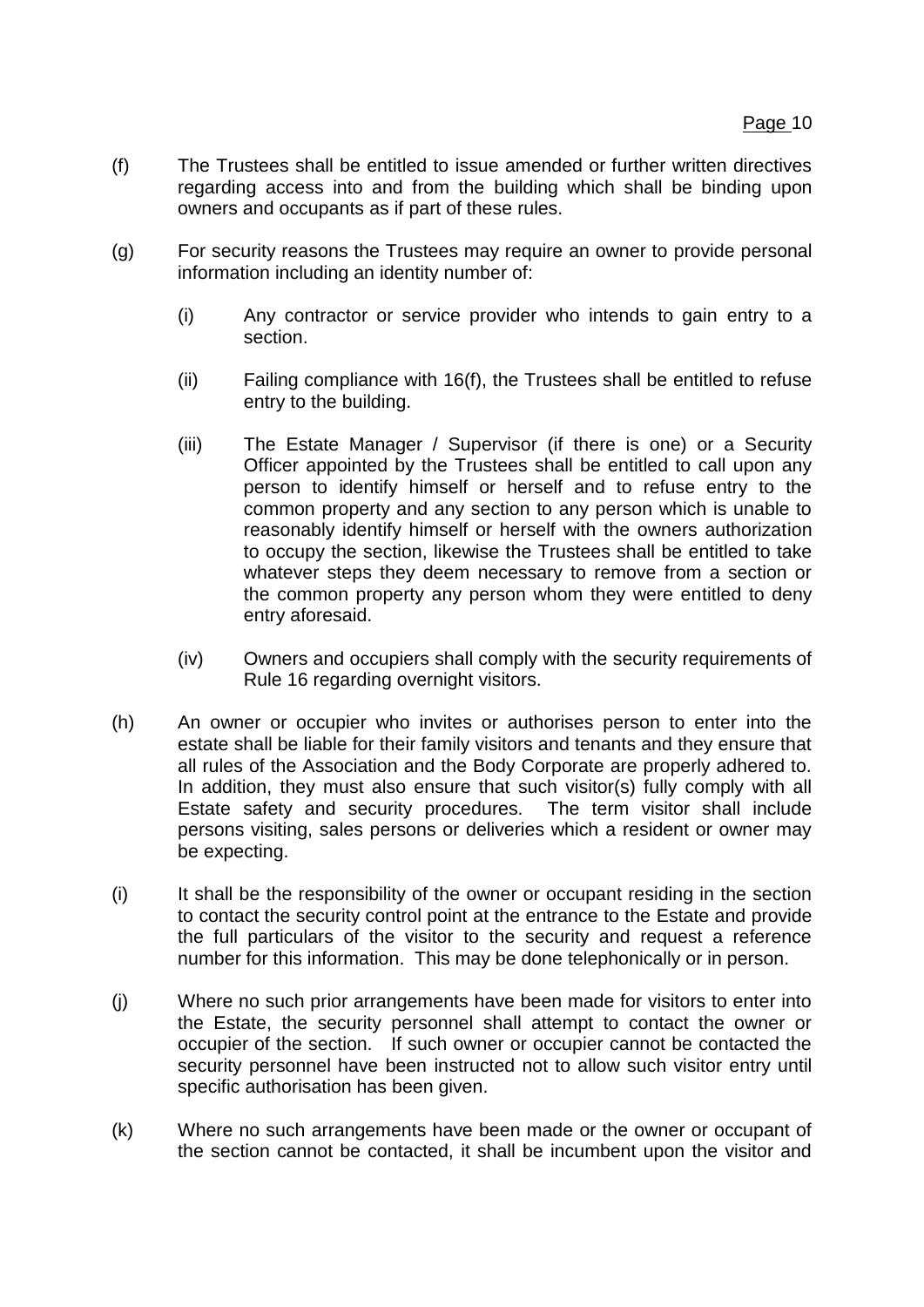not the security guard personnel to contact the owner or occupant of the section they wish to visit. Once the security personnel in the Estate have received specific authority for the visitor to enter into the Estate, such visitor shall be required to complete the "Visitors Access Control Log" clearly indicating the reason for the visit and the owner or occupant that a visitor is visiting. Where a delivery is made after normal hours, it shall be incumbent upon the owner or occupier residing in the section to collect such delivery from the access gate. Arrangements must be made for fast food deliveries to be collected at the access gate.

(l) Visitors shall be required to proceed directly to the section they are visiting. Upon completion of their visit, visitors are required to proceed directly to their nearest access gate and leave the Estate. We would request that visitors respect the rights of others residing in the Estate and do not allow persons to randomly "sightsee" in the residential areas.

17.

# **ERADICATION OF PESTS**

An owner shall keep the owner's section free of white ants, borer and other wood destroying insects and to this end shall permit the Trustees, the Managing Agent, and their duly authorised agents or employees, to enter upon the section from time to time for the purpose of inspecting the section and taking such action as reasonably may be necessary to eradicate any such pests. The costs of inspection and eradication, replacement of any woodwork or other damaged material shall be borne by the owner of the section concerned.

#### 18.

# **OCCUPANCY**

- (a) An owner of a section, whether or not the owner personally occupies that section, shall at all times ensure that the number of persons who permanently reside in that section does not exceed number of persons permitted to reside in or occupy that section. A person who sleeps in a section shall be deemed to permanently reside in that section.
- (b) The maximum number of persons who may permanently reside in or occupy a section overnight is as follows:
	- 2 persons per bachelor section
	- 3 persons per 1 (one) bedroom section
	- 4 persons per 2 (two) bedroom section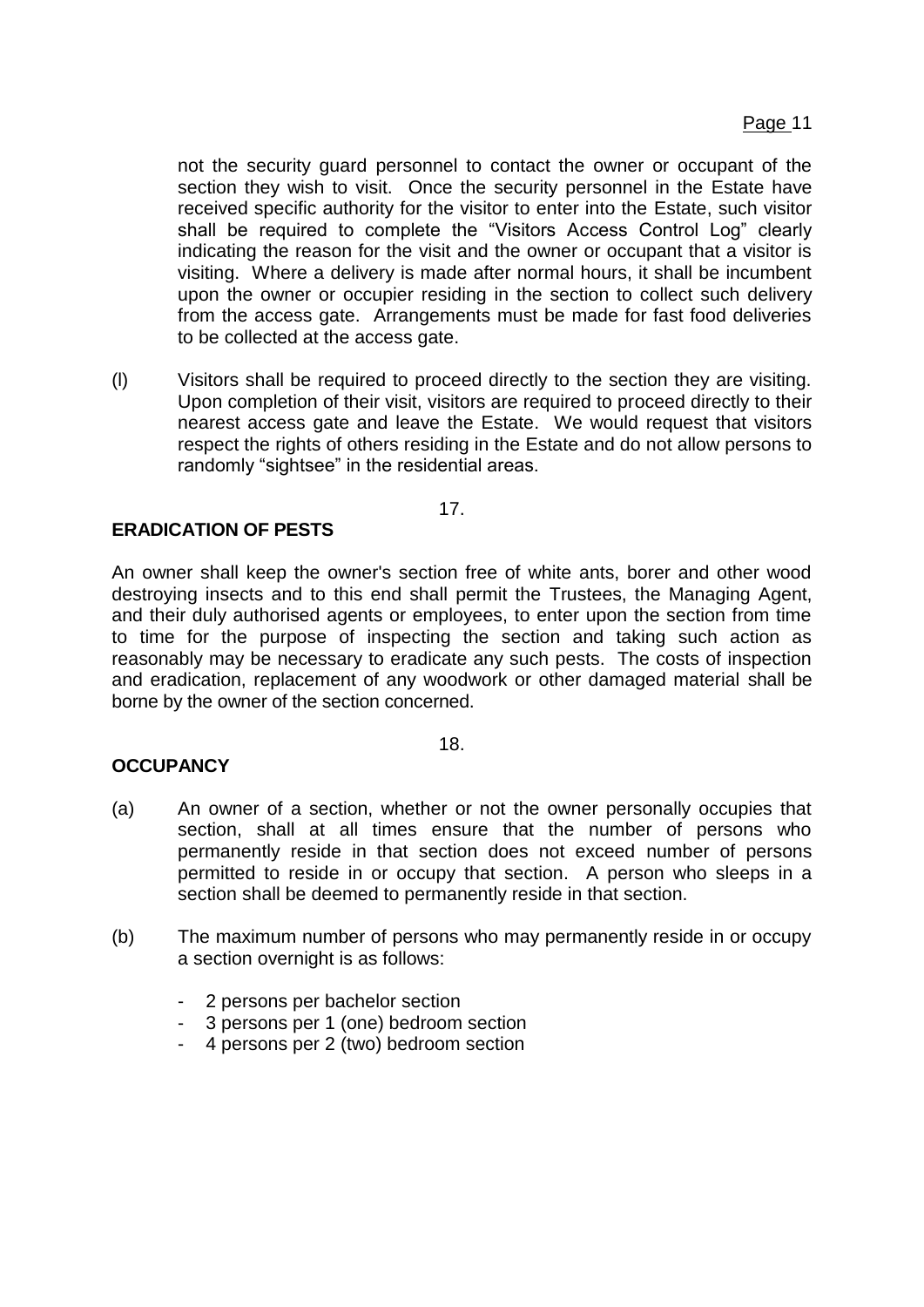# **LEVIES AND PENALTIES FOR THE LATE PAYMENT OF CONTRIBUTIONS**

- (a) Levies are due and payable on or before the  $1<sup>st</sup>$  (first) day of each month. The preferred manner of payment shall be by debit order.
- (b) Should a levy be paid after the due date, the Trustees or the managing agents may impose an administrative fee, the amount of which will be determined and be adjusted from time to time and which will be used to offset costs in recovering late payments. The administrative fee shall be in addition to any interest the Trustees may, in terms of Management Rule 31(6), charge on arrear amounts.
- (c) Should a levy be in arrears in excess of 30 (thirty) days, the managing agents or Trustees may hand over the defaulting owner to attorneys for collection, all costs of which will be solely for the defaulting owners' account.

20.

# **HOUSE RULES**

- (a) The Trustees are authorised, if necessary, to prepare House Rules for the efficient control of the building which House Rules can be added to or amended by the Trustees from time to time.
- (b) Owners will be held legally responsible for their tenant's infringement of House Rules.

21.

#### **LIFTS**

- (a) Children under the age of 12 (twelve) years shall not use the lifts unless accompanied by an adult.
- (b) The Trustees in their discretion shall be entitled to impose a charge upon an owner or occupier for excessive use of a lift during building operations or movement of furniture, the intention being to compensate the Body Corporate for additional electricity charges and/or wear and tear. The Trustees shall also be entitled to deny the use of all lifts for the purposes of conveying building materials for any owner who refuses to comply with the conditions imposed by Trustees when approving building alterations.

#### 22.

# **OBLIGATIONS WHEN SECTION LEFT VACANT**

Owners or occupants who intend to leave their section vacant for more than 7 (seven) consecutive days are required to turn off the water supply at their stopcock.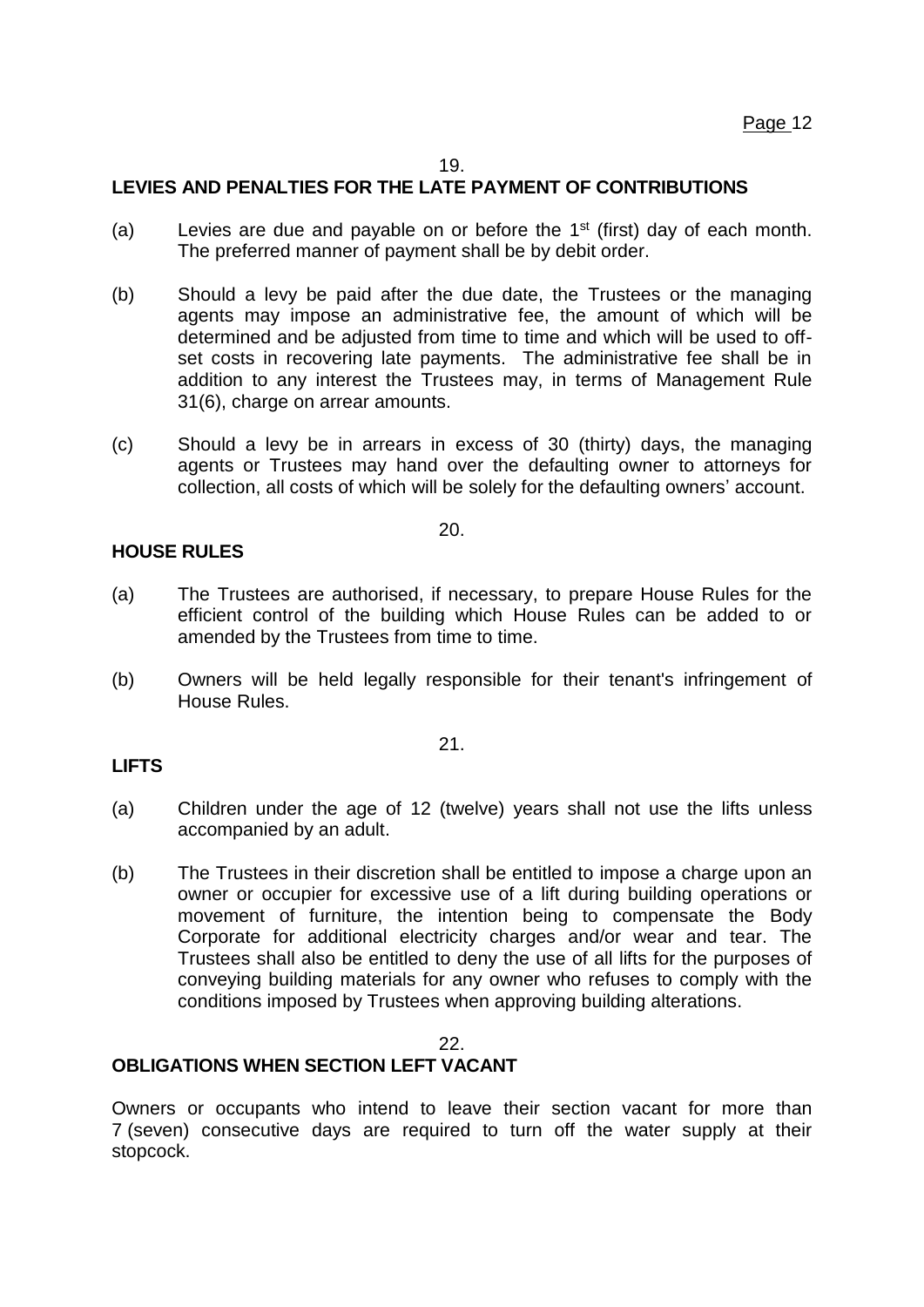# **SLAUGHTERING OF ANIMALS**

- (a) No slaughtering of animals for religious or cultural purposes shall be permitted on the common property.
- (b) The slaughtering of animals for religious or cultural purposes shall only be permitted within the confines of an owner's or occupier's Unit in exceptional circumstances and subject to certain reasonable conditions, namely:
	- (i) The owner or occupier must give the Trustees and the adjacent neighbours 7 (seven) days' notice of the ceremony. The notice must specify the following :
		- 1) The date and time of the slaughter;
		- 2) The type of animal to be slaughtered;
		- 3) The name and qualifications of the person who will be carrying out the slaughter;
		- 4) Confirming that the animal will be brought into the Unit immediately prior to the ritual slaughter and that the carcass will be removed immediately from the Unit after the slaughter.
	- (ii) The owner will obtain a permit required from local authority and must comply with all by-laws and present the permit to the Trustees 14 (fourteen) days prior to the date of the ceremony.

24.

# **NUISANCE**

- (a) An owner or occupier or visitors or guests of any owner or occupier, shall not cause or permit any disorderly conduct of whatsoever nature in a section or upon any part of the common property, including an exclusive use area, or do or permit any act, matter or thing in or about the same which shall constitute or cause a nuisance or inconvenience to any other owner or occupier of a section, to the Estate Manager (if there is one) or staff of the Body Corporate or to any other person lawfully present. Owners and occupiers shall be responsible for the supervision of their children.
- (b) Owners and occupiers shall cause quietness to be maintained between 22h00 and 07h00 on all days and, in addition, between 14h00 and 16h00 on Saturdays, Sundays and Public Holidays in sections and on the common property, including exclusive use areas.
- (c) Motor hooters shall not be sounded on the common property.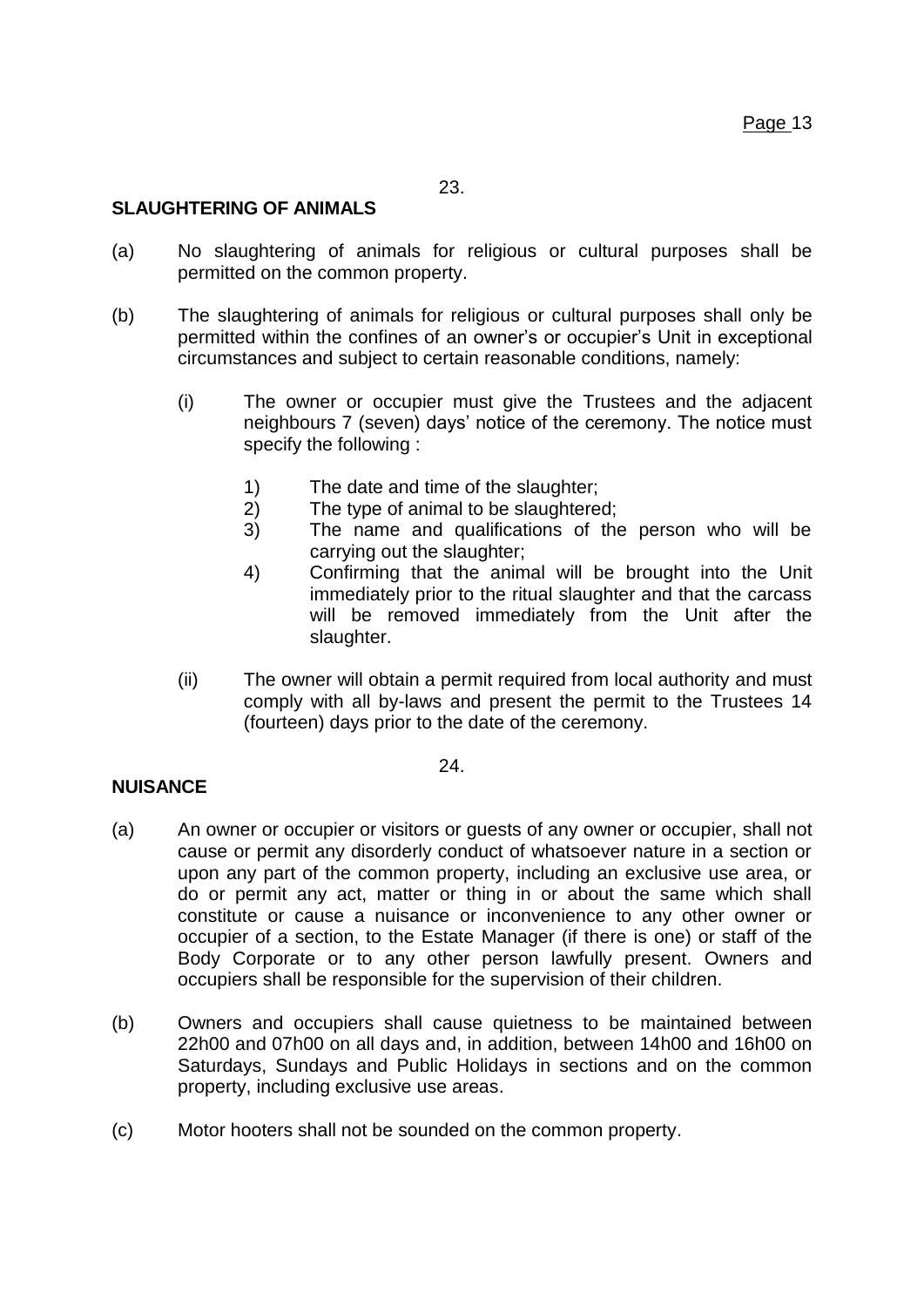- (d) Radios, musical instruments, record players and television receivers shall be used in such a manner as not to disturb owners or occupiers in adjoining sections.
- (e) An owner shall be required to keep his air conditioning unit in a good state of repair so as not to cause undue noise to adjacent sections, failing which the Trustees shall be entitled to have it repaired at the owner's cost
- (f) Building operations in a section or exclusive use area, including drilling, hammering, sawing and any other noise-creating repairs, whether carried out by the owner or a contractor, shall only be carried out between the hours of 08h00 and 16h00 but not over weekends and public holidays. All building operations shall be expeditiously completed.
- (g) It is of the utmost importance that an owner or occupier shall not cause or permit noise from a section to be heard in the section below. In particular, owners and occupiers shall ensure that the movement of furniture over tiled surfaces and wooden flooring, the footsteps of persons with hard sole shoes like contact with the surfaces do not result in noise being carried to bedrooms of the section below. In respect of such hard surfaces the Trustees shall be entitled to require owners and occupiers to fit pads on the feet of furniture to eliminate such noise.
- (h) Fireworks shall not be lit or discharged in any section, exclusive use area or on the common property.
- (i) No smoking is allowed in that part of the buildings comprising common property.
- (j) The revving of motor vehicles or engines of any kind is not permitted in the estate.
- (k) The setting off of crackers, rockets, flares and other types of fireworks, in any area within the estate is strictly prohibited. This rule shall be strictly imposed due the likelihood of fires within the protected common areas.
- (l) An owner of occupier wishing to hold parties in their section shall:
	- (i) ensure that their neighbours have been advised;
	- (ii) ensure that the security is supplied with a list of guests to be invited in order to facilitate access to the estate;
	- (iii) ensure that the neighbours are not affected by noise;
	- (iv) in terms of the municipal by-laws, parties are required to be toned down by 22h00 however cognisance must be taken of clause 25.2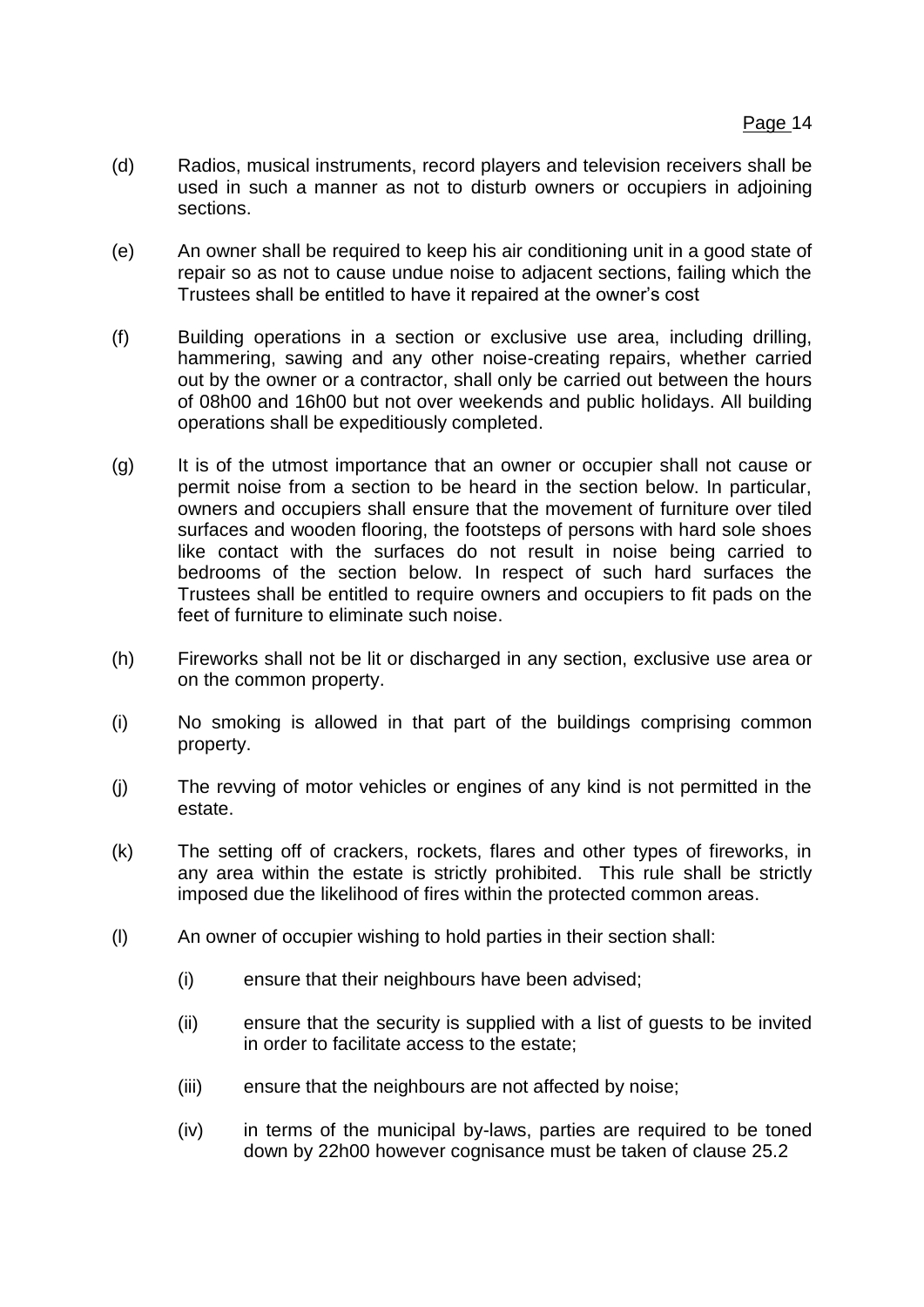# **Levy Lock**

- (a) The Owner, acknowledges that supply of electricity to an owner or occupier of a unit shall be on a pre-paid basis, notwithstanding that the Owner may have applied for the opening of an account with the local authority in his own name in respect of the supply of electricity.
- (b) The Owner shall be liable for4 all electricity charges for electricity consumed from the premises whilst the Owner is in occupation thereof. The Owner may purchase electricity tokens from the Body Corporates duly appointed Utility Metering Company, in the manner as advised in writing from time to time.
- (c) Amounts received by the Body Corporate and/or their duly authorised Utility Metering Company in respect of the purchase of electricity tokens may be applied or utilised by the Body Corporate towards the reduction or payment of any amount which may be due and payable by the Owner to the Body Corporate in terms of the Conduct Rules.

26.

# **BODY CORPORATE STAFF**

Owners and occupiers shall not give instructions to staff employed by the Body Corporate.

#### 27.

#### **EMERGENCY ACCESS**

The Trustees may use reasonable force to gain access to a section for the purpose of an emergency.

28.

# **POWER TOOLS AND EQUIPMENT**

- (a) The owner or occupier of any section shall not use or cause to permit to be used anywhere in the building (including his section) or on the common property (including his sole utilisation area) any hand or powered tools, implements, equipment, devices, utensils or any other things whatsoever which interfere with the radio or television reception or which create or cause any sound or noise or smells or fumes to which any other owners or occupiers may reasonably object.
- (b) No owner or occupier may store or permit to be stored any power tools and equipment and/or similar items, including work benches, work tables, in or on any part of the common property or exclusive use area.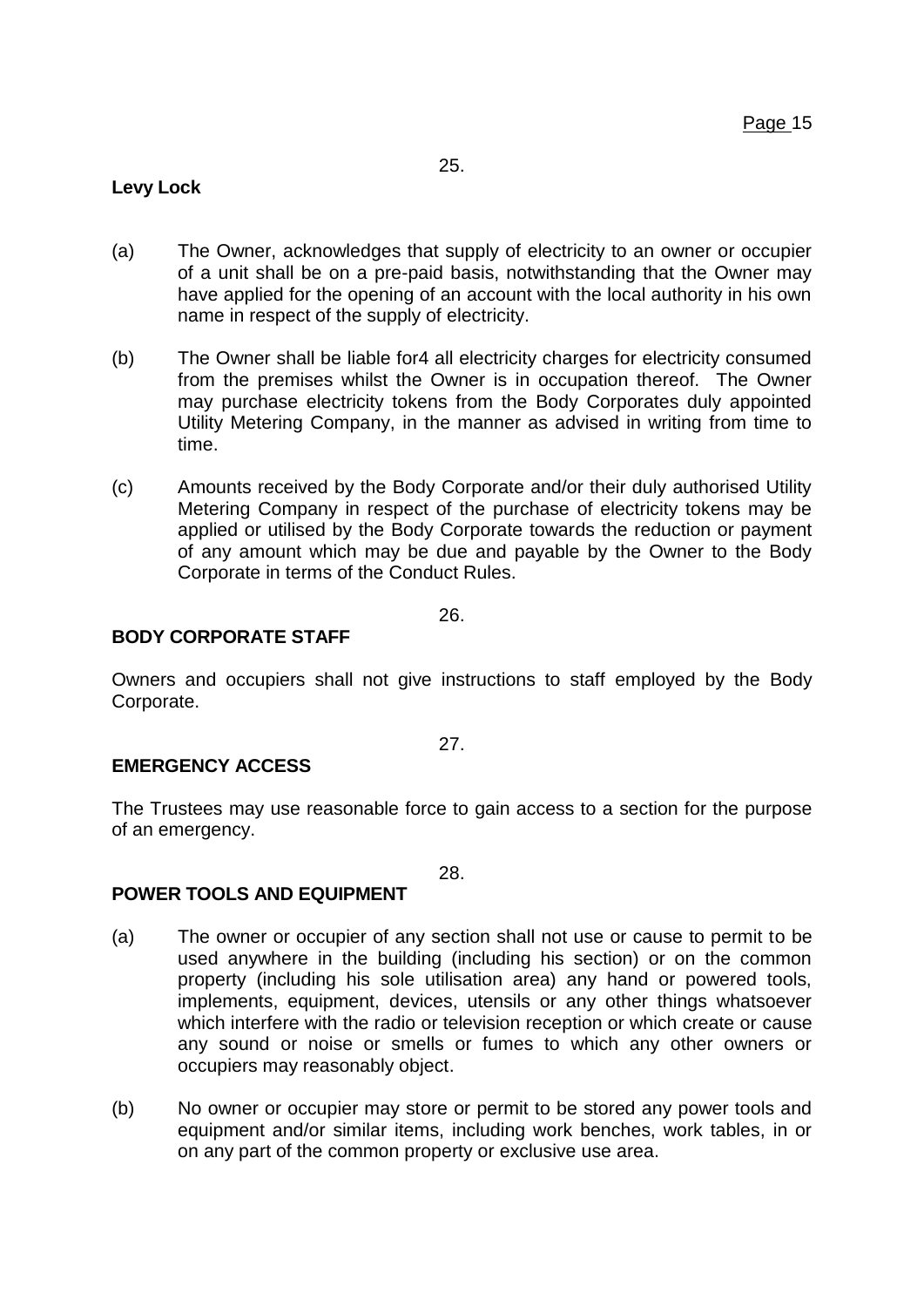(c) No owner or occupier of any section shall practice or cause to be practiced in any part of the common property or exclusive use area, any hobby or activity to which other owners and occupiers may object.

29.

#### **FIRE FIGHTING EQUIPMENT**

- (a) The owner or occupier of any section shall not tamper with, abuse or use or cause or permit to be tampered with, abuse or use, any fire hose, reel or extinguisher in any manner or for any purpose other than as permitted or prescribed by the fire regulations of the relevant local authority or other relevant legislation.
- (b) Fire extinguishers, fire hoses or similar device anywhere in any section or anywhere on the common property shall not be used for any other purpose except for emergency purposes and shall not be used for the washing of motor vehicles, garden or any other unauthorized purpose.

# 30.

#### **BARBECUES/BRAAIS**

The owner or occupier of any section shall not make fires or use barbecues or braais in a manner or at a time which causes inconvenience to the owner or occupant of any other section, or endanger the building or any part thereof or any property of any other person whatsoever.

31.

#### **SPEEDING**

The owner or occupier of any section shall use entrances and exits to the building and internal roads and passages in such manner as may be indicated by the Trustees from time to time and shall at all times drive his vehicle slowly, i.e. 10km/h, and with the utmost caution on the common property, and shall furthermore ensure that visitors do likewise.

#### **VEHICLES**

32.

- (a) A vehicle shall be deemed to include a motorcycle and a trailer.
- (b) An owner, occupier, contractor or visitor shall not park so as to leave unattended any vehicle upon the common property without the prior written consent in writing of the Trustees and shall not park a vehicle in an exclusive use parking bay or garage without due authority or entitlement. Notwithstanding the afore-going, the Trustees shall be entitled to designate parking areas for visitors, contractors and additional parking for owners and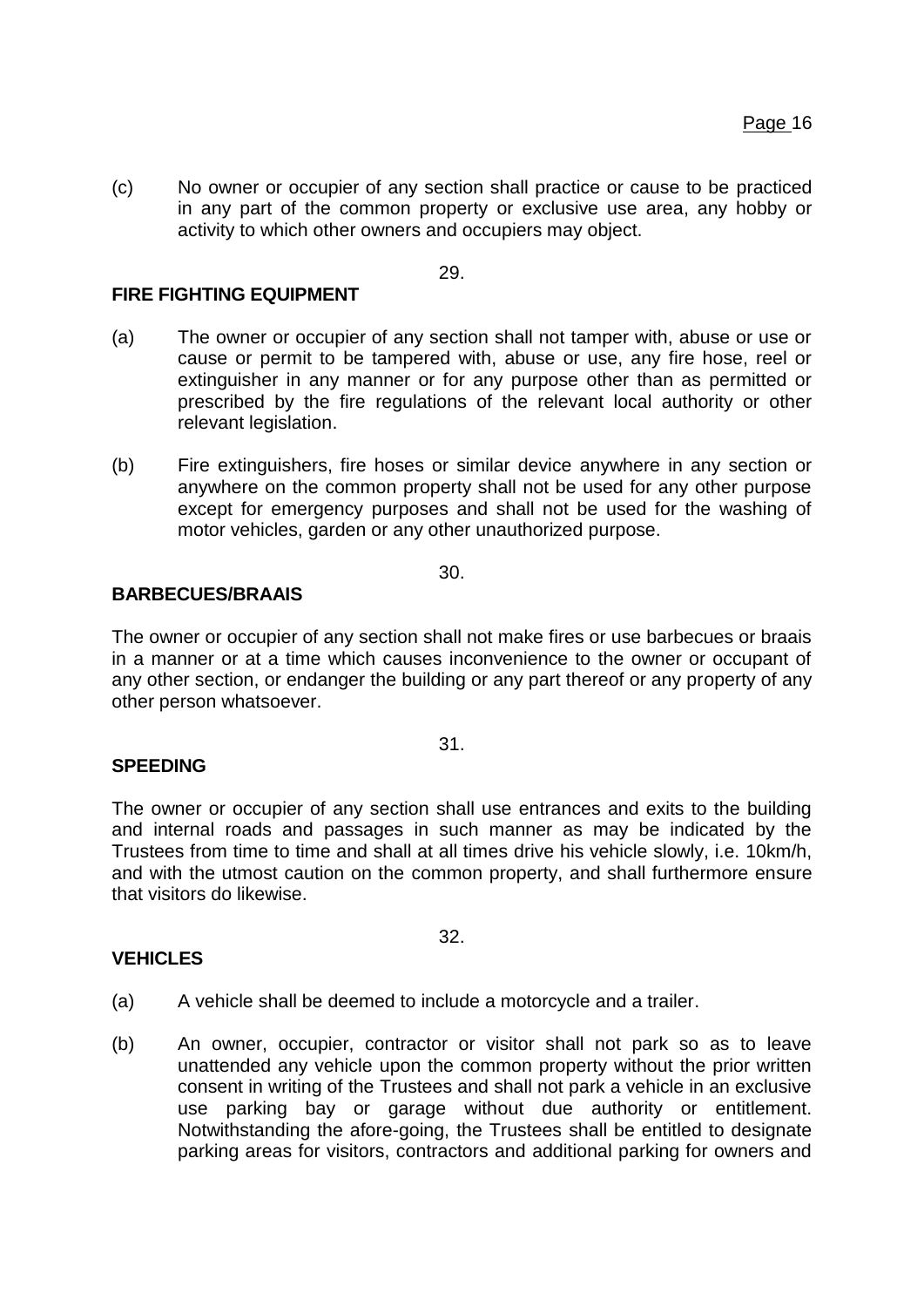occupiers including restricted periods and time limits.

- (c) The Trustees may cause to be wheel-clamped, removed or towed away, at the risk and expense of the owner or user of the vehicle, any vehicle, standing or abandoned or in any manner parked in breach of these rules without prejudice to the disciplinary proceeding and imposition of fines upon an owner referred to in these rules.
- (d) Owners and occupiers of sections shall ensure that their vehicles, and the vehicles of their visitors and contractors, do not drip oil or brake fluid onto or in any other way deface the common property including an exclusive use area.
- (e) An owner or occupier shall not be permitted to dismantle or affect major repairs to any vehicle on any portion of the common property, including an exclusive use area or in a section.
- (f) No buzz bikes, bicycles, tricycles, roller skates, scooters or skate boards shall be used on the common property.
- (g) No persons shall sleep in any vehicle parked on the common property, including an exclusive use area or in any garage.
- (h) Save with the prior written consent of the Trustees and/or the Association, mobile campers, caravans and boats shall not be brought onto any portion of the common property, including an exclusive use area or garage.
- (i) Vehicles shall only be washed using a bucket and water from an owner's supply when water is individually metered. Fire hoses shall not be used.
- (j) The use of vehicles, including motorcycles, which create excessive noise or pollution, is prohibited.
- (k) Parents are to take full responsibility for their children within the greater Estate area. The Trustees and/or the Body Corporate shall not be liable for any accidents which might occur involving children within the Estate, and in the roads of the Estate. Children under the age of 12 (twelve) are to be supervised by an adult at all times.
- (l) Vehicles parking or entering the Estate are subject to the express condition that it is parked at the owner's risk and responsibility and no liability shall attach to the Association or the Body Corporate or its agents or any of the employees for any loss or damage of whatsoever nature which the Owner, or any person claiming through or under him, may suffer in consequence of this vehicle having been parked in the common property.
- (m) Motor vehicles and their visitors may only be parked in such areas as are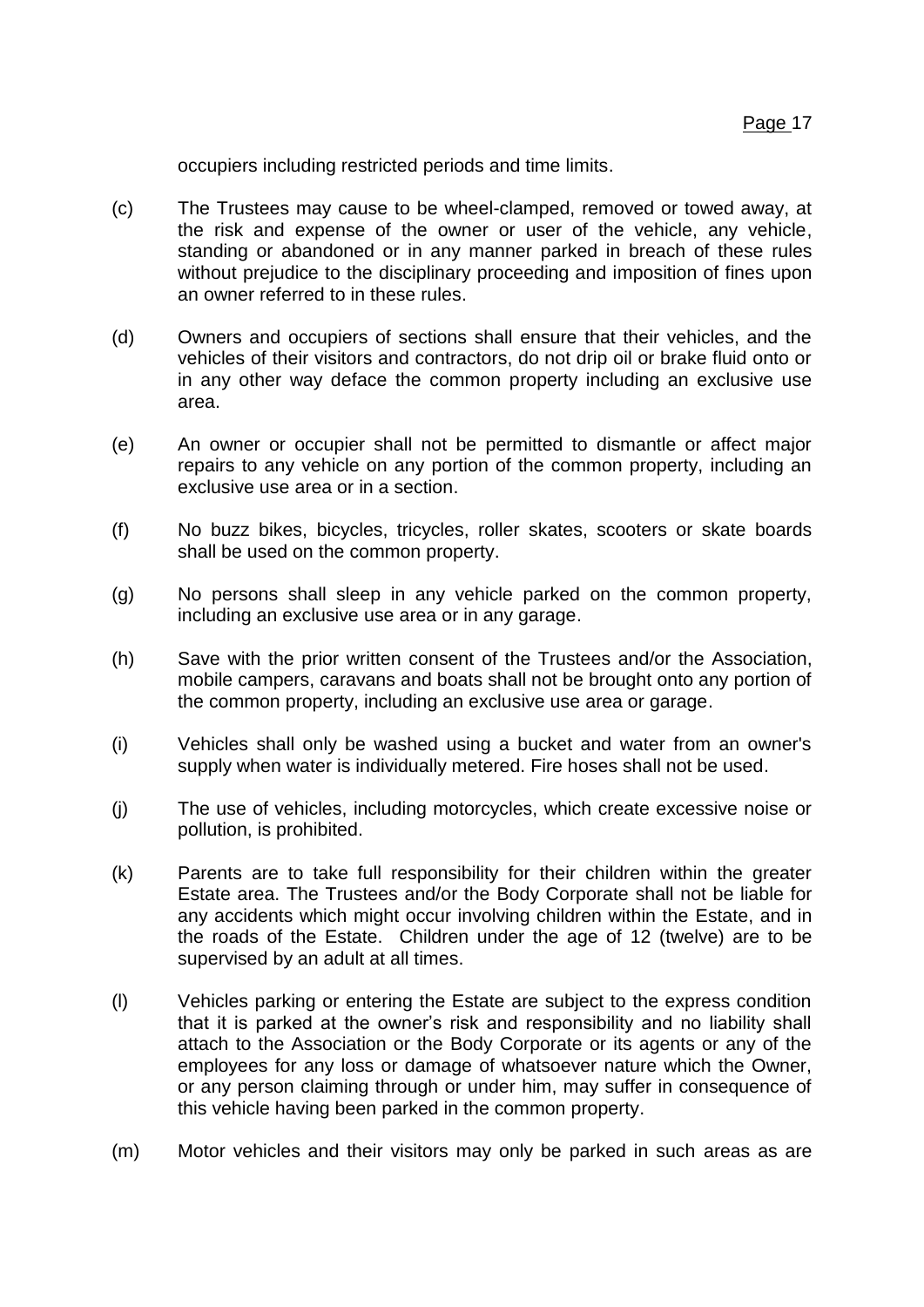specifically demarcated for that purpose. Where parking areas are demarcated for visitors, such areas may only be used for visitors parking and under no circumstances may an owner or any member of any family residing in a section of the estate park their vehicles in such areas.

- (n) Vehicles may not travel at a speed in excess of 40kms (forty kilometres) per hour on any portion of the common property.
- (o) Owners shall ensure that their visitors park in the correct place and do not cause any obstruction to other owners in the estate.
- (p) Bicycles, motor cycles, tricycles, roller skates, skateboards and the like may not be left on any portion of the common property.
- (q) No truck, caravan, trailer, boat, or other heavy vehicle may park within the estate without the prior consent of the Trustees.
- (r) No owner or occupier shall be entitled to park any vehicle which is damaged or which is not roadworthy or that drips oil or brake fluid within the estate other than for short periods as may be approved by the Trustees and/or the Association, and with their prior written consent.
- (s) No owner or occupier may park any vehicles within or upon an area of the estate which has not been specifically indicated or approved by the Trustees and/or the Association for that purpose and in such a way that the flow of traffic or access to an egress from driveways are not obstructed or parks any vehicle in such a manner that the road verge landscape is or could be damaged.
- (t) No owner or occupier in the property shall drive or allow any vehicle to be driven within the estate by a person who is not licensed in terms of the relevant legislation to drive such vehicle.
- (u) No owner or occupant shall be entitled to drive any vehicles within the estate in any manner which creates a nuisance or is considered by the Trustees not to be in the interest of safety.

#### 33.

# **REMOVALS AND DELIVERY OF FURNITURE**

- (a) Owners and occupiers shall advise the Trustees or Estate Manager (if there is one) 7 (seven) days in advance of the intended day of the removal or delivery of furniture or any other heavy goods. Removal vans shall not impede the flow of traffic. Removals shall take place only between the hours of 07h00 and 17h00.
- (b) The Trustees shall be entitled to impose a weight restriction in respect of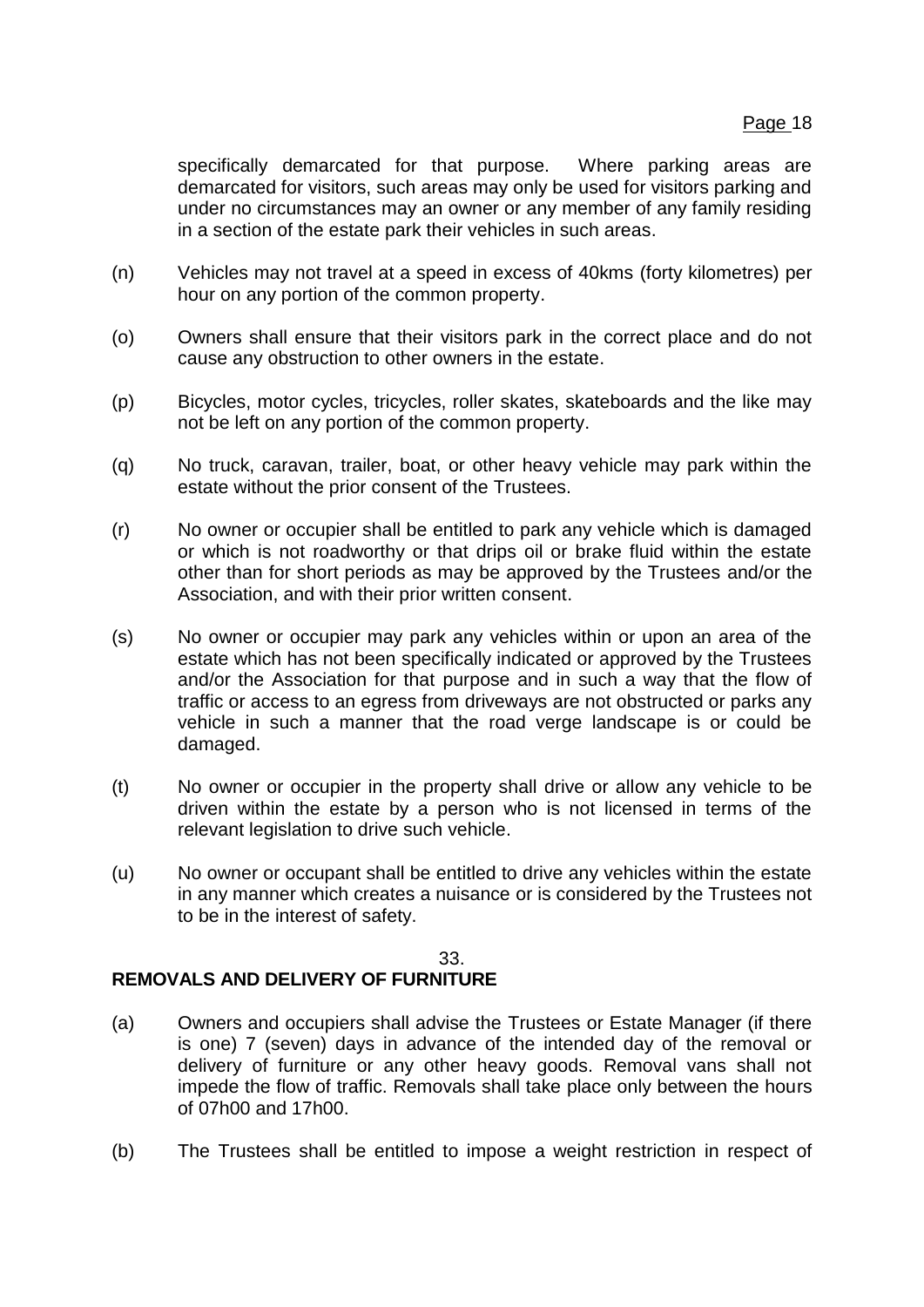vehicles permitted to travel on the roads of the Body Corporate.

 $34.$ 

# **TRANSFER OF PROPERTY IN THE ESTATE**

- (a) An owner of the section in the estate who wishes to sell or transfer his/her property shall be obliged to notify the Body Corporate and the Association using the forms provided by the Association and/or Trustees of his or her intention to sell or transfer such property at least 14 (fourteen) days prior to entering into any sale agreement. The owner shall clearly indicate the property in negotiations with whom he/she is giving a mandate for the sale.
- (b) Upon receipt of such application the Trustees and/or Association shall enter the application into the "Property Register" and issue the owner with a "Property Register Number" which shall pertain specifically to this sale. The owner shall be required to use an officially approved association sales document, when alienating or otherwise transferring his/her property in the estate. The "Association Property Sales Agreement" may be obtained from the managing agents at a cost of R100.00 (One Hundred Rand). The agreement shall clearly indicate the Property Register Number which has been allocated and shall include a copy of the Body Corporate and Association Conduct Rules.
- (c) On entering into an agreement to alienate or otherwise transfer his/her property in the estate, an owner shall be obliged to lodge signed copy of the agreement with the managing agents appointed by the Association within 7 (seven) days of signing such agreement.
- (d) Prior to transfer of the property the owner must have satisfactorily settled all his/her obligations and shall be required to lodge a deposit equal to 4 (four) months levies in order to cover levy payments during the transfer phase.

35.

# **COMMUNITY CENTRE**

- (a) The Community buildings are for the recreational use of Residents and their guests only. Guidelines for the use and enjoyment of the facilities, all as published from time to time, must be strictly adhered to.
- (b) These facilities may be booked through the Trustees office for community social functions/events.
- (c) Under no circumstances may the community furniture be removed from the facility. It is the duty of whoever uses the facility to clear away all rubbish and stack away the cushions and chairs, and to leave the place in a clean and tidy condition.
- (d) The facilities may not be used by outsiders (unless as legitimate guests of an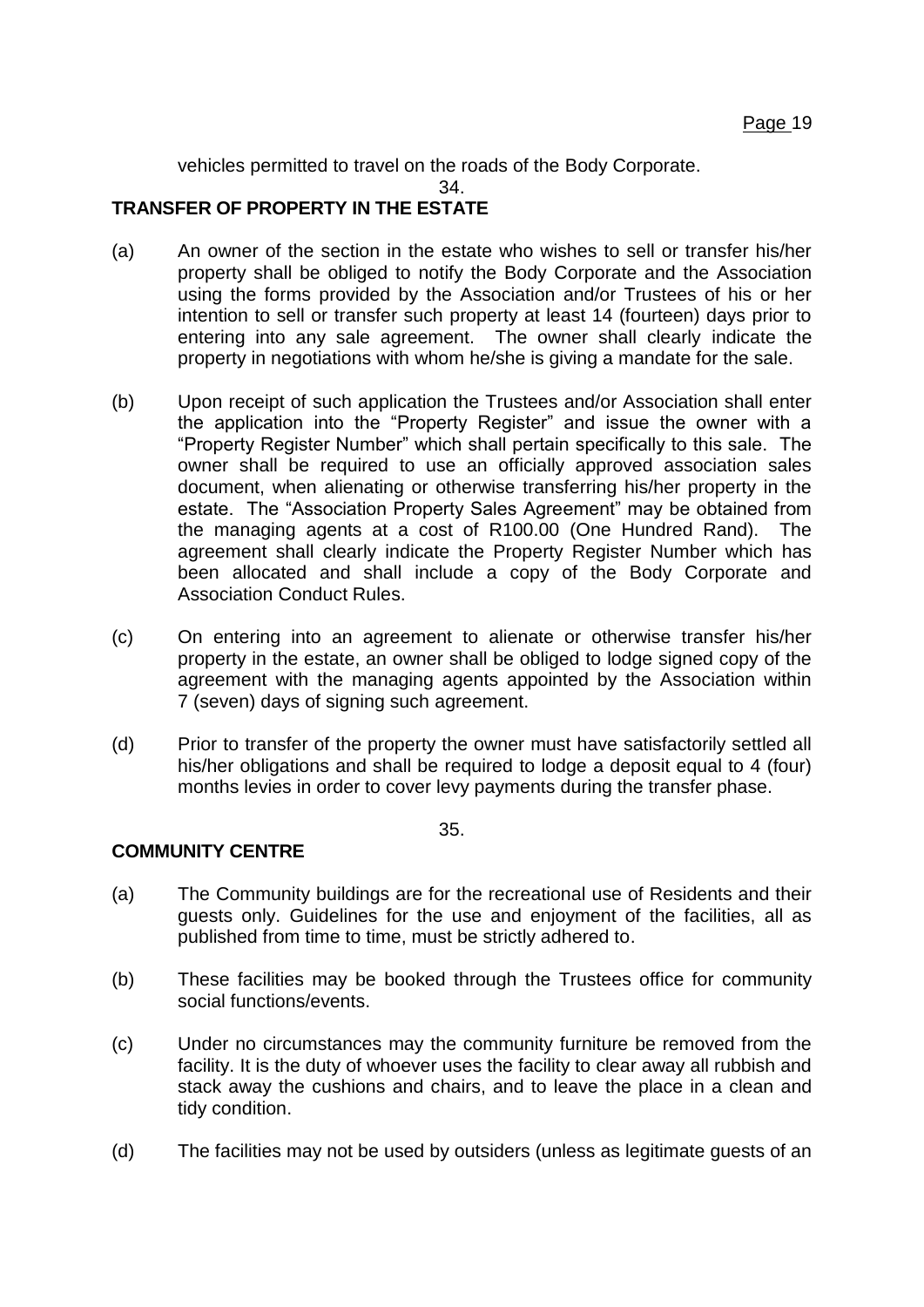Owner/Occupier) nor may they be used by anyone for political or religious gatherings. Where the facilities are requested to be used to provide a service to an Owner/Occupier but also for financial gain, then permission must be sought from the Trustees and the Association and a basic charge for the use of the facility will be required.

- (e) Children are not permitted to use the Community centre.
- (f) Radios and music players, if used around the facilities, should only be at very soft and muted volumes.
- (g) The use of the Community centre and pool must be done in such a way so as not to create an unreasonable nuisance or disturbance to those Residents living in close proximity.

36.

# **SWIMMING POOLS**

- (a) The use of the swimming pools is solely at the risk of the user who shall indemnify the Trustees and/or the Association and all other Owners/Occupiers from any responsibility whatsoever in this regard.
- (b) Swimming will be allowed only between the hours of 06h30 and 21h00.
- (c) Pool furniture must not be removed from the facility.
- (d) No person shall use the pools in a manner so as to interfere unreasonably with the amenity of other users.
- (e) Pool cleaning equipment, pumps, piping, etc. may not be used or moved by an Owner/Occupier, and only the appointed persons (outside agents or Estate Staff) may operate the equipment. Bathers are required not to interfere with the cleaning mechanism, including the pool pump and motor.
- (f) Gates to the pools must be kept closed at all times and the fencing is not to be bent, destroyed or moved.
- (g) Surfboards, cold drink cans and glass or other hard objects of any sort are totally prohibited in the pools and any litter in and around the pools must be removed by the user.
- (h) No ball games within the swimming pool area or games with any other inflatable item which will interfere with other bathers will be permitted.
- (i) Restraint of behaviour. The swimming pool is to be enjoyed by all owners and occupiers of the Estate, therefore no unruly behaviour will be allowed.